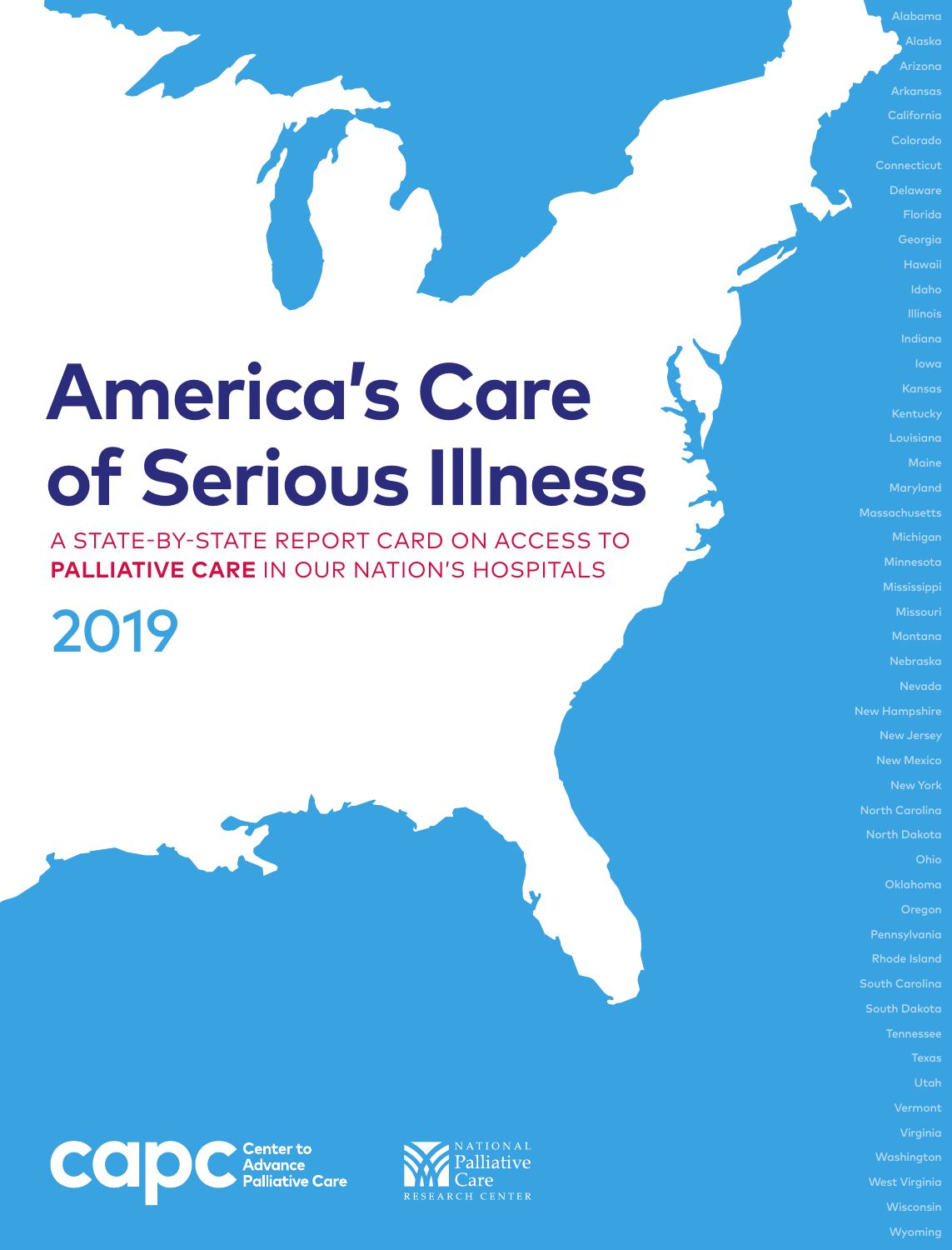## **Contents**

## [Preface](#page-2-0) **/ 01**

[Introduction: Living with](#page-3-0)  [Serious Illness in America](#page-3-0) **/ 02**

[Findings and Analysis:](#page-7-0)  [A National and State-by-State](#page-7-0)  [Review and Report Card](#page-7-0) **/ 06**

[A Call to Action: Accelerating](#page-17-0)  [Progress in Palliative Care Policy](#page-17-0) **/ 16**

[Policy Recommendations](#page-21-0) **/ 20**

[Appendix: Methodology,](#page-36-0) 

[Glossary, Citations, Table,](#page-36-0) 

[and Acknowledgments](#page-36-0) **/ 35**

**Lead Authors:** R. Sean Morrison, MD, and Diane E. Meier, MD **Findings and Analysis:** Maggie Rogers, MPH, and Rachael Heitner, MA, CHPCA **Policy Recommendations:** Allison Silvers, MBA, and Stacie Sinclair, MPP **Editors:** Lisa Morgan and Marian Appellof

**Suggested Citation:** *America's Care of Serious Illness: A State-by-State Report Card on Access to Palliative Care in Our Nation's Hospitals.* Center to Advance Palliative Care and the National Palliative Care Research Center. September 2019.

**Center to Advance Palliative Care** 55 West 125th Street, Suite 1302, New York, NY 10027 | 212.201.2670 | www.capc.org **National Palliative Care Research Center** Box 1070, Icahn School of Medicine at Mount Sinai, New York, NY 10029 212.241.7447 | www.npcrc.org

*© Copyright 2019, Center to Advance Palliative Care. All rights reserved. The reproduction or use of this report in any form or in any information storage and retrieval system is forbidden without the express written permission of the publisher.*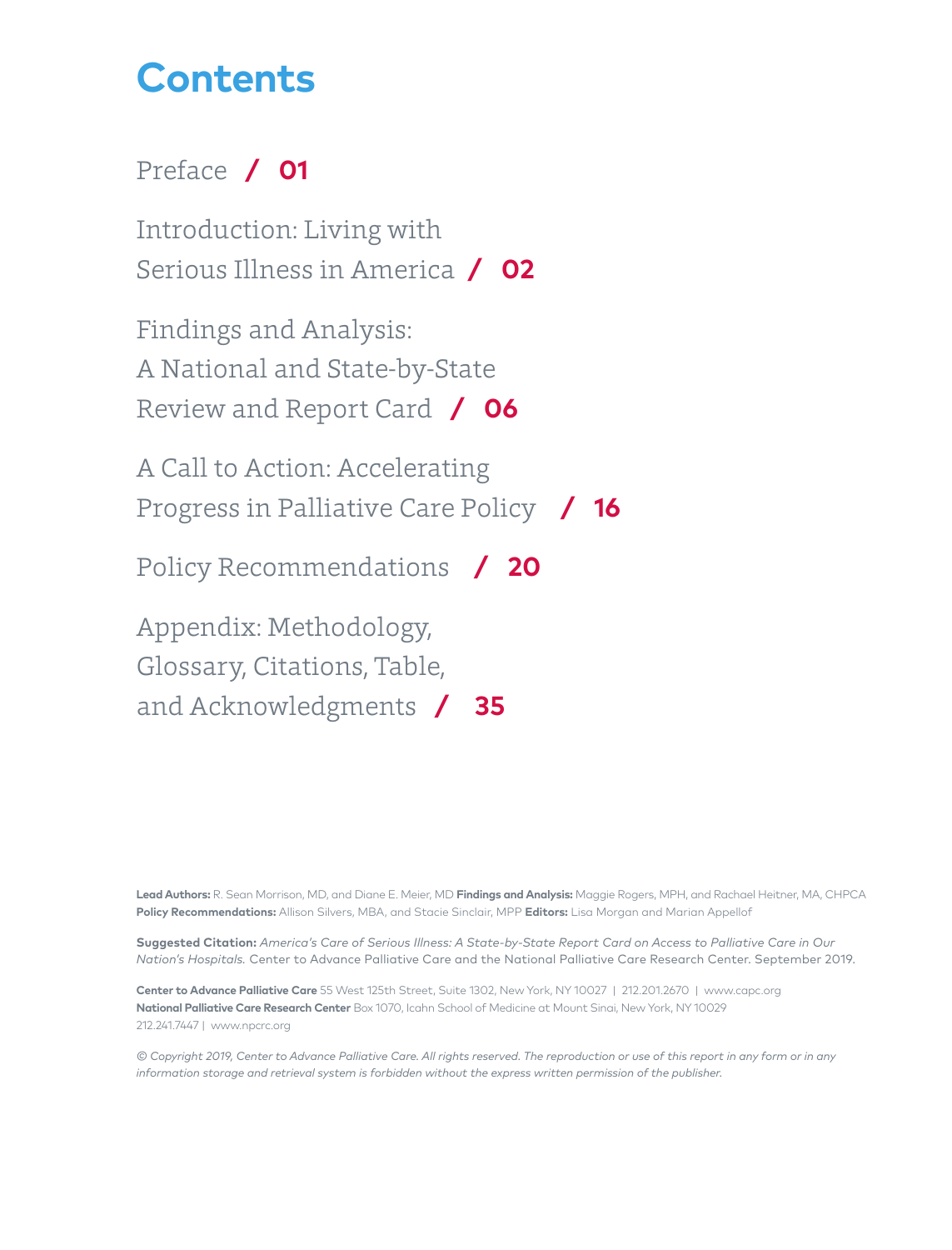## <span id="page-2-0"></span>**Preface**

**The 2019** *State-by-State Report Card on Access to Palliative Care in Our Nation's Hospitals* **provides an analysis of whether patients living with a serious illness in the United States are receiving equitable access to palliative care services in hospitals. The goal is both to inform and to help the public and policymakers increase the availability of palliative care for the millions of people in need.**

**This report, an update of the 2015 edition, is the result of a collaboration between the Center to Advance Palliative Care (CAPC) and the National Palliative Care Research Center (NPCRC).**

**The report draws on the expertise of a research team led by R. Sean Morrison, MD, director of the National Palliative Care Research Center, Diane E. Meier, MD, director of the Center to Advance Palliative Care, and Maggie Rogers, MPH, Allison Silvers, MBA, Stacie Sinclair, MPP, and Rachael Heitner, MA, CHPCA, of CAPC.**

**CAPC and NPCRC do not receive industry or pharmaceutical funding.**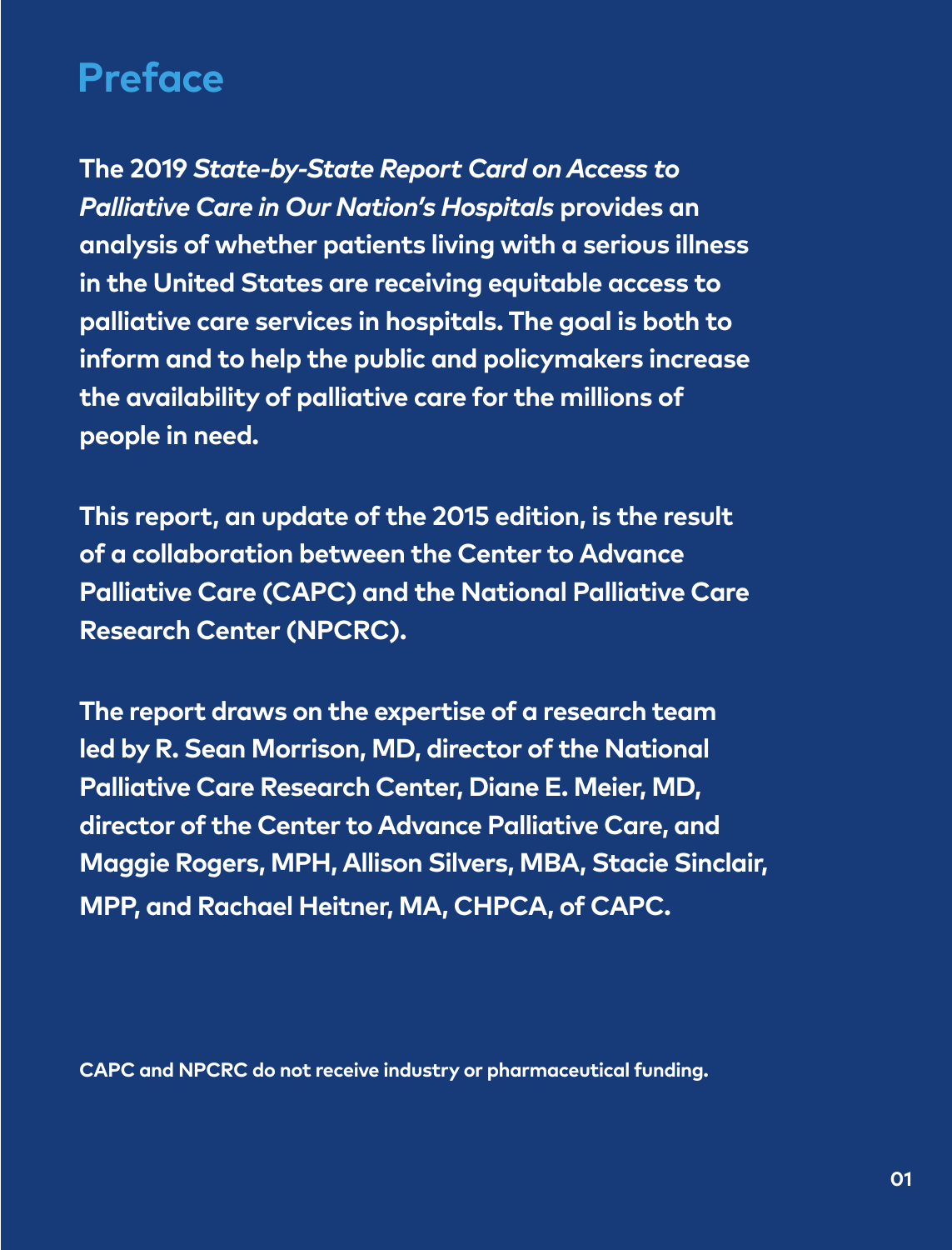## **Introduction: Living with Serious Illness in America**

<span id="page-3-0"></span>America's health care delivery system does not currently meet the needs of patients and families living with a serious illness.

America's health care delivery system does not currently meet the needs of patients and families living with a serious illness. Our nation's focus on disease-specific treatments, rather than on the needs of the whole person and their family, has resulted in unnecessary suffering, fragmented, burdensome—often futile and costly interventions, untreated pain and symptoms, lengthy and repeated hospitalizations and emergency department visits, overwhelmed family caregivers, and clinician burnout. This is an unsustainable system in terms of both poor quality and high cost. Sweeping changes in standards of care for the most seriously ill are required if we are to provide appropriate and effective, valuedriven care.

Health care costs are rising every year, and the United States continues to maintain its status as the highest per-capita spender on health care in the developed world. The current fee-for-service structure favors high-volume, quantity, and technical intervention and limits reimbursement for so-called cognitive services such as time-intensive care coordination, counseling, and comprehensive management of complex and multiple medical illnesses. As in most high-income nations, health care spending in the U.S. is appropriately—concentrated on the sickest and neediest patients: the top 5% of spenders account for nearly 50% of all health care costs. This group is characterized not only by the presence of one or more serious medical illnesses, but also by functional dependency (needing another person to get through the day), cognitive impairment, frailty, and heavy reliance on family and other caregivers. Contrary to common belief, the majority of people in this highest-cost, highest-need group are living with a serious illness. Only 11% of them are in the last twelve months of life.1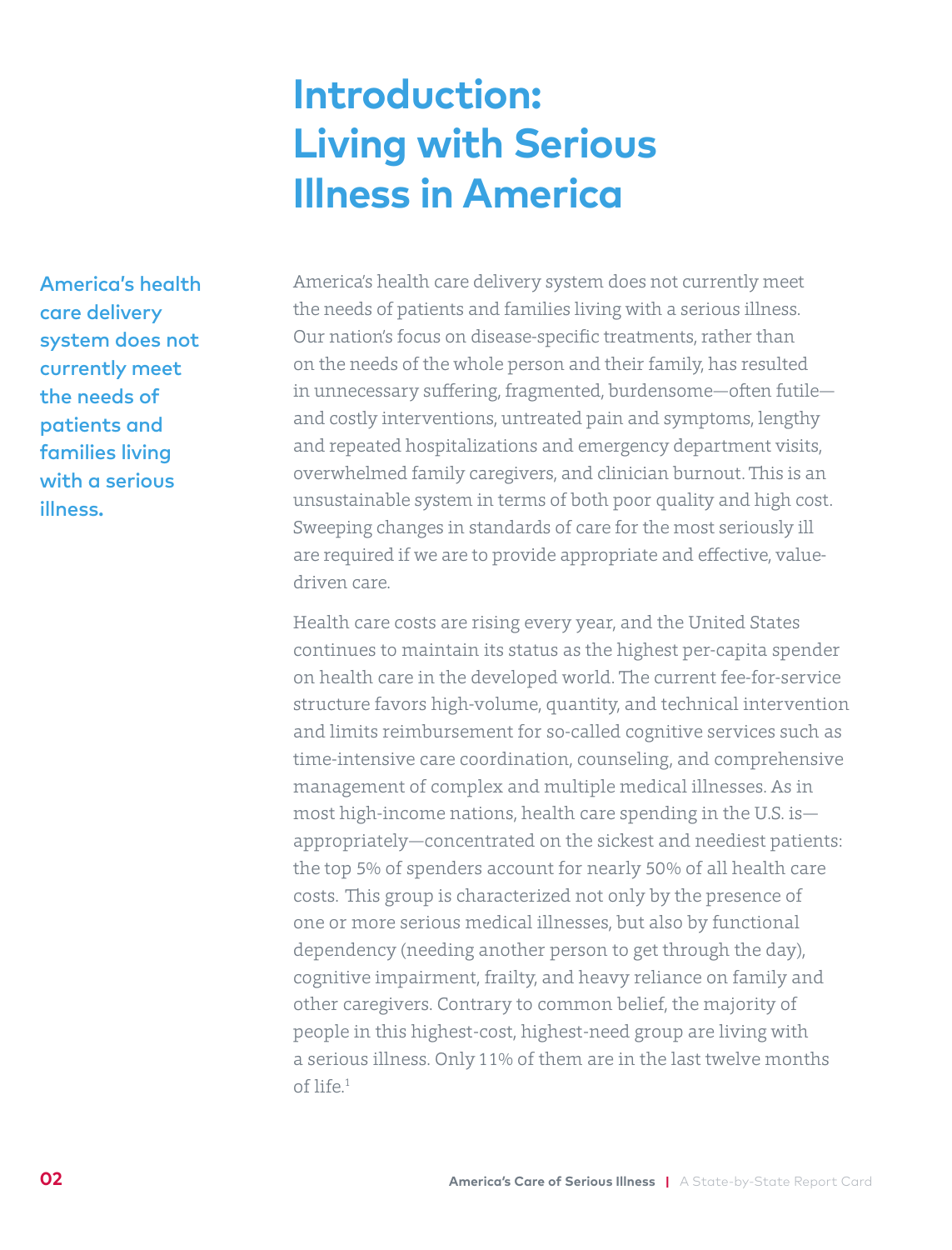Current expenditure is unsustainable and will worsen as the baby boomers age. At present, at least twelve million adults<sup>2</sup> and 400,000 children<sup>3</sup> are living with a serious illness, such as cancer, heart disease, kidney disease, or dementia. By 2035, the number of people over age sixty-five, 81% of whom live with multiple chronic conditions, will approach seventy-eight million and, for the first time, will eclipse the number of people eighteen years old or younger and the number of women age eighteen to fifty-five—the traditional caregiver workforce.<sup>4,5</sup> For those over age eighty-five, the fastest-growing segment of the American population, one in three will have Alzheimer's disease or a related dementia, and most will spend the last two years of their lives requiring assistance with at least one activity of daily living—eating, dressing, bathing, transferring, or toileting.<sup>6,7</sup>

Due to unmet needs and unresolved symptoms, people living with a serious illness are heavy users of the health care system: 911 calls, emergency department visits, hospitalizations, and skilled nursing facility admissions are commonplace. In its recent report, "Being Seriously Ill in America Today,"8 The Commonwealth Fund reported consistently poor-value care for people with the most need:

- → **PATIENT EXPERIENCE: Twenty-two percent** of people with a serious illness reported that hospital staff were not responsive to their needs, **23%** reported receiving conflicting information from different health professionals, **21%** would not recommend their hospital to someone else who has the same illness, and less than **50%** were asked what their personal preferences would be if a critical situation should arise.
- $\rightarrow$  **HEALTH CARE COSTS: Thirty-seven percent** reported having used up all or most of their savings dealing with their health and medical condition, even though **91%** reported having health insurance. **Twenty-three percent** reported being unable to pay for necessities like food, heat, or housing.
- Æ **CAREGIVER DISTRESS: More than one-third** of those who received help from a family caregiver noted strains and burdens on their caregivers, including emotional stress, physical stress, financial issues, and poorer health.

At present, at least 12 million adults and 400,000 children are living with a serious illness, such as cancer, heart disease, kidney disease, or dementia.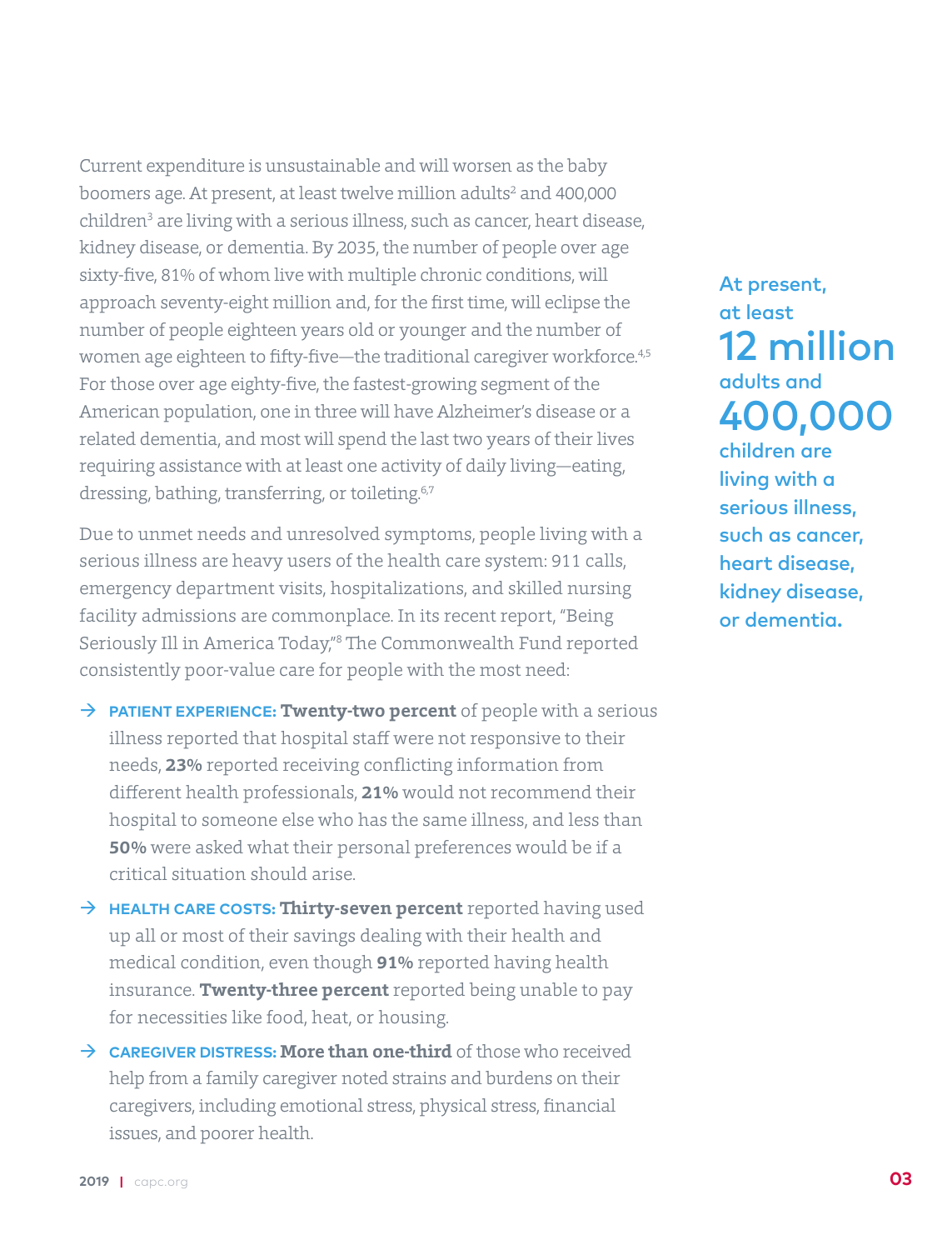Palliative care offers a meaningful, high-value approach to the existing costly and often undesirable care options.

Palliative care offers a high-value approach to combating the existing costly and often undesirable care options (repeated and unwanted hospitalizations and skilled nursing facility admissions, unnecessary emergency department visits, and panicked 911 calls). As outlined below, the evidence is clear: to deliver high-quality, responsive care for our most complex patients, investment in reliable access to palliative care in America's health care system is required.

## **What Is Palliative Care?**

Palliative care is specialized team care that focuses on improving quality of life for patients and families in the setting of a serious illness. Palliative care is provided by a specially trained team of physicians, nurses, social workers, and others who work together with a patient's other doctors to furnish an added layer of support. Many elements of palliative care—such as skilled communication about what to expect in the future and safe management of pain and other symptoms—can and should be delivered by all frontline clinicians, assuming they have adequate training. **Palliative care is appropriate at any age and any stage in a serious illness, and it can be provided along with curative treatment.** Because palliative care services are based on patient and family need, not prognosis, palliative care teams respond to the episodic, complex, and longterm nature of serious illness.

## **Palliative care improves care quality.**

Most serious illness is present over many years. Although most serious illness progressively worsens over time, the trajectory is rarely predictable or continuous: patients experience periods of relative stability intermixed with shorter periods of crisis or disease exacerbation. Palliative care addresses the needs of patients and families over time and across stages of illness by providing continuous, coordinated, and quality care in the setting of a serious illness. By supplying expert medical care—specifically, treatment of pain and other symptoms, skilled communication, and aligning treatment to patient needs and goals—palliative care teams help patients and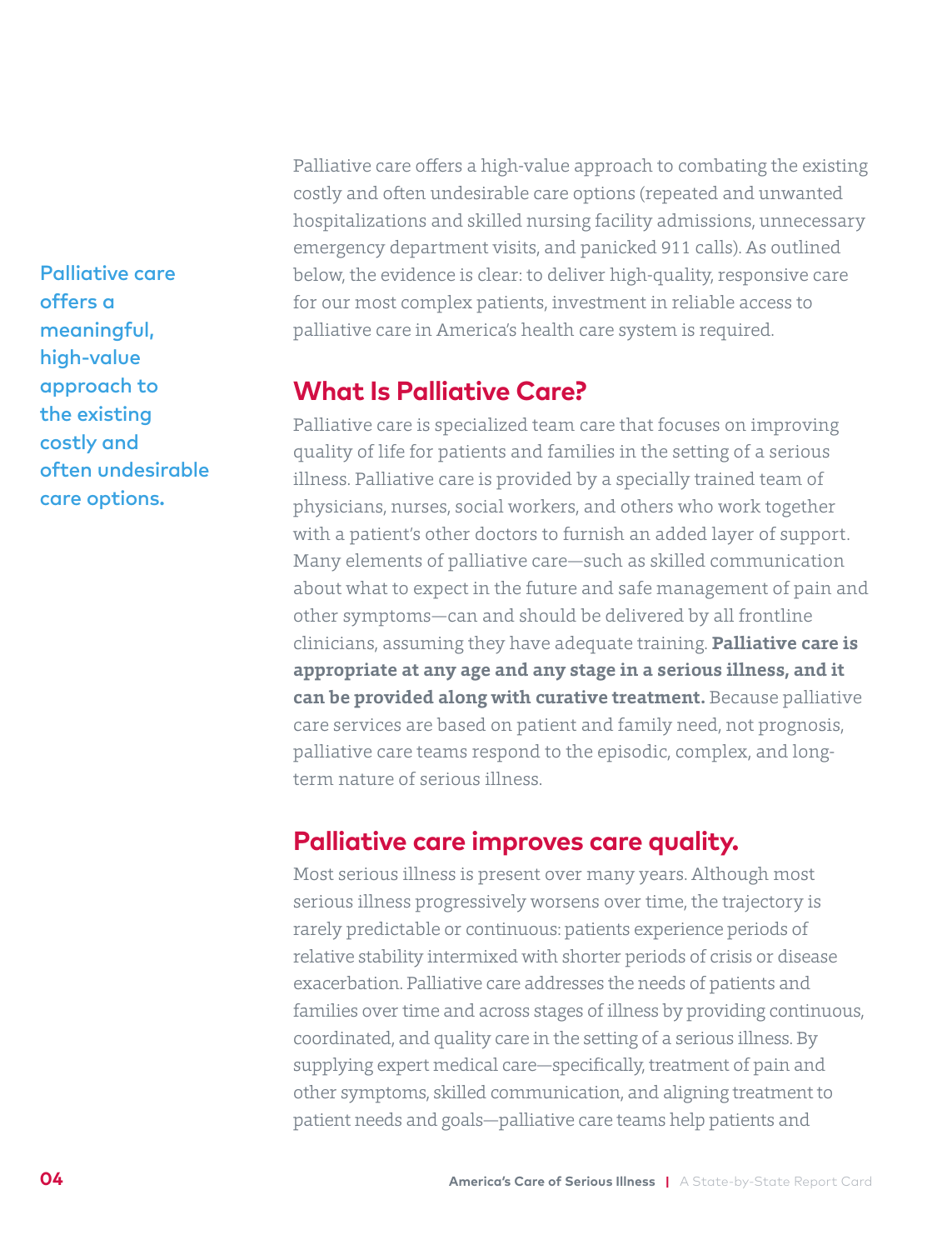families preempt or manage predictable complications, thus avoiding unwanted and often expensive crisis care.

Recent studies have shown that palliative care reduces symptoms and improves quality of life for both the patient and their family caregivers. This reduces unnecessary emergency department visits, hospitalizations, and time spent in the intensive care unit.<sup>9,10,11</sup> For some patient populations, studies suggest that patients receiving palliative care live longer than those receiving only traditional medical care.12 Recent studies of symptom burden among cancer patients found not only reduced crisis care utilization, but also improved quality of life and better survival as compared to the control group of those without palliative care.<sup>13,14,15</sup>

## **Palliative care lowers costs.**

Investment in palliative care is repaid through the cost savings associated with the prevention of health crises that palliative care programs provide. On average, palliative care consultation is associated with reductions in direct hospital costs of more than \$3,000 per admission, and for the sickest patients with four or more diagnoses, these cost savings are closer to \$4,800 per admission.16 Incorporating standardized access to palliative care services for patients with serious illness in our nation's hospitals has the potential to save hospitals and health systems hundreds of millions of dollars per year.

## **People want what palliative care provides.**

AA national poll conducted in 2019 by Public Opinion Strategies (POS)17, revealed broad nationwide support for palliative care services. Although most respondents did not have a strong understanding of what palliative care had to offer, once informed about palliative care services, 90% said that they would be likely to consider palliative care for a loved one if they had a serious illness. Additionally, 94% stated it is important that palliative care services be made available at all hospitals for patients with a serious illness and their families, while 90% agreed that it should be covered by health insurance.

Palliative care addresses the needs of patients and families over time and across stages of illness by providing continuous, coordinated, and quality care in the setting of a serious illness.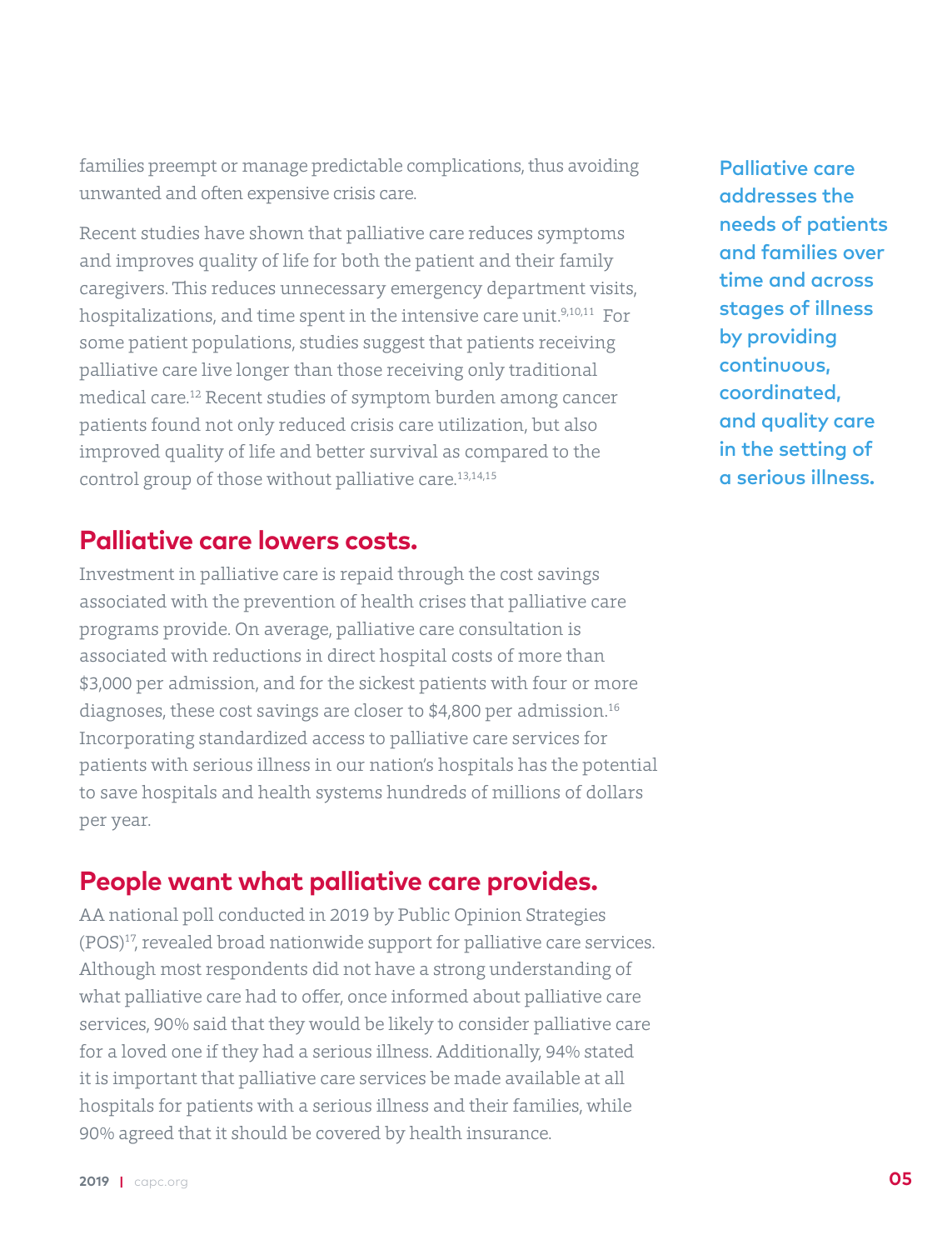## **Findings and Analysis: A National and State-by-State Review and Report Card**

<span id="page-7-0"></span>As of 2019, 72% of hospitals

with fifty or more beds report a palliative care team.

As in our prior reports (2001, 2008, 2011, and 2015), this report describes the prevalence and locations of hospital palliative care programs across the fifty states and the District of Columbia using data from the American Hospital Association (AHA) Annual Survey Database™, the National Palliative Care Registry™, and CAPC's Mapping Community Palliative Care initiative.

This Report Card demonstrates continued linear growth in the number of hospital palliative care teams in the United States. As of 2019, 72% of hospitals with fifty or more beds report a palliative care team, up from 67% in 2015 and 7% in 2001. These hospitals currently serve 87% of all hospitalized patients in the U.S., an increase from 82% in 2015. Significant regional variation persists, with penetration highest in New England and lowest in the south-central states. Large nonprofit hospitals in urban centers remain the institutions most likely to provide access to a palliative care team.

## **Where you live matters.**

Geographic location and regional characteristics influence the availability of palliative care services. People living with a serious illness who reside in the northeastern United States have access to significantly more hospital palliative care programs than those living in other regions. The Mid-Atlantic and east north-central regions increased an entire letter grade since 2015, joining New England as "A" regions, with more than 80% of their hospitals now reporting a palliative care team. A significant change was also observed in the west south-central region of the U.S., where the number of hospitals with palliative care teams improved from 42% in the last Report Card to 50% in 2019 (Graph A).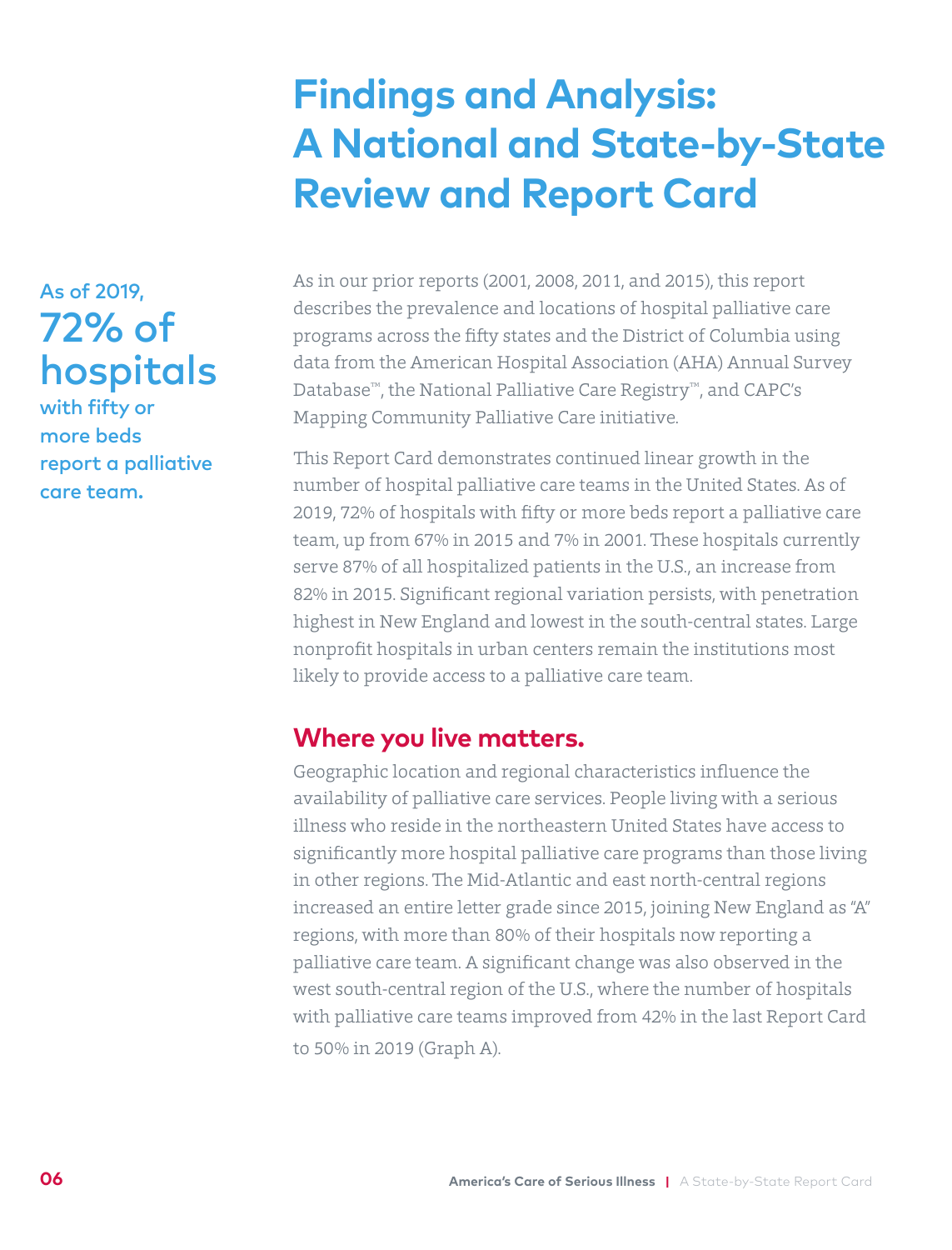## **Graph A.** *Growth in the prevalence of hospital palliative care by region, from 2015 to 2019* **Growth in palliative care prevalence varies greatly by region.**



**Graph B.** *Number of states by grade (2008, 2011, 2015, 2019)* **Three-quarters of states now have a grade of A or B.**



**2019 |** [capc.org](http://www.capc.org) **07**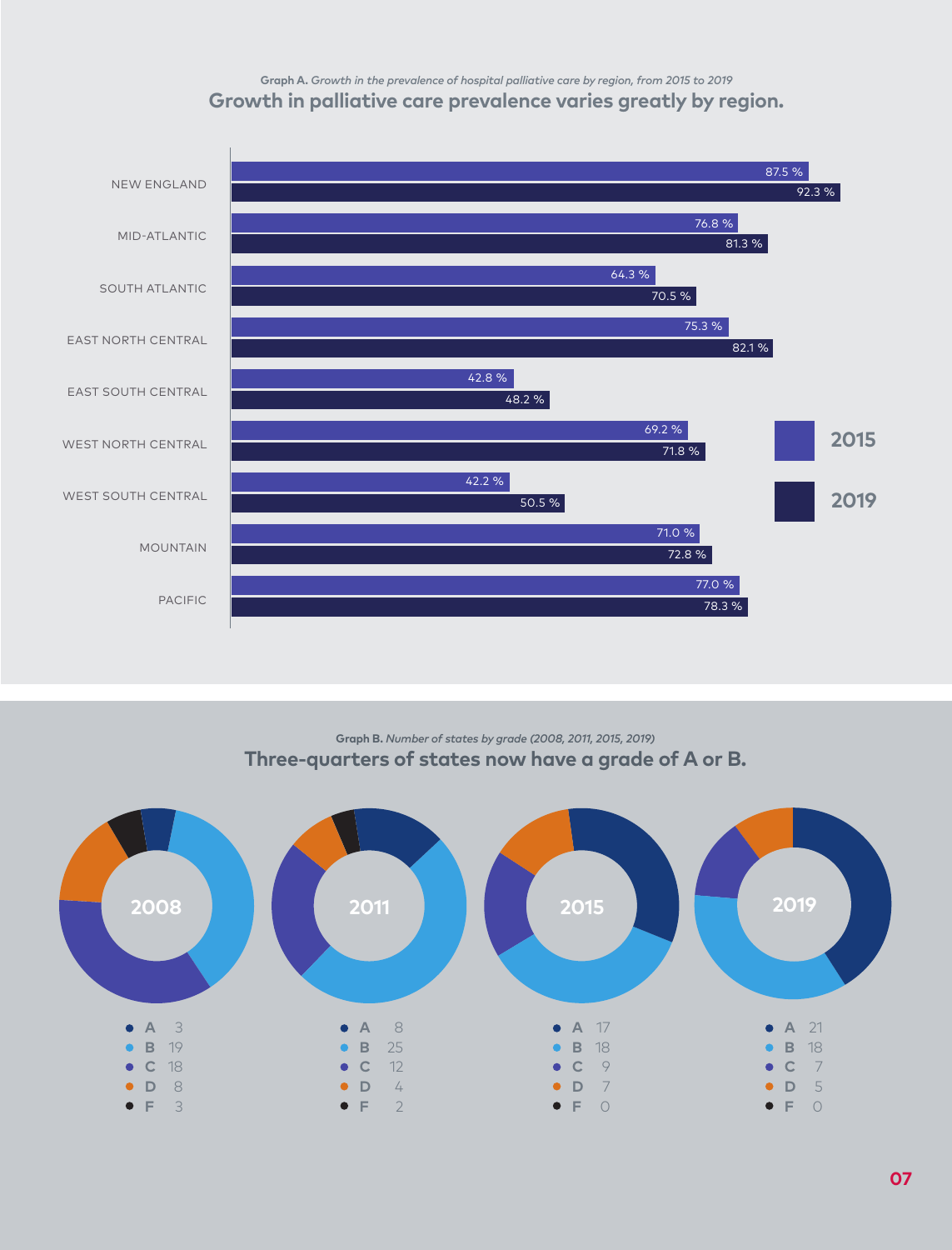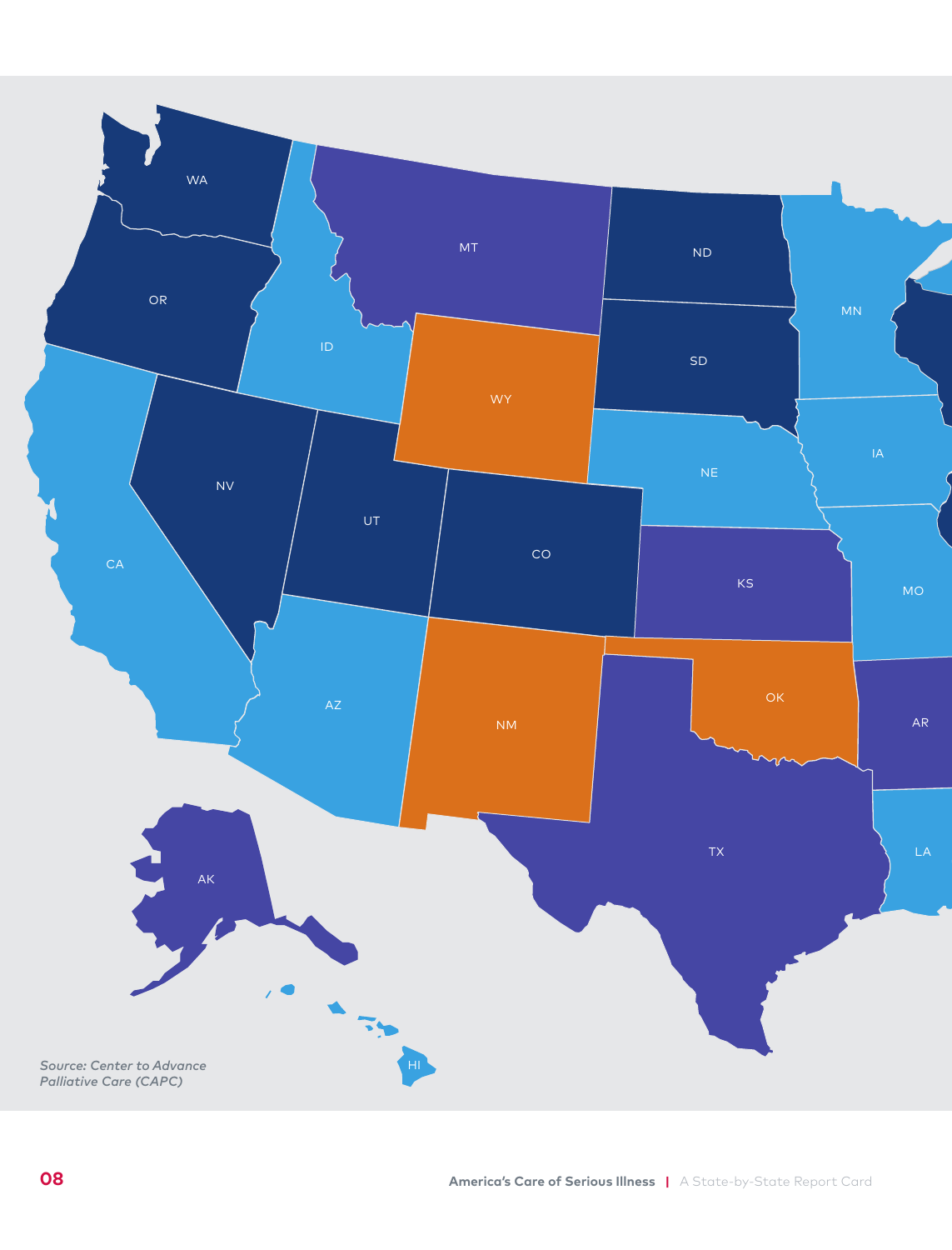

## **State grade by color:**



## **Does your state make the grade?**

In the 2019 Report Card, threequarters of states receive a grade of either A or B, with more than 60% of hospitals in those states reporting a palliative care program; no state received an F grade (Graph B).

- **• Four states** (Delaware, New Hampshire, Rhode Island, and Vermont) have palliative care teams in *all* of their hospitals with fifty or more beds.
- **• Four additional states**  (Connecticut, the Dakotas, and Utah) and the District of Columbia are one hospital shy of **100%** penetration.
- **•** Alabama, Mississippi, New Mexico, Oklahoma, and Wyoming were the lowest-performing states, with **fewer than 40%** of hospitals reporting palliative care teams.

The Appendix Table presents detailed results by state, including hospital palliative care counts and prevalence by hospital ownership type (nonprofit, for-profit, and public), sole community provider hospitals, and larger hospitals with 300 or more beds. These data are limited to hospitals with fifty or more beds. The Appendix Table separately presents the prevalence of palliative care programs among small hospitals with fewer than fifty beds.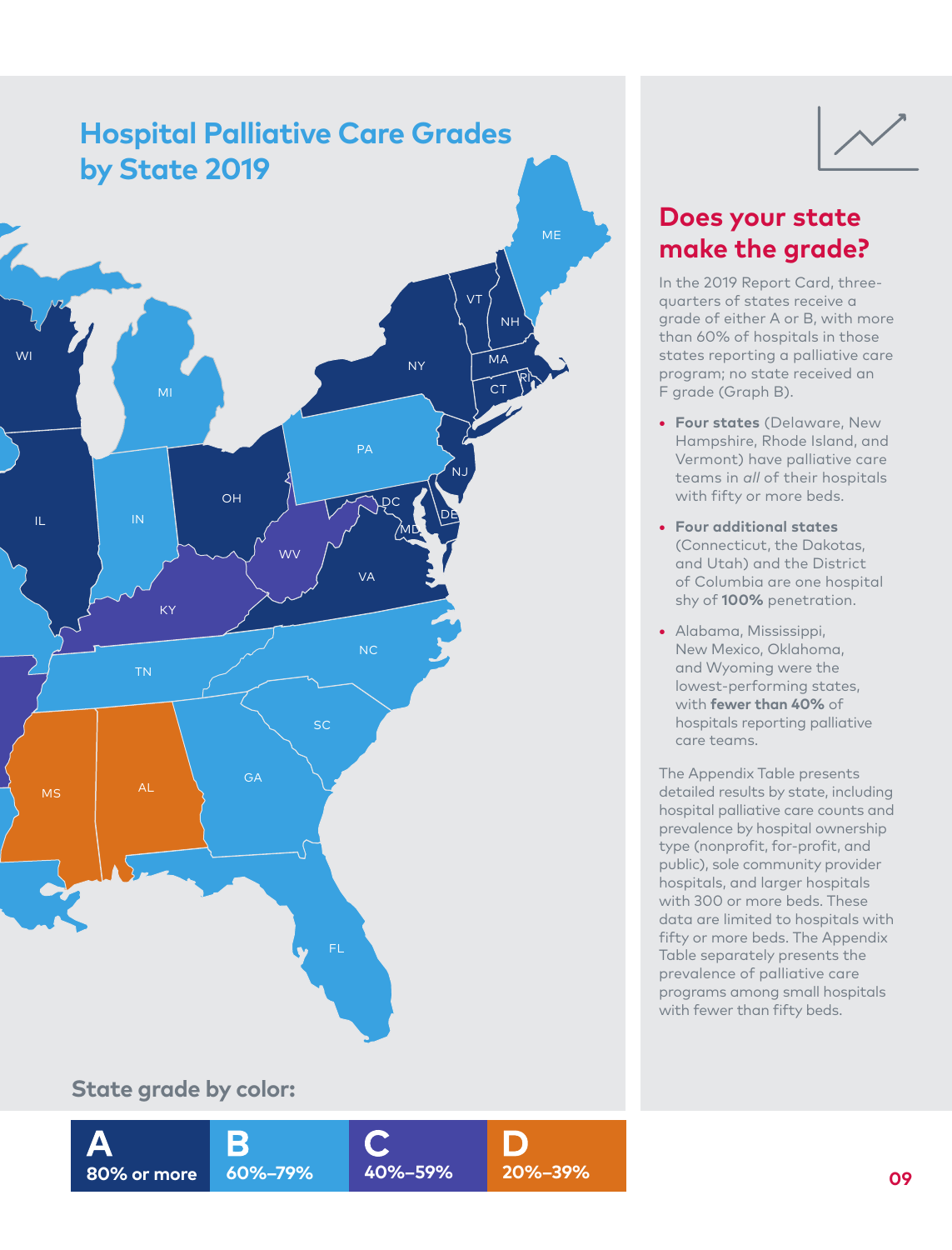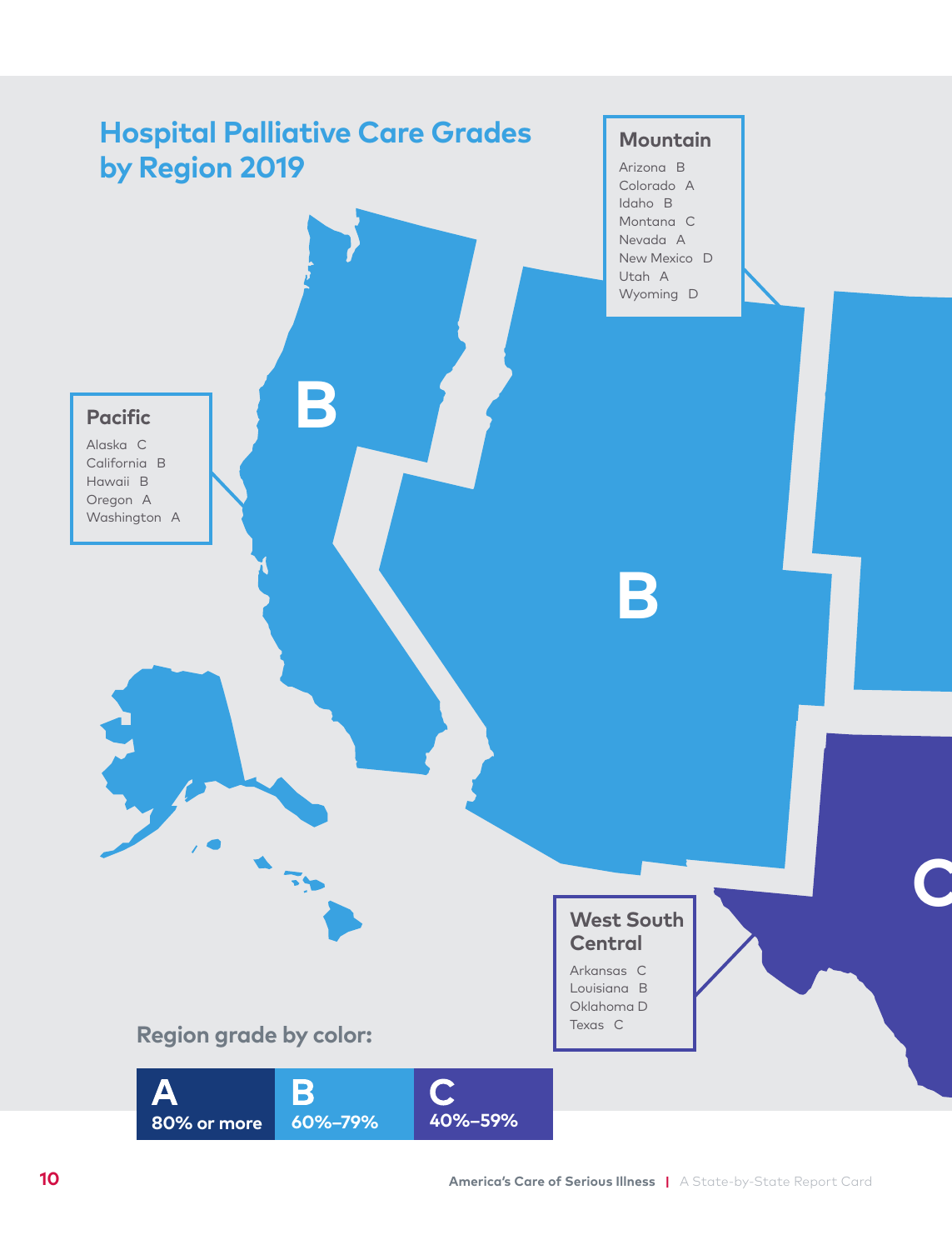

*Source: Center to Advance Palliative Care (CAPC)*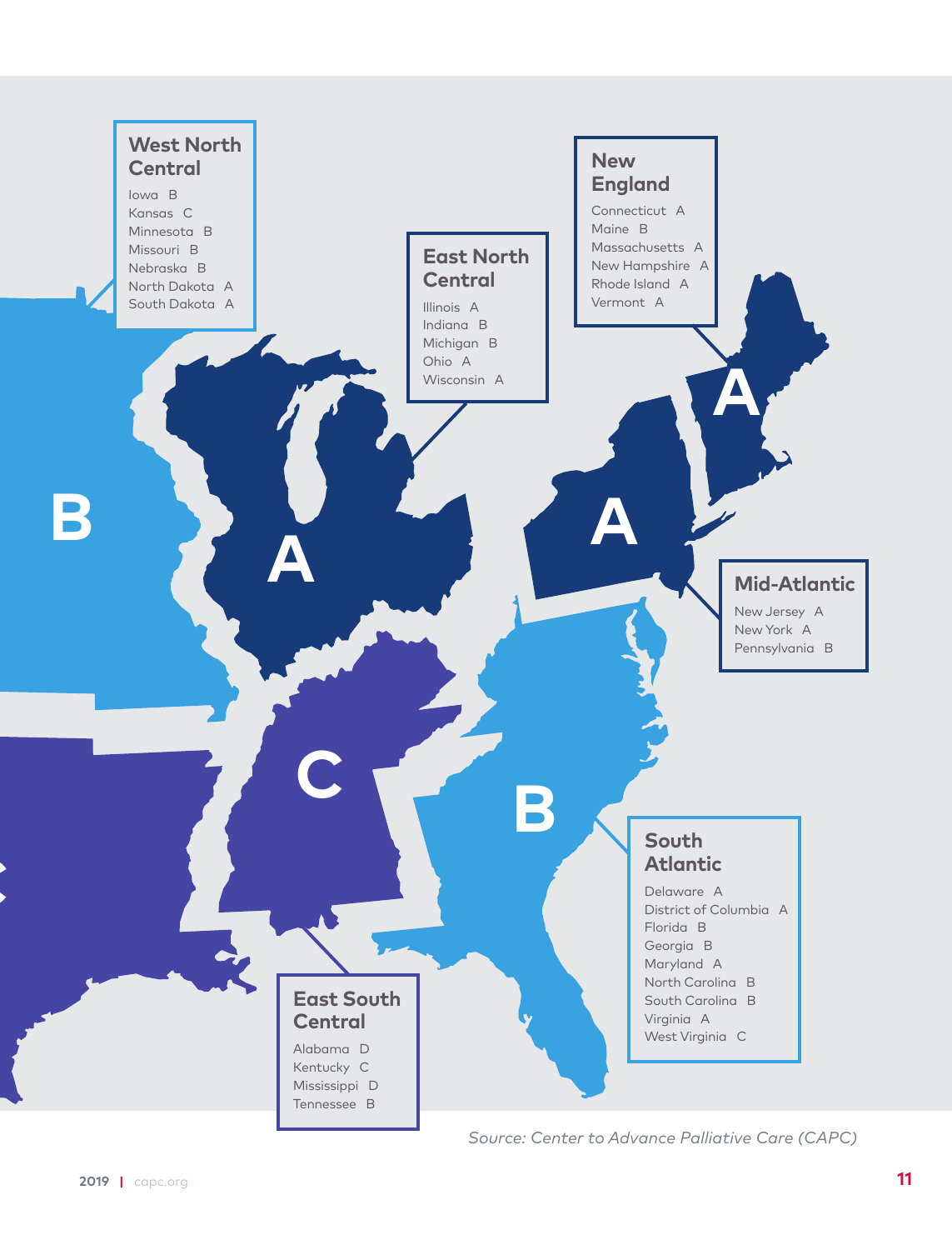**Only** 17% of rural hospitals with fifty or more beds report palliative care programs.

94% of U.S. hospitals with more than 300 beds now have a palliative care team.

At a state level, fourteen states increased a letter grade, half of them moving from a B to an A between 2015 and 2019. Two states, Montana and Nebraska, dropped down a grade, although this resulted from an increase in the overall number of hospitals (the denominator) rather than a significant decrease in or closure of palliative care teams (the numerator).

Access to palliative care for people living in rural America remains limited. Ninety percent of hospitals with palliative care are in urban areas. Only 17% of rural hospitals with fifty or more beds report palliative care programs.

## **Access to palliative care depends on hospital characteristics.**

Hospital characteristics associated with a higher likelihood of having a palliative care team remain consistent since we began our reports. The likelihood of a hospital having a palliative care team increases with hospital size (Graph C). Ninety-four percent of U.S. hospitals with more than 300 beds now have a palliative care team, compared to 62% of hospitals with fifty to 299 beds.

→ TAX STATUS remains a strong significant predictor of the presence of a palliative care team. For-profit hospitals of any size are significantly less likely to provide palliative care services than nonprofit or public hospitals. Eighty-two percent of nonprofit hospitals, 60% of public hospitals, and only 35% of for-profit hospitals (up from 23% in 2015) report palliative care programs. In larger hospitals with 300 or more beds, nearly all public and nonprofit hospitals, 98% and 97%, respectively, have palliative care teams, whereas only 63% of for-profit hospitals report a palliative care program (Graph D). Reasons for differences in palliative care availability by tax status are unknown. However, differential adoption of palliative care by for-profit hospitals is consistent with overall lower investment in high-value services.18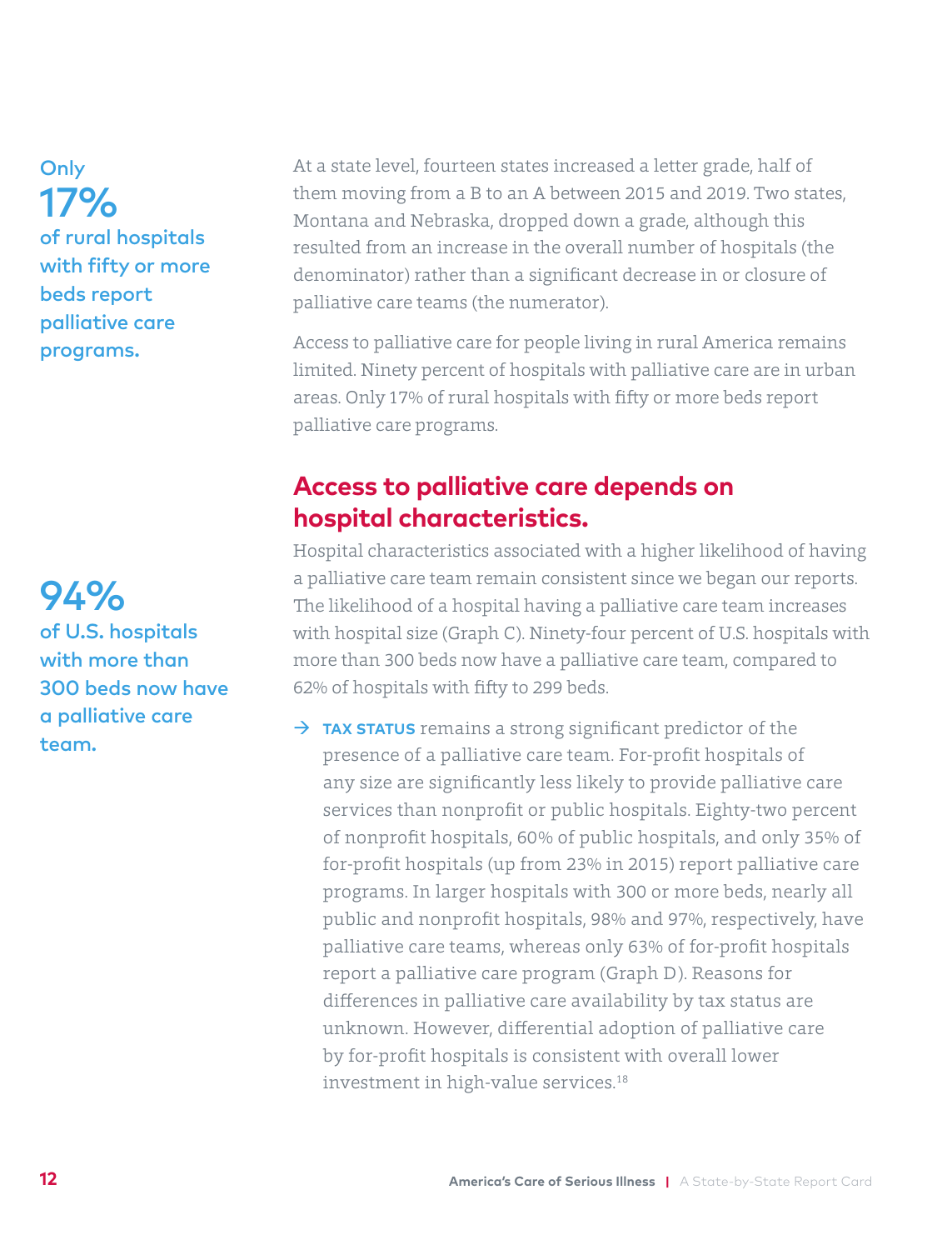**Graph C.** *Percentage of hospitals with a palliative care program by hospital size and region, 2019*

## **Prevalence of palliative care programs increases with hospital size across regions.**

![](_page_14_Figure_2.jpeg)

**Graph D.** *Proportion and percent of hospitals with palliative care by tax status, 2019*

**Access to palliative care is lower in for-profit hospitals regardless of hospital size.**

![](_page_14_Figure_5.jpeg)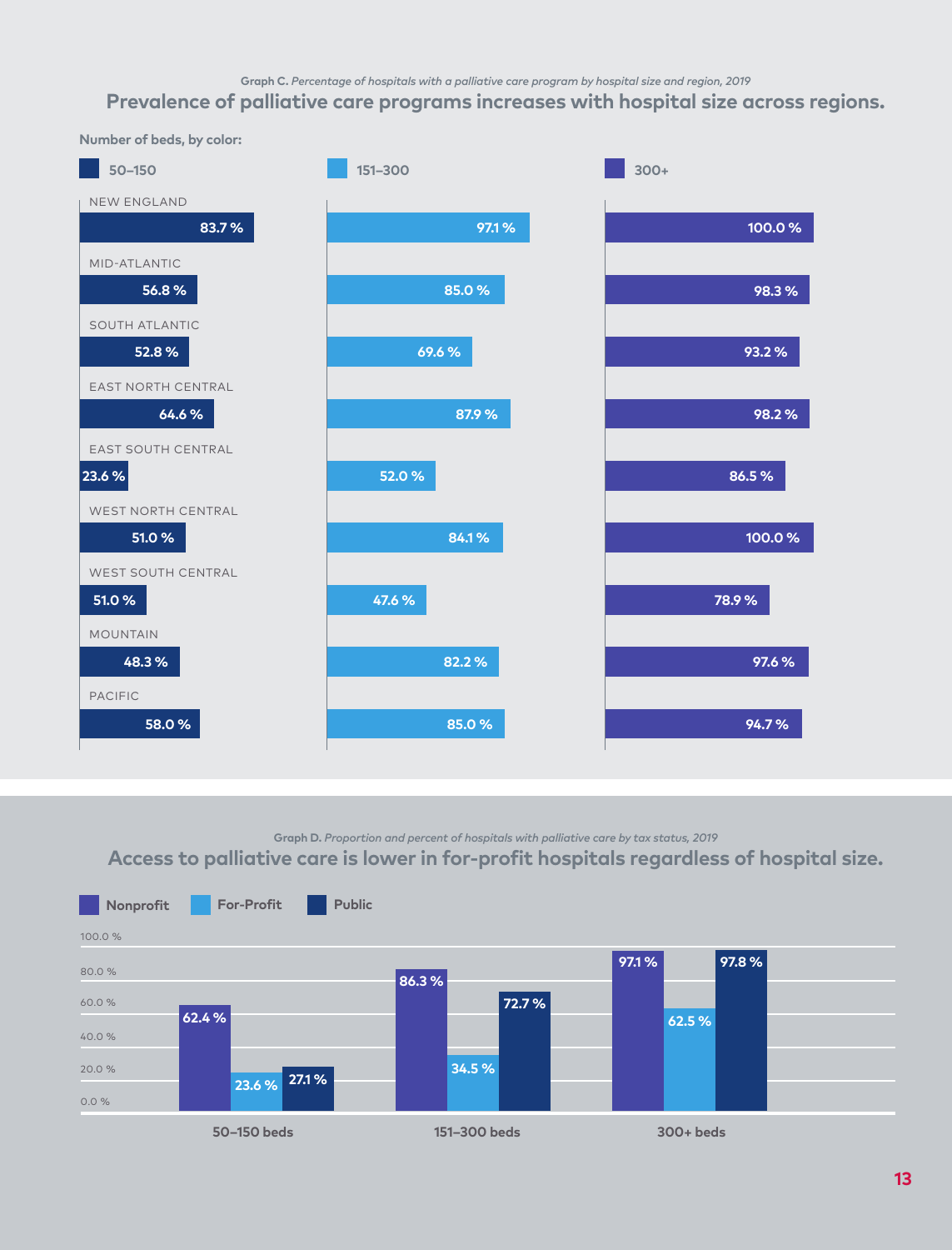- **FUBLIC AND SOLE COMMUNITY PROVIDER HOSPITALS** are often the only option for people lacking health care coverage (10% of the population<sup>19</sup>) or for those who are geographically isolated. Only 40% of sole community provider hospitals reported a palliative care team in 2019, a number that was not statistically different from our finding in 2015. The situation is slightly better for patients at public hospitals, which typically provide care for immigrants, the indigent, and the uninsured. Sixty percent of public hospitals report palliative care programs, but this number has remained unchanged over the past four years.
- Æ **FREESTANDING CHILDREN'S HOSPITALS** with fifty or more beds are included for the first time in the 2019 Report Card. Children's hospitals are overwhelmingly nonprofit (95%) and located in urban areas (100%) and contain, on average, 268 beds. Of the fiftysix freestanding children's hospitals with fifty or more beds in the United States, forty-eight (86%) report a pediatric palliative care team. In the Pacific region, all eleven children's hospitals (100%) report pediatric palliative care teams.
- Æ **HOSPITALS WITH FEWER THAN FIFTY BEDS** make up more than twothirds of our nation's hospitals but account for only 1.2 million patient admissions (4% of all admissions). Small hospitals are typically in rural areas. In sparsely populated states, like Iowa, Kansas, Montana, and the Dakotas, three-quarters or more of all hospitals have fifty or fewer beds. The small number of annual patient admissions at small hospitals and the even smaller number of admissions that could benefit from palliative care may make it difficult for many of these hospitals to support a full palliative care team. Nevertheless, 36% of small hospitals did report a palliative care program of some type. Further research is needed to identify affordable models of palliative care that can provide high-value care for people living with a serious illness who are served by small hospitals. While not included in the overall Report Card state grades, more detail on small hospitals with palliative care can be found in the Appendix Table.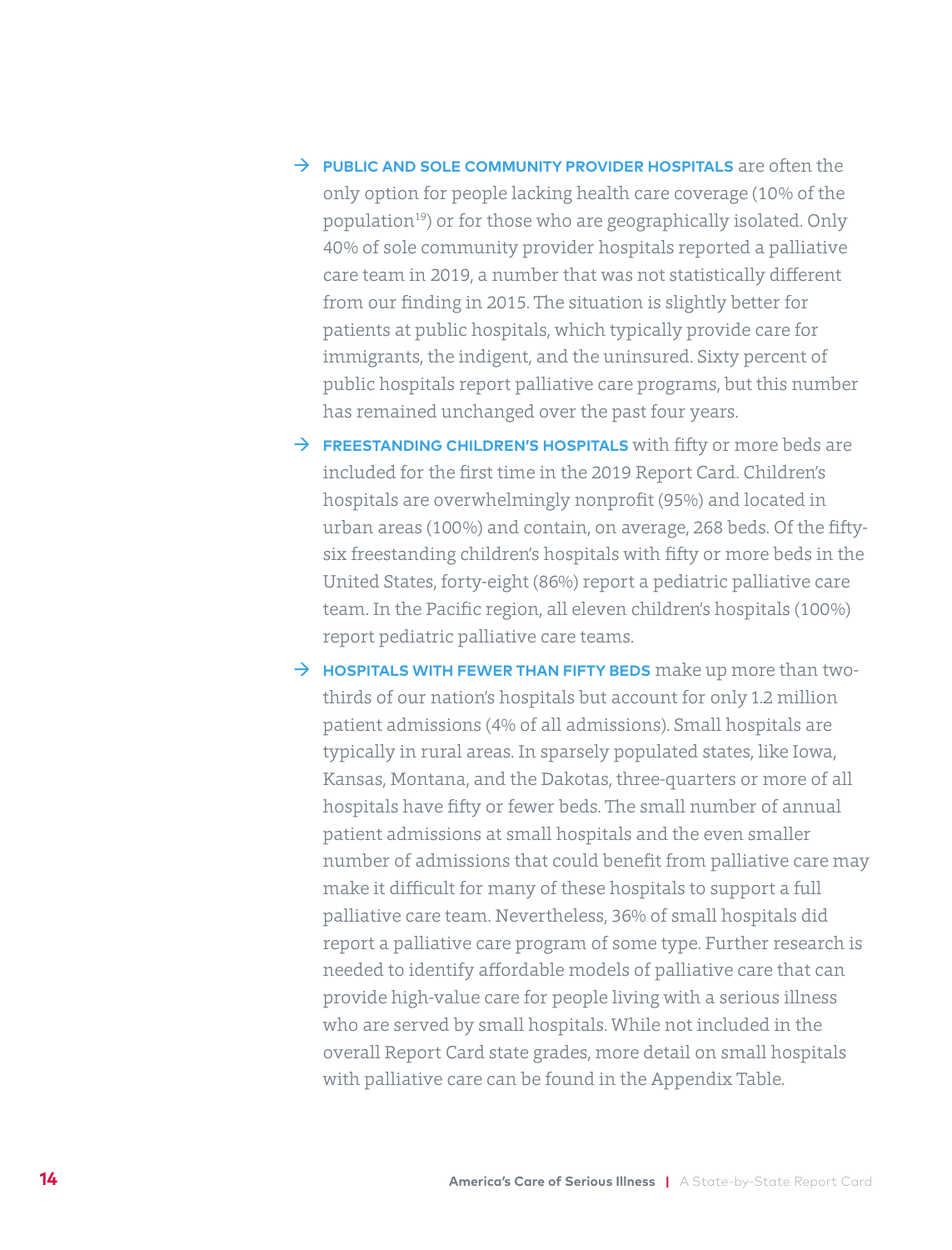## **Meeting the need requires more than just access.**

Clinicians, hospitals, and health systems have recognized palliative care as indispensable to the delivery of high-value care to people living with a serious illness—those in the highest-cost and highest-need 5% of U.S. patients. Over the past decade, the number of hospitals with palliative care in the United States has increased significantly since the first national findings were published in 2001. Despite this steady and impressive growth, millions of people living with a serious illness still do not have access to hospitals that provide palliative care; access is determined not by patient need but by where a patient lives or the type of hospital (factors such as hospital size or tax status) to which they are admitted. Hospital palliative care programs are often understaffed and therefore not likely to meet the needs of the ever growing number of referrals.20 Equitable and reliable access to quality palliative care services must improve across the nation.

America's sickest patients are admitted to every hospital in the United States, and yet, not all clinicians are appropriately equipped to care for them. Patient ranking of the quality of communication with their clinicians is an independent predictor of hospital readmissions; on average a hospital could reduce its readmission rate by 5% if it prioritized training clinicians in good communication with patients.21 Improving care for our nation's patients and families requires all current and future clinicians, primary care physicians, and palliative care and other specialists alike to receive training in skilled communication, safe and effective symptom management, and psychosocial assessment and support, and in understanding when to refer patients to specialist-level palliative care. Ensuring that all clinicians who care for complex and seriously ill patients are trained in these competencies is essential to improving the quality of patient care, reserving access to specialist palliative care teams for the most complex patients and their families.

Equitable and reliable access to quality palliative care services must improve across the nation.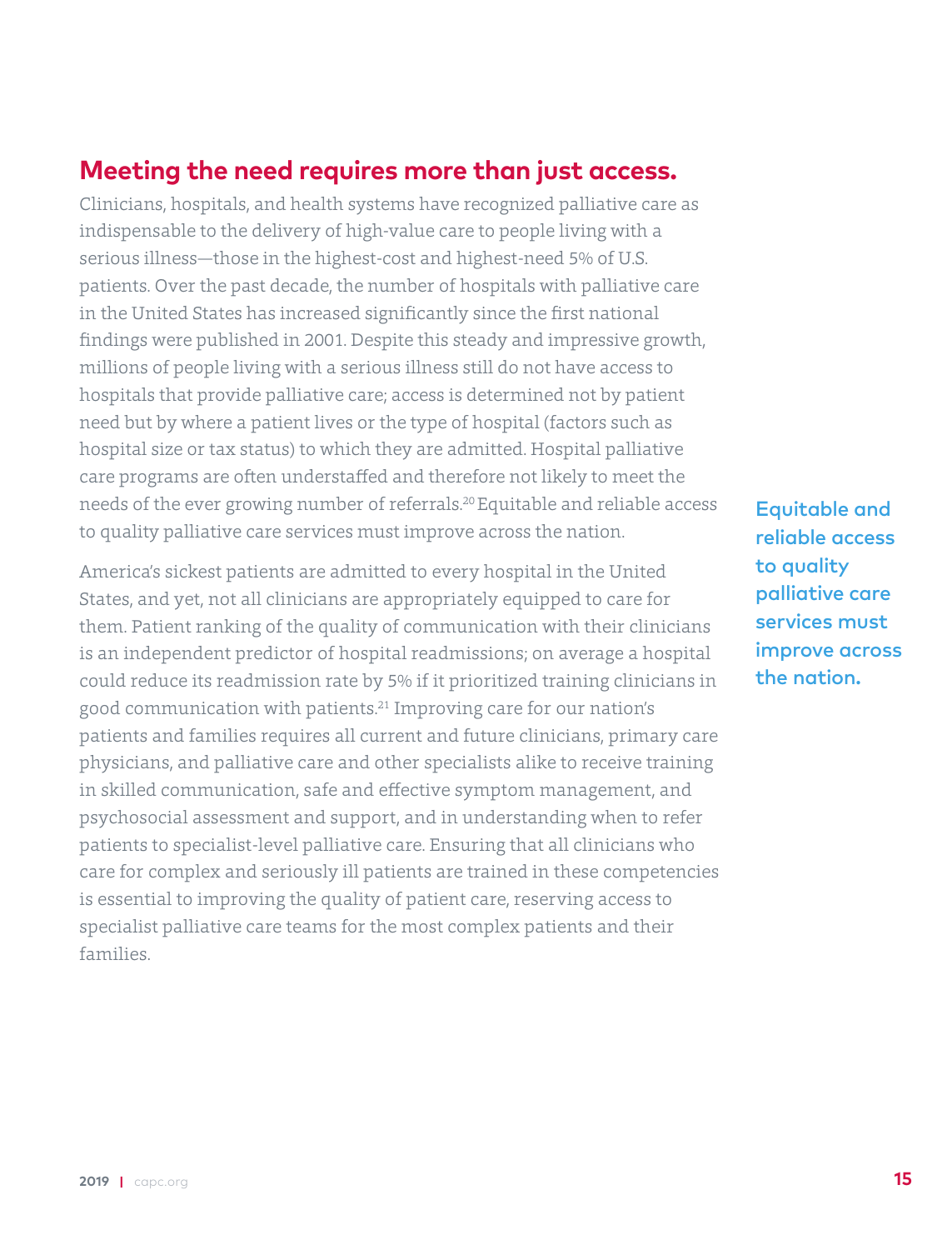## **A Call to Action: Accelerating Progress in Palliative Care Policy**

<span id="page-17-0"></span>Leaders in the public and private sectors can take specific actions to standardize access to timely and highquality palliative care services and move U.S. health care to a system that reliably meets the needs of people living with a serious illness, and their families.

Since the 2015 *State-by-State Report Card* was published, the palliative care field has made steady progress across multiple domains, thanks in part to supportive policies from Congress, federal agencies, and state governments, as well as generous private sector investments. However, prevalence varies based on geography and hospital characteristics such as size and tax status. Leaders in the public and private sectors can take specific actions to standardize access to timely and high-quality palliative care services and move U.S. health care to a system that reliably meets the needs of people living with a serious illness, and their families.

## **Policy Progress over the Past Four Years**

## **WORKFORCE GROWTH**

Since the formal recognition of palliative care as a medical subspecialty in 2008, the field has grown to include 7,618 board-certified palliative care physicians,<sup>22</sup> and more than 18,000 palliative care-certified nurses.<sup>23</sup> The Social Work Hospice & Palliative Care Network (SWHPN) released a palliative care certification program in 2018, and specialty training and certification opportunities now exist for chaplains, physician assistants, and pharmacists.

## **PAYMENT REFORM**

In the last three years, Medicare has made changes to allow specific payment for advance care planning and complex chronic care management. The Center for Medicare and Medicaid Innovation (CMMI) began testing new models that expand access to palliative care specialists, including the Oncology Care Model and the Medicare Care Choices Model.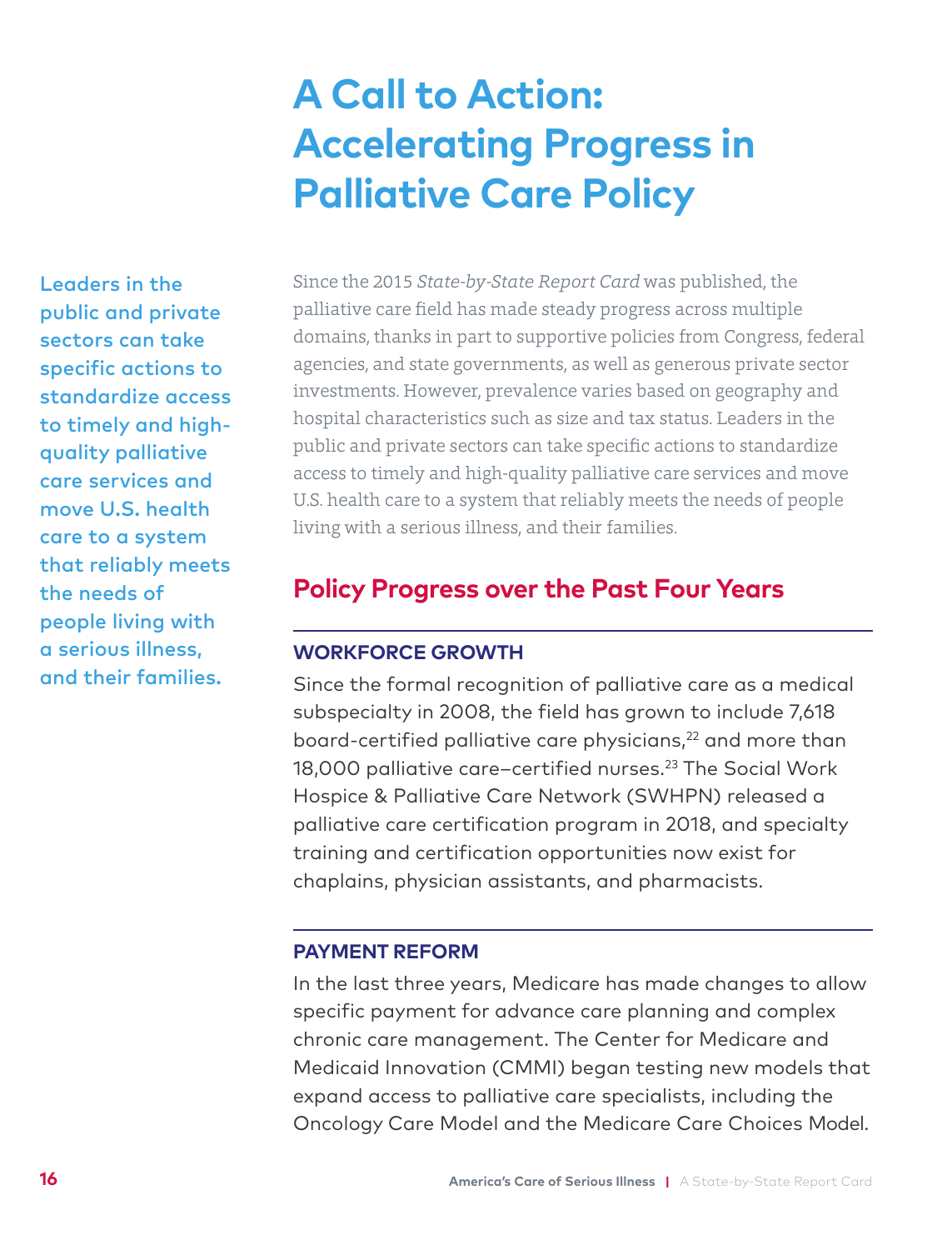The Creating High-Quality Results and Outcomes Necessary to Improve Chronic (CHRONIC) Care Act, passed as part of the Bipartisan Budget Act of 2018, will allow Medicare Advantage (MA) plans to pay for social supports as well as in-home palliative care services for specific populations. Value-based insurance design may also provide a payment platform for non-hospital palliative care.

## **QUALITY, STANDARDS, AND RESEARCH ADVANCES**

In 2015, the National Quality Forum (NQF) established a Palliative and End-of-Life Care Standing Committee (changed to the Geriatrics and Palliative Care Standing Committee in 2018) to rigorously scientifically review and endorse quality measures for older adults and those with a serious illness. In 2018, the Centers for Medicare and Medicaid Services (CMS) contracted with the American Academy of Hospice and Palliative Medicine (AAHPM) to develop new palliative care quality metrics to help fill measurement gaps identified by NQF. In 2018, the fourth edition of the National Consensus Project (NCP) *Clinical Practice Guidelines for Quality Palliative Care* was published, updating existing guidelines and establishing new standards and expectations for all health care professionals caring for people living with a serious illness, and their families. In the areas of research, the National Palliative Care Research Center and the National Institutes of Health (NIH) published white papers on palliative care research funding priorities, followed by a series of NIH program announcements encouraging submission of palliative care research projects. Concurrently, the Patient-Centered Outcomes Research Institute (PCORI) directed roughly \$100 million to palliative care research, comparing the effectiveness of different delivery strategies across providers, settings, and modalities.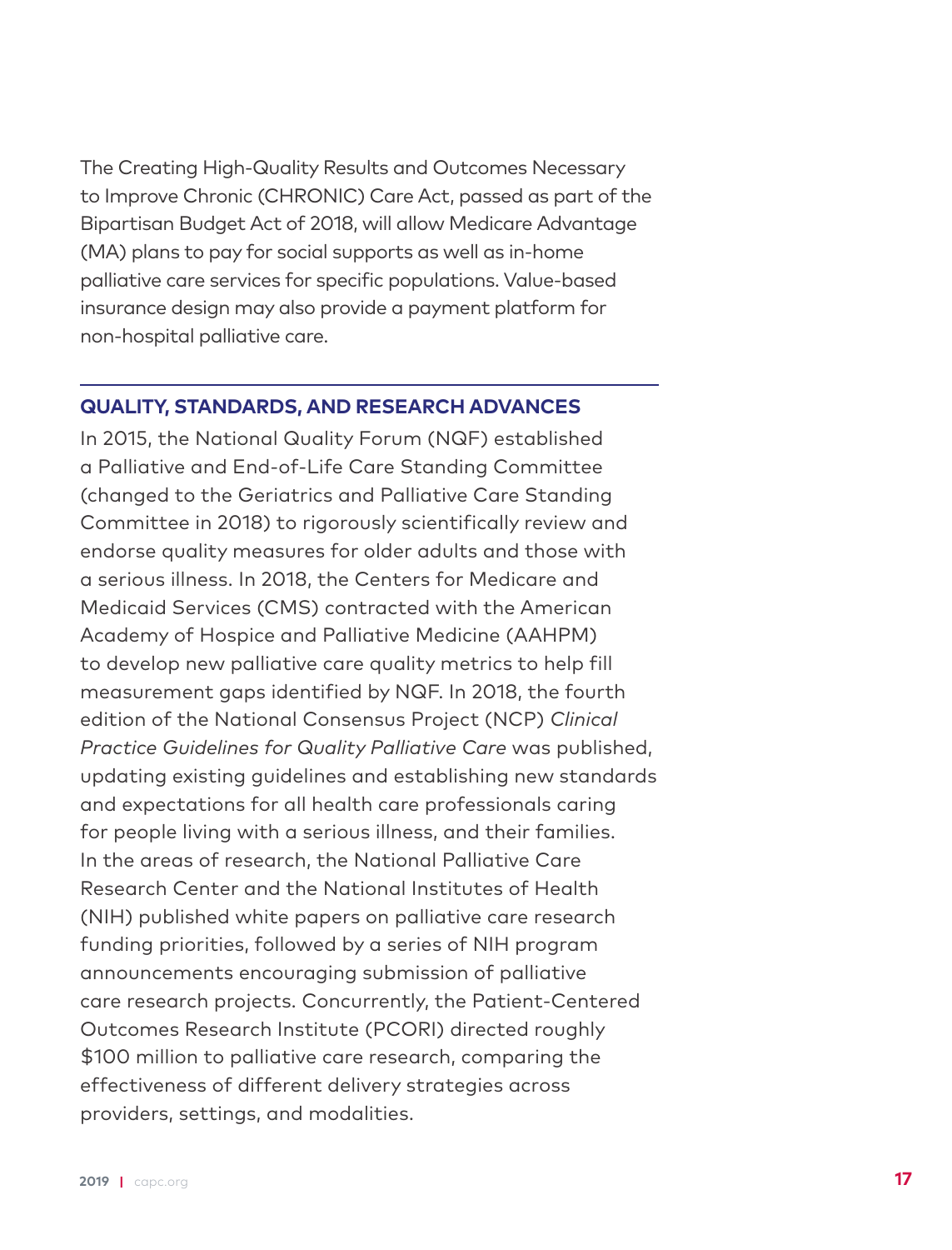Despite this progress, people living with a serious illness still do not have reliable access to palliative care. To ensure this access, policymakers must overcome persistent gaps and challenges.

## **ENHANCED CLINICIAN SKILLS**

Recognizing that nearly all clinicians care for patients living with a serious illness, several states passed laws for continuing education requirements in pain management, safe opioid prescribing, and palliative care. Several private health plans are beginning to require clinician training in core palliative care knowledge and skills as a component of their incentive programs for hospital quality.

## **INCREASED PUBLIC AWARENESS AT THE STATE LEVEL**

As of publication, twenty-eight states have established Palliative Care Advisory Councils (or similar bodies) that are charged with increasing awareness of palliative care. Activities include developing websites to provide palliative care information to state residents, analyzing state-level access to palliative care, and providing state governments with recommendations for future policy action.

## **Remaining Gaps**

Despite this progress, people living with a serious illness still do not have reliable access to palliative care. To ensure this access, policymakers must overcome persistent gaps and challenges.

## **WORKFORCE**

Inadequate workforce and workforce pipeline to meet the needs of patients living with a serious illness, and their families

### **PAYMENT**

Insufficient financing and financial incentives to ensure equitable and reliable access to palliative care for all people living with a serious illness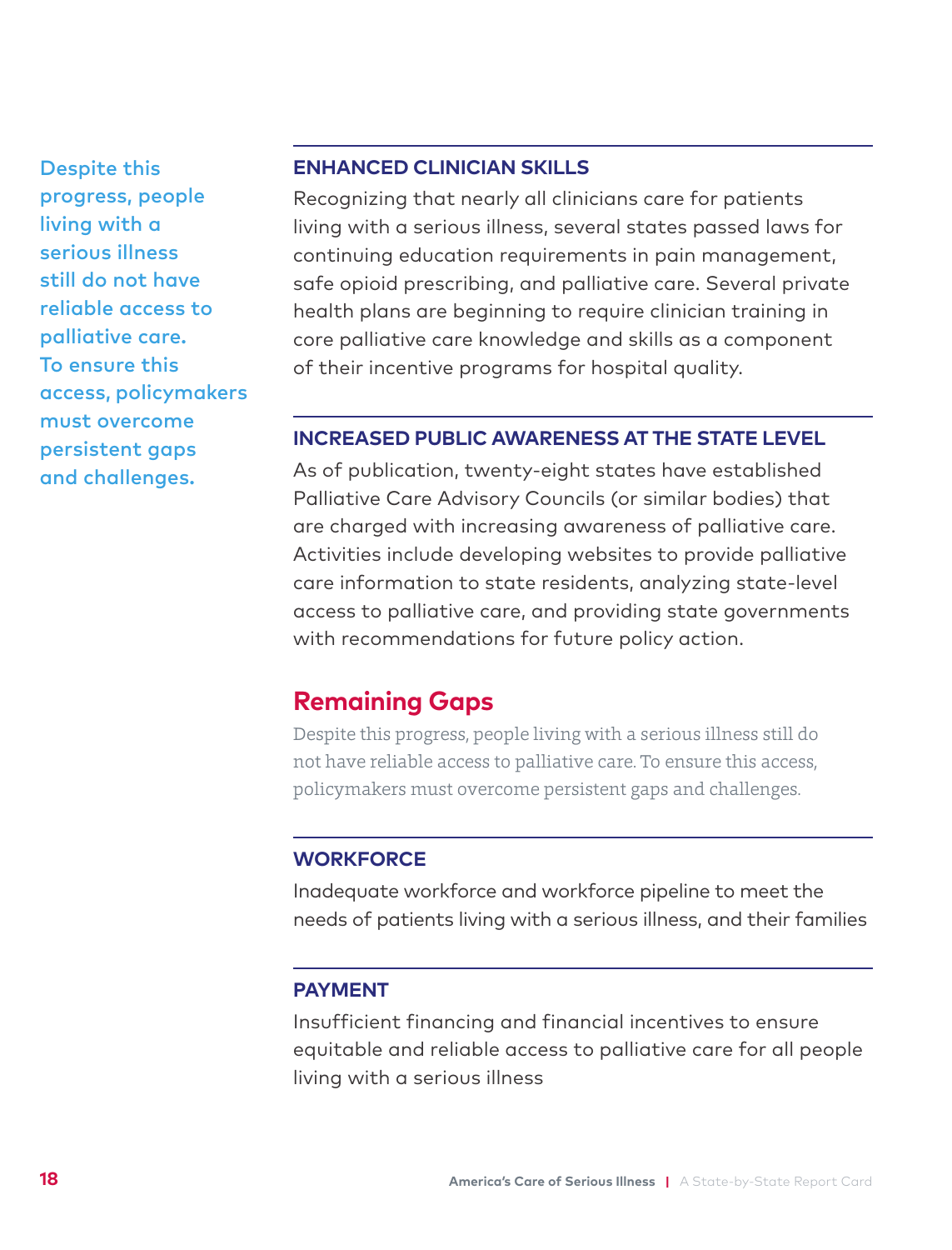## **QUALITY, STANDARDS, AND RESEARCH**

Lack of accountability for access to high-quality care delivery for patients with a serious illness; gaps in the evidence base to build the science guiding clinical practice

## **CLINICIAN SKILLS**

Insufficient clinician training in communication; pain and symptom management; family assessment and support; and care over time and across settings

## **PUBLIC AND CLINICIAN AWARENESS**

Continued lack of knowledge about the benefits of palliative care and who can benefit from it

Leaders in both the public sector (particularly those who oversee Medicare and Medicaid) and private sector (private health plans, purchasers, and accountable care organizations) can take specific actions to address these issues.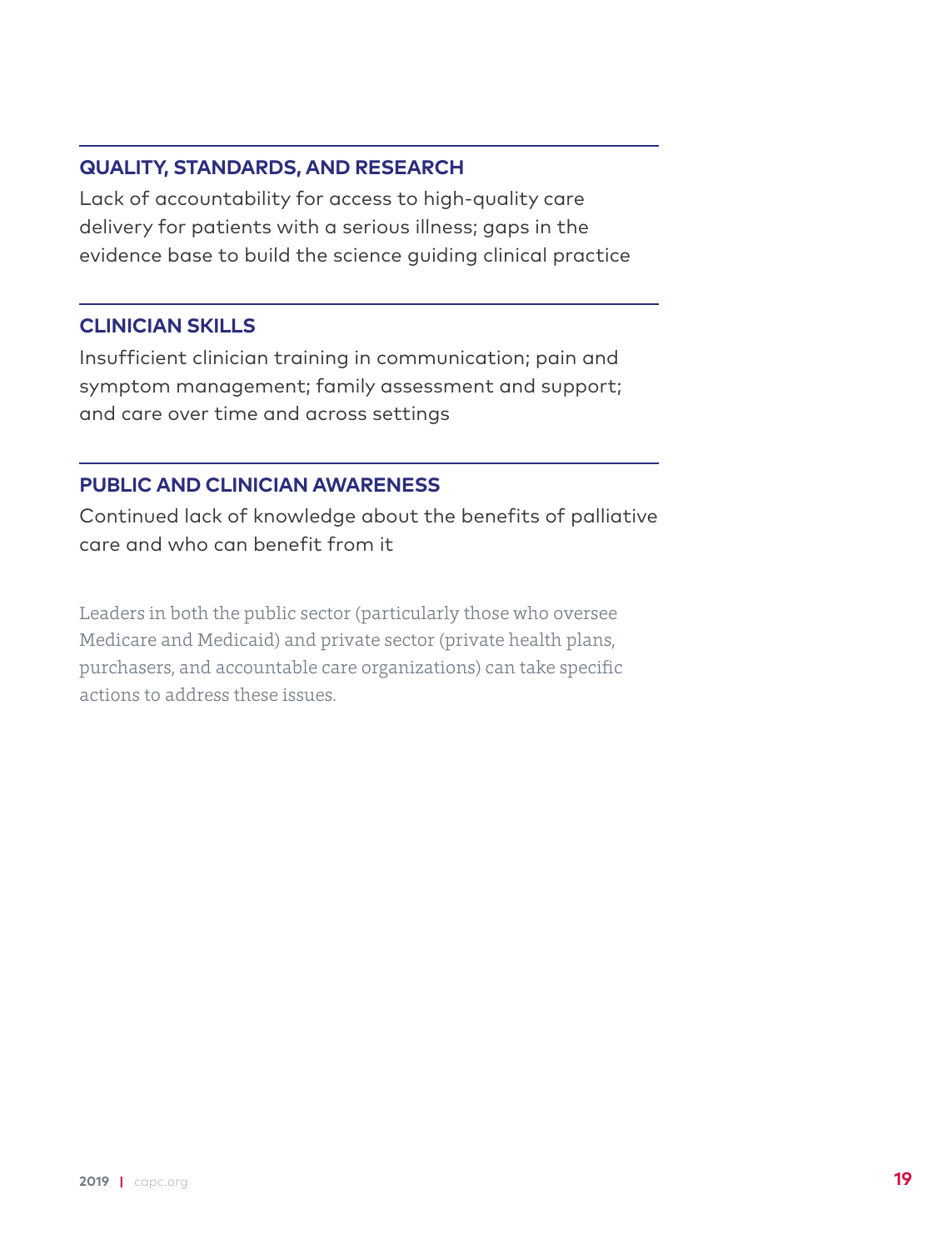## <span id="page-21-0"></span>Policy Recommendations

## **Federal Legislation**

## **Workforce**

**PASS** the Palliative Care and Hospice Education and Training Act (PCHETA), which—among other things—establishes:

- grants to medical schools and teaching hospitals for career development awards
- workforce development and fellowships for doctors, nurses, and social workers
- career incentive awards for nurses, social workers, chaplains, and others

On July 23, 2018, the full House of Representatives passed the Palliative Care and Hospice Education and Training Act (PCHETA) by voice vote. This was the result of years of education by stakeholders in the field, as well as leadership by members of Congress and their staffs. PCHETA (H.R. 647) was reintroduced in the 116th Congress in 2019.

audience:

**CONGRESS**

**ESTABLISH** loan forgiveness programs for clinicians who work as palliative care specialists.

#### audience:

**CONGRESS**

**EXPAND** Medicare-funded graduate medical education (GME) slots to train medical professionals, with provisions specifically for palliative care fellowships.

audience:

**CONGRESS**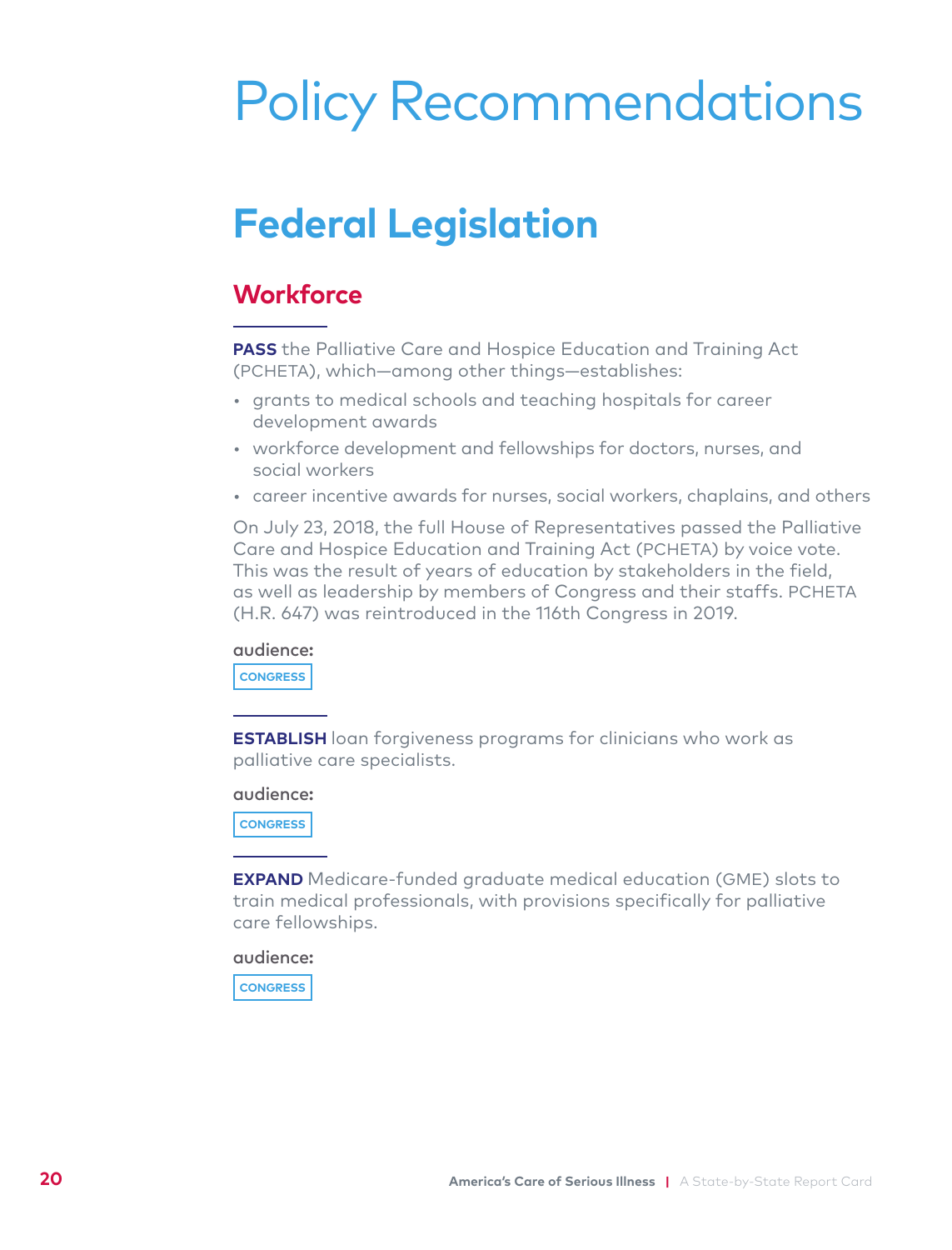## **Payment**

**ELIMINATE** Medicare beneficiary cost sharing for patient-centered services such as advance care planning and chronic care management, and evaluate the impact of these changes.

Beneficiary copayments have been identified by clinicians and patients alike as a barrier to accessing necessary services. Previous legislation has successfully removed beneficiary cost sharing for high-value services such as evidence-based screenings and immunizations and could be replicated for services such as advance care planning.

## audience:

**CONGRESS**

**REVISE** Medicare Conditions of Participation for hospitals and skilled nursing facilities to incorporate the availability of specialty palliative care teams meeting quality standards. Alternatively, incentivize palliative care team availability for these facilities.

audience:

**CONGRESS**

**CREATE** and expand existing Medicare alternative payment models driving improved quality of care, quality of life, and health outcomes in patients with a serious illness. Ensure that all models allow concurrent palliative care and disease treatment.

audience:

**CONGRESS**

**MODIFY** the Medicare home health benefit eligibility—which currently requires that patients be "homebound" and have a "skilled need"—to include patients with certain characteristics (such as functional or cognitive impairment) to improve access to home health services.

audience:

**CONGRESS**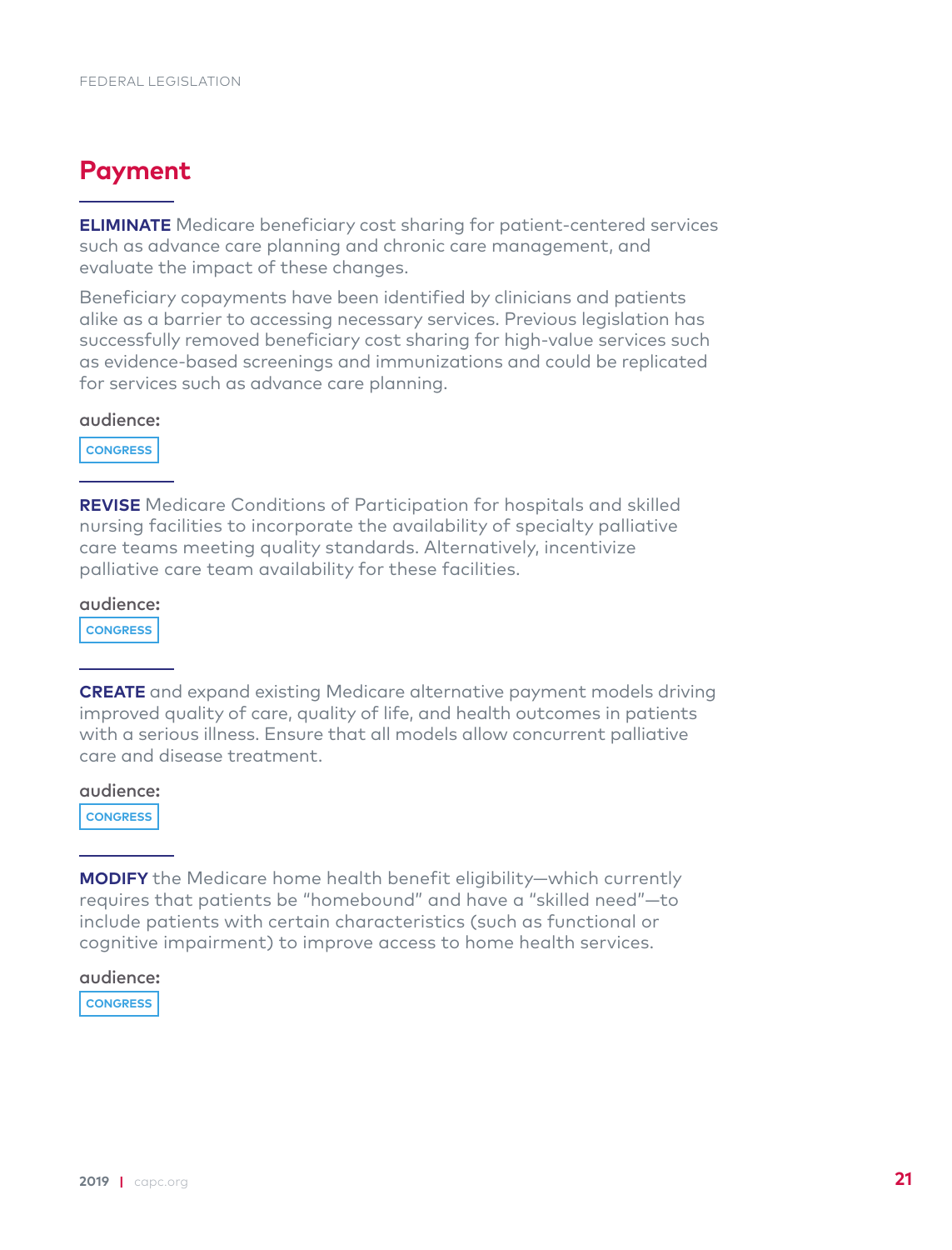**REMOVE** restrictions on telehealth for Medicare beneficiaries with a serious illness.

audience: **CONGRESS**

## **Quality, Standards, and Research**

**PASS** PCHETA, which enhances the National Institutes of Health (NIH) research in palliative care.

In 2018, the Labor and Health and Human Services (L/HHS) Appropriations bill urged the NIH to develop and implement a trans-Institute strategy to expand and intensify national research programs in palliative care to address quality of care and quality of life for the rapidly growing population of individuals in the United States living with a serious illness.

audience:

**CONGRESS NATIONAL INSTITUTES OF HEALTH (NIH)**

## **Clinician Skill Building**

**CREATE** a grant program to fund targeted clinical training in the care of people with a serious illness.

audience: **CONGRESS**

## **Public and Clinician Awareness**

**PASS** PCHETA, which establishes a national palliative care education and awareness campaign to educate patients, caregivers, and providers about the benefits of palliative care.

In 2018, the L/HHS Appropriations bill encouraged the Agency for Healthcare Research and Quality (AHRQ) to consult with relevant stakeholders to develop and disseminate information to patients, families, and health professionals about palliative care as an essential part of the continuum of quality care for people living with a serious illness.

#### audience:

**CONGRESS AGENCY FOR HEALTHCARE RESEARCH AND QUALITY (AHRQ)**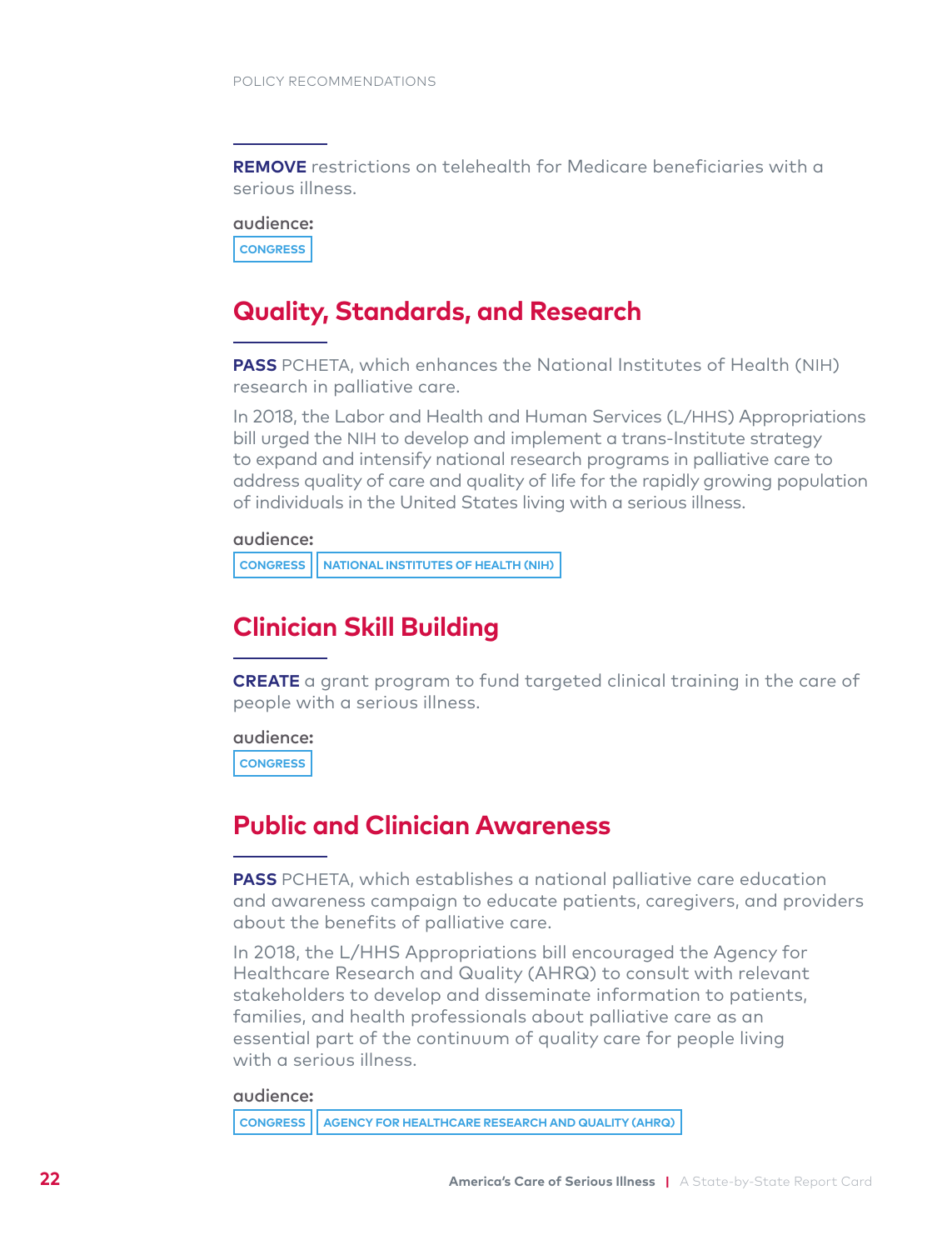## **Federal Regulation**

## **Payment**

**ELIMINATE** Medicare beneficiary cost sharing for patient-centered services such as advance care planning and chronic care management and evaluate the impact of these changes.

audience:

**CENTERS FOR MEDICARE AND MEDICAID SERVICES (CMS)**

**CREATE** and expand existing Medicare alternative payment models driving improved quality of care, quality of life, and health outcomes in patients with a serious illness. Ensure that all models allow concurrent palliative care and disease treatment.

In April, 2019, CMMI released the Seriously Ill Population option under a new primary care alternative payment model.

audience:

**CENTER FOR MEDICARE AND MEDICAID INNOVATION (CMMI)**

**MODIFY** the Medicare home health benefit eligibility—which currently requires that patients be "homebound" and have a "skilled need"—to include patients with certain characteristics (such as functional or cognitive impairment) to improve access to home health services.

### audience:

**CENTERS FOR MEDICARE AND MEDICAID SERVICES (CMS)**

**INCLUDE** functional and cognitive status as a distinct element in premium risk adjustments in Medicare Advantage (MA).

Understanding a patient's functional status is a crucial factor in identifying who is appropriate for palliative care and in developing a care plan that best meets their individual needs. In 2018, the Government Accountability Office (GAO) released a report showing the relationship between functional status and actual spending for MA members. This GAO report called for functional abilities to be factored into MA risk adjustment.

#### audience:

**CENTERS FOR MEDICARE AND MEDICAID SERVICES (CMS)**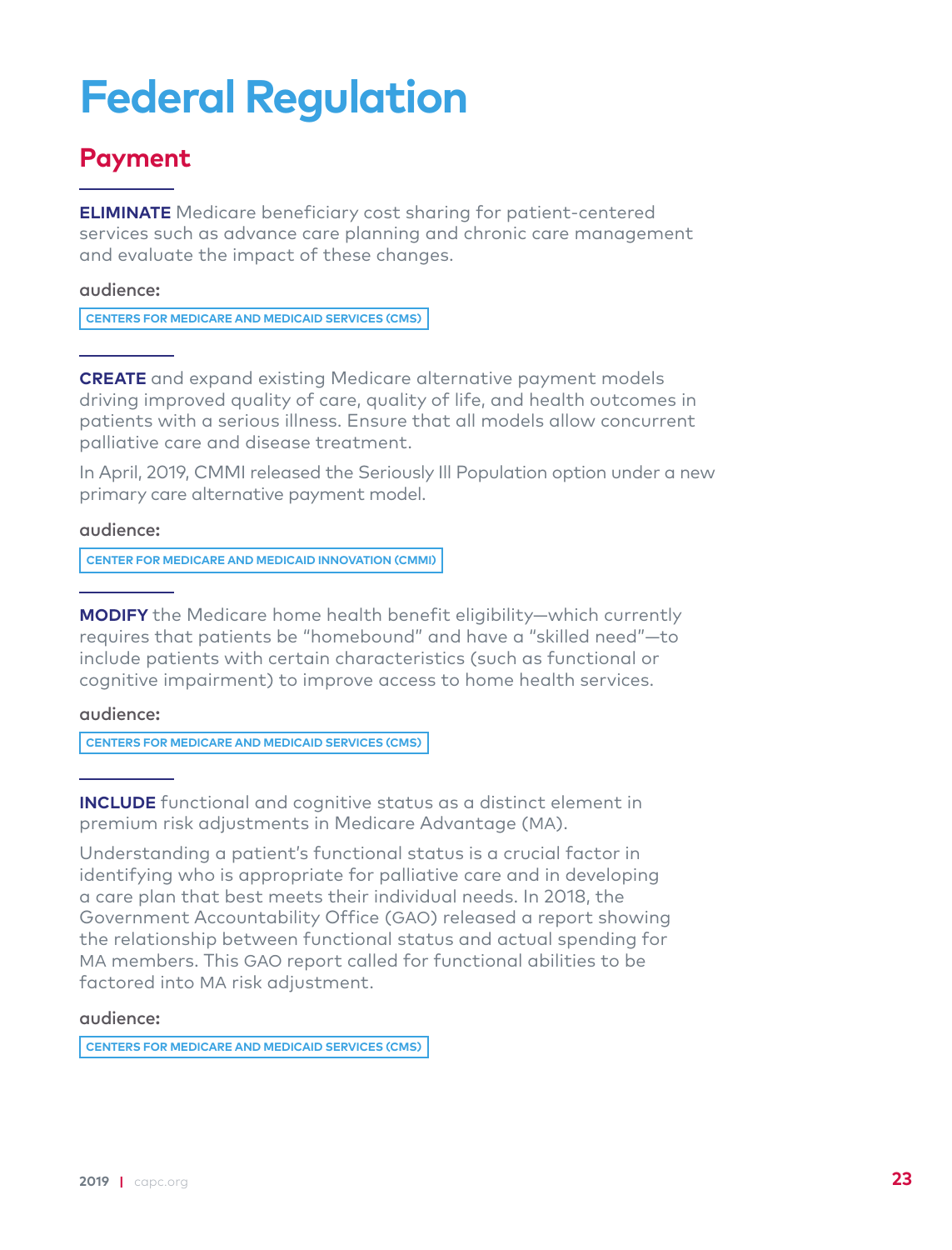**EXPLORE** additional regulatory flexibility to expand telehealth access for people with a serious illness who are in the traditional Medicare program.

Telehealth can significantly expand access to palliative care for people living with a serious illness. Recent policy changes to advance telehealth include the CY19 Physician Fee Schedule, which allows for two new services—brief virtual check-ins with patients, and remote evaluation of recorded video and images.

#### audience:

**CENTERS FOR MEDICARE AND MEDICAID SERVICES (CMS)**

## **Quality, Standards, and Research**

**IMPLEMENT** legislative direction from the 2019 Labor and Health and Human Services Appropriations bill to expand research funding in palliative care.

### audience:

**NATIONAL INSTITUTES OF HEALTH (NIH)**

**BOLSTER** patient experience measures in current and future Medicare value-based purchasing programs.

#### audience:

**CENTERS FOR MEDICARE AND MEDICAID SERVICES (CMS)**

**IMPLEMENT** Medicare Access and CHIP Reauthorization Act (MACRA)– funded measures for specialty palliative care within the relevant clinician payment programs and explore adoption for other Medicare payment programs.

In 2018, CMS awarded the American Academy of Hospice and Palliative Medicine (AAHPM)—with support from the National Coalition for Hospice and Palliative Care (NCHPC) and RAND Corporation—\$5.5 million to develop at least two new quality measures specific to communication skills and symptom management skills.

#### audience:

**CENTERS FOR MEDICARE AND MEDICAID SERVICES (CMS)**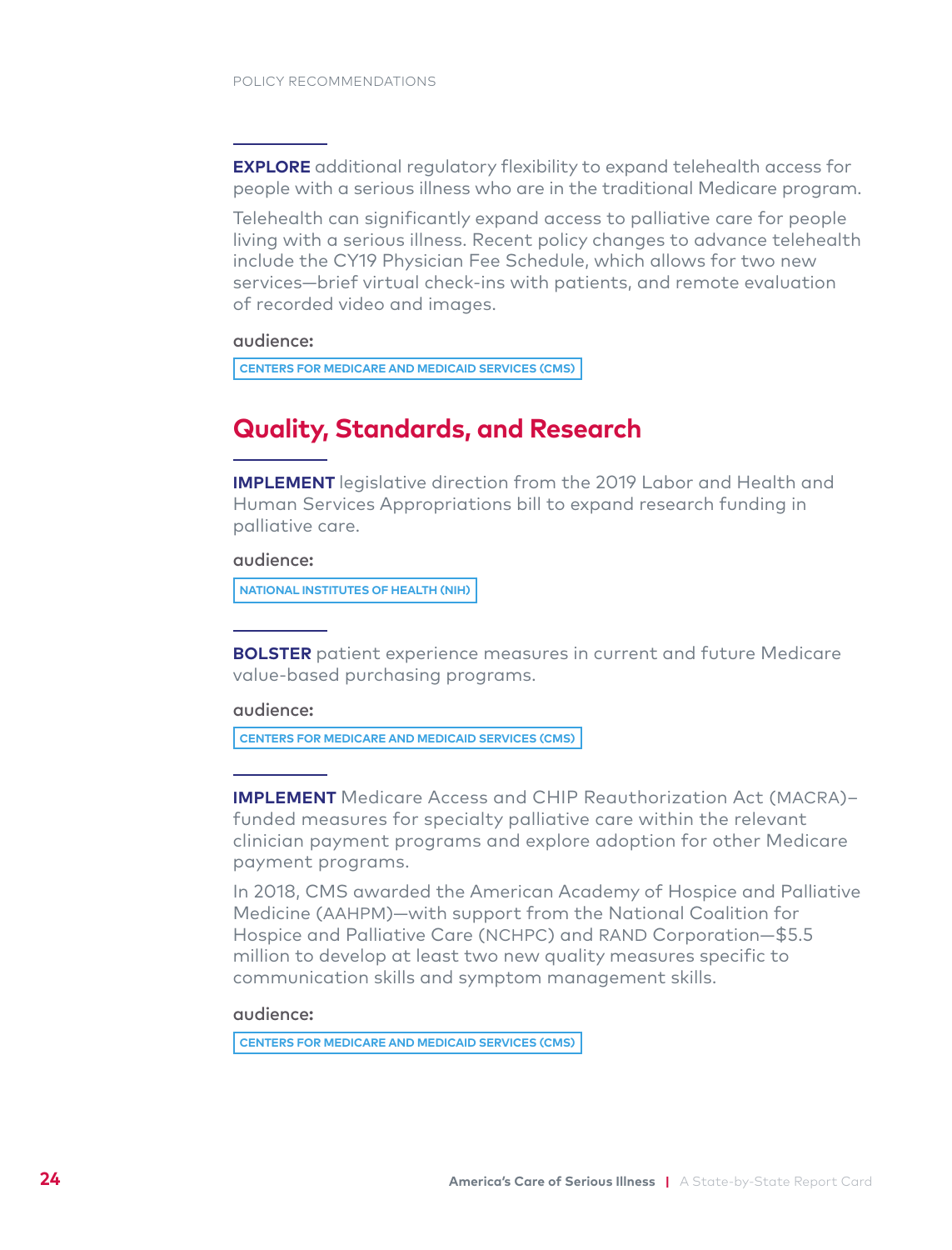**ENSURE** that professionals with palliative care expertise are included on relevant Center for Scientific Review (CSR) study sections within the NIH, and that appropriate ad hoc reviewers are involved in relevant reviews when standing study section expertise is lacking.

#### audience:

**NATIONAL INSTITUTES OF HEALTH (NIH)**

**ADD** quality incentives for selected entities (e.g., hospitals, skilled nursing facilities, home health agencies, and dialysis centers) that reward both clinician training programs and access to palliative care teams.

Experience from the private sector can inform public efforts to incentivize high-quality palliative care. For instance, one national payer incorporated palliative care as a measure in its hospital quality incentive program; hospitals earn credit by achieving Advanced Certification for Palliative Care, or by meeting four core standards that include access to a specialty team along with an all-staff training program.

audience:

**CENTERS FOR MEDICARE AND MEDICAID SERVICES (CMS)**

**ENSURE** that any policies designed to address the opioid epidemic do not restrict necessary access to these medications for people with a serious illness and those receiving palliative care.

#### audience:

**U.S. DEPARTMENT OF HEALTH AND HUMAN SERVICES (HHS)**

**U.S. DRUG ENFORCEMENT ADMINISTRATION (DEA)**

## **Public and Clinician Awareness**

**UNDERTAKE,** support, and share communication and behavioral research aimed at assessing public perceptions and actions concerning care for people living with a serious illness, developing and testing effective messages and tailoring them to appropriate audience segments, and measuring progress and results.

#### audience:

**AGENCY FOR HEALTHCARE RESEARCH AND QUALITY (AHRQ)**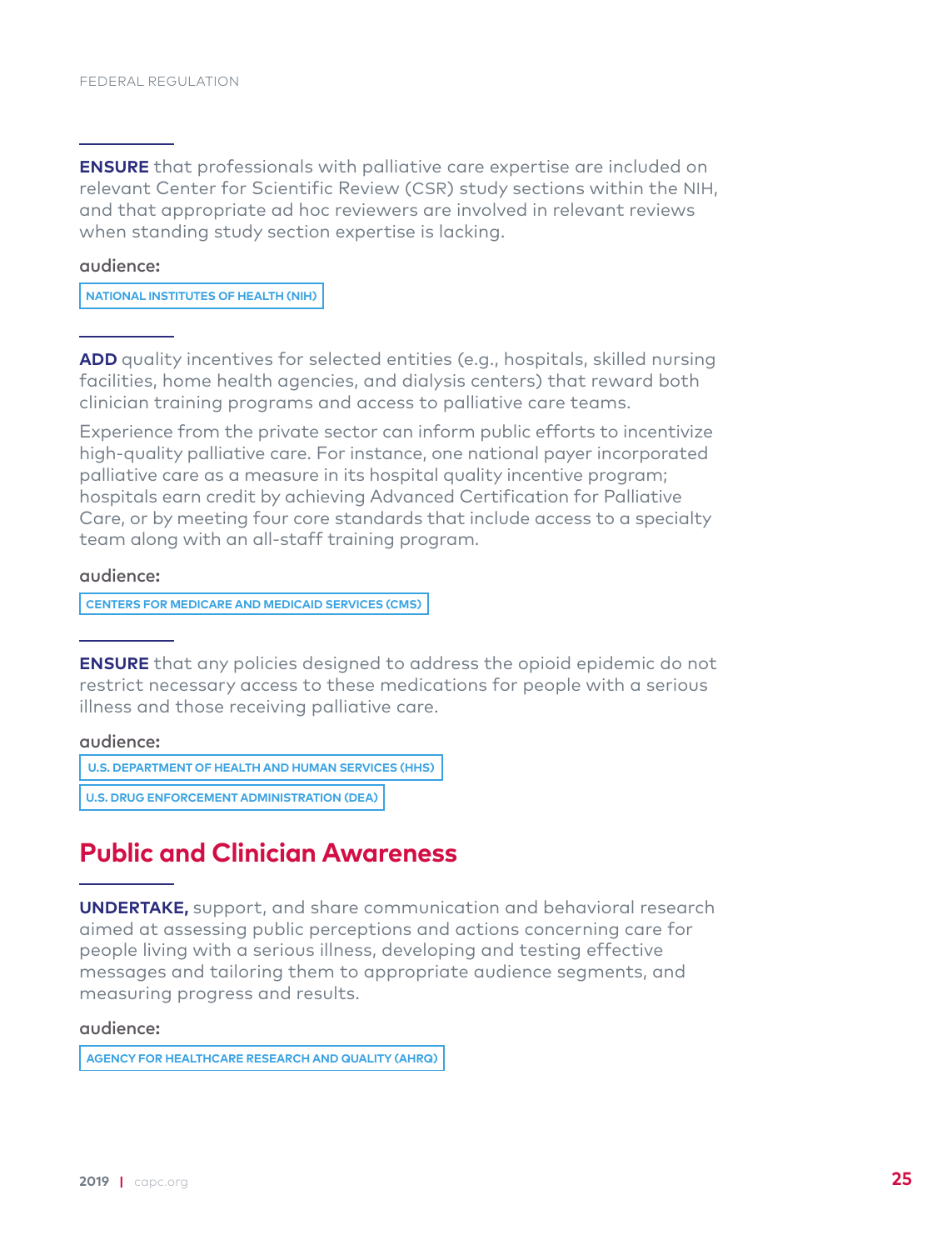## **State Policy**

## **Workforce**

**ESTABLISH** or expand loan forgiveness programs for clinicians who work as palliative care specialists.

Federal and state governments can support growth in the palliative care workforce by helping cover the costs of training. For instance, Maryland maintains the Maryland Loan Assistance Repayment Program (MLARP). This program provides financial support that can be applied toward higher-education loans to certain physicians, physician assistants, and medical residents who work in eligible care sites.

### audience:

**STATE LEGISLATURES | STATE HEALTH DEPARTMENTS** 

## **Payment**

**PAY** for services beneficial to people with a serious illness by using existing codes, such as advance care planning, interdisciplinary team consults, and respite for family caregivers.

States can support palliative care through traditional Medicaid by adding specific billing codes to their Medicaid benefits. For instance, both Delaware and Virginia added codes that pay for advance care planning services, interdisciplinary care team consults, and respite services.

### audience:

**STATE LEGISLATURES | STATE MEDICAID DIRECTORS** 

**INCLUDE** home-based palliative care as a benefit under Medicaid Managed Care (MMC) and/or Managed Long-Term Services and Supports (MLTSS).

#### audience:

**STATE LEGISLATURES** 

**CREATE** opportunities to support pediatric palliative care, including embedding within existing programs and structures, such as Medicaid Health Homes or Early and Periodic Screening, Diagnostic, and Treatment (EPSDT).

### audience:

**STATE LEGISLATURES**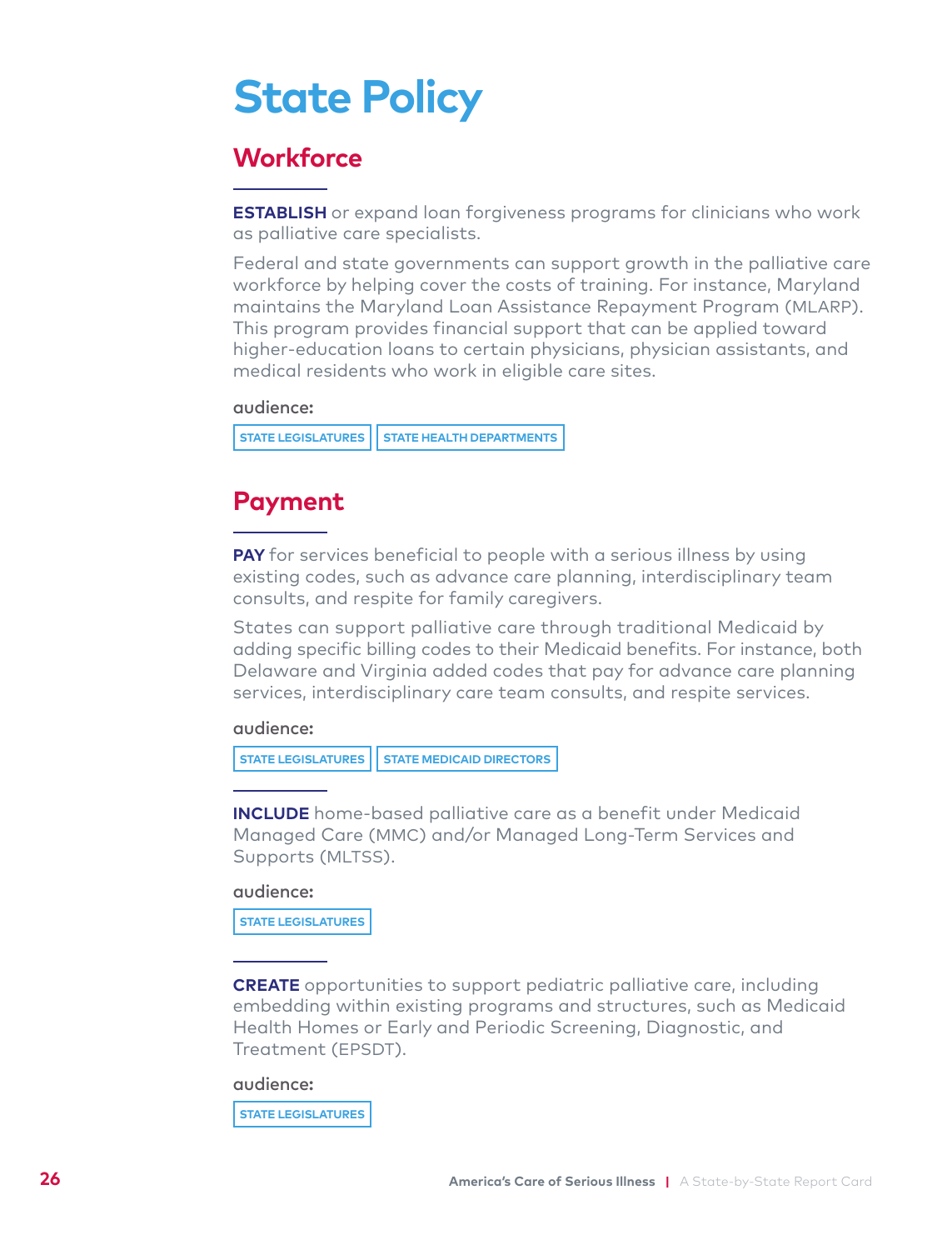**REVISE** state exchange requirements to allow palliative care to be included as a benefit in any on-exchange plan.

#### audience:

**STATE REGULATORY BODIES**

**INCLUDE** functional and cognitive status as a distinct element in premium risk adjustments in Medicaid Managed Care (MMC).

audience:

**STATE MEDICAID DIRECTORS**

**INCENTIVIZE** provision of palliative care services to beneficiaries with serious illness under MMC and Managed Long-Term Services and Supports (MLTSS) through improved risk adjustment and quality incentives.

MMC plans provide a significant opportunity to expand palliative care to states' most vulnerable residents. In 2014, California passed SB 1004, which required that all Medi-Cal plans cover palliative care for members with a serious illness.

#### audience:

**STATE LEGISLATURES | STATE MEDICAID DIRECTORS** 

## **Quality, Standards, and Research**

**INSERT** licensure requirements that hospitals and skilled nursing facilities with fifty or more beds provide access to specialty palliative care teams, as well as staff training on palliative care, communication, and symptom management.

Maryland, informed by findings from a legislatively mandated pilot study on hospital palliative care, updated its regulations to require that hospitals with fifty or more beds establish an active, hospital-wide palliative care program that provides consultation services to patients living with a serious illness.

#### audience:

**STATE LEGISLATURES | STATE REGULATORY BODIES**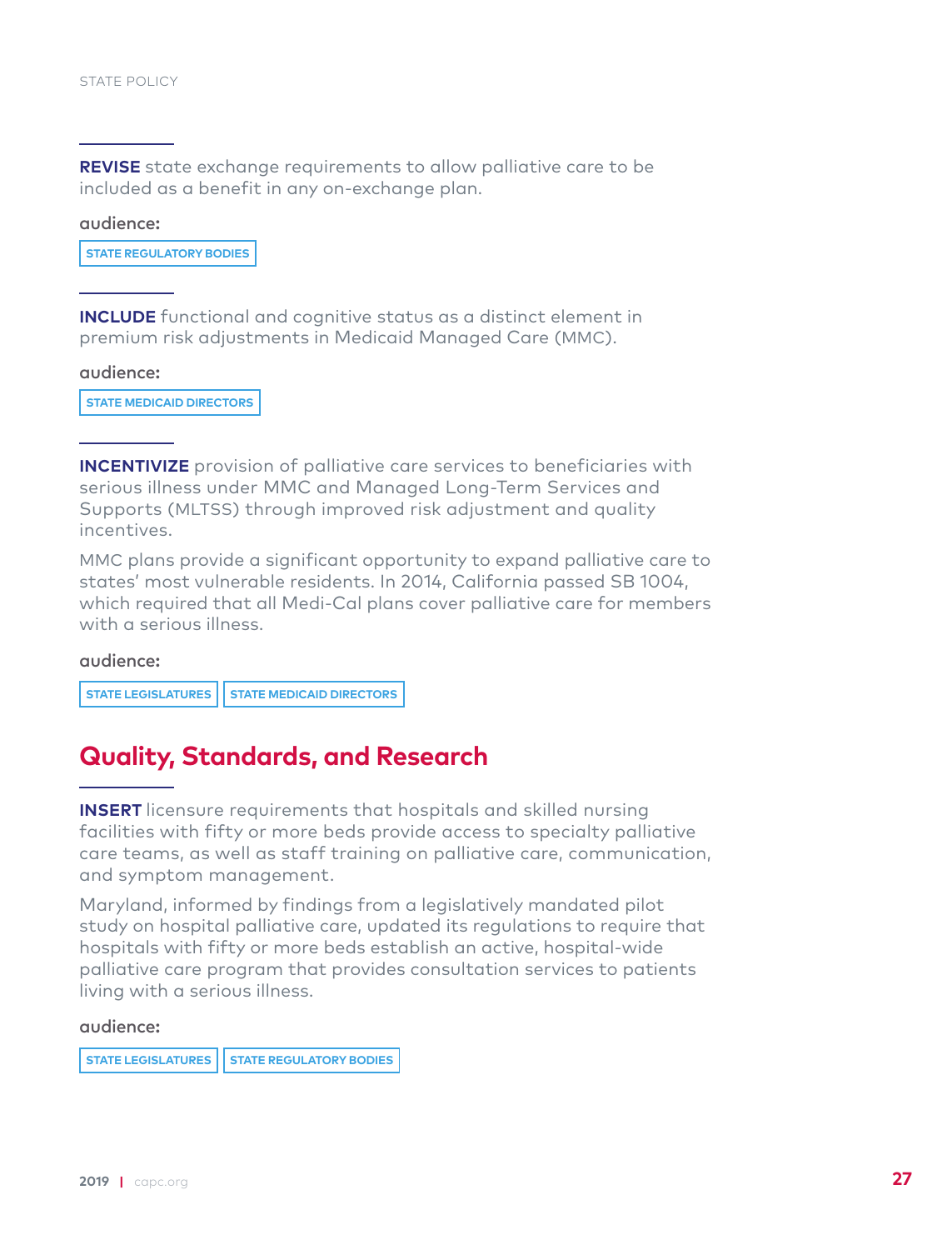**INSERT** a definition of and minimum standards for palliative care in the state code and relevant regulations, outside of hospice regulations.

Formalizing a clear definition and standards for palliative care can ensure quality and consistency. Colorado has a detailed definition in its health facility licensure, which provides clarity on the settings in which palliative care can be offered and establishes a foundation for palliative care activity in the state and a future framework for accountability.

audience:

**STATE LEGISLATURES | STATE REGULATORY BODIES** 

**ESTABLISH** separate licensure for home-based palliative care and modify existing licensure for hospices and home health agencies based on existing practice standards.

To clarify that licensed hospices can provide non-hospice palliative care services to people with a serious illness, California passed SB 294. The state will monitor and evaluate the effects of hospice providers offering palliative care services and review findings by 2021.

#### audience:

**STATE LEGISLATURES | STATE REGULATORY BODIES** 

**REQUIRE** providers, accountable care organizations, and managed care plans to report on relevant metrics or include palliative care in performance improvement projects to relevant oversight bodies.

Texas included palliative care as one of the projects in its Delivery System Reform Incentive Payment (DSRIP) program. By the program's end, twenty projects were reporting on one or more outcomes related to palliative care, including pain management and treatment preferences, with most reporting improvement over their baseline.

#### audience:

```
STATE LEGISLATURES | STATE REGULATORY BODIES
```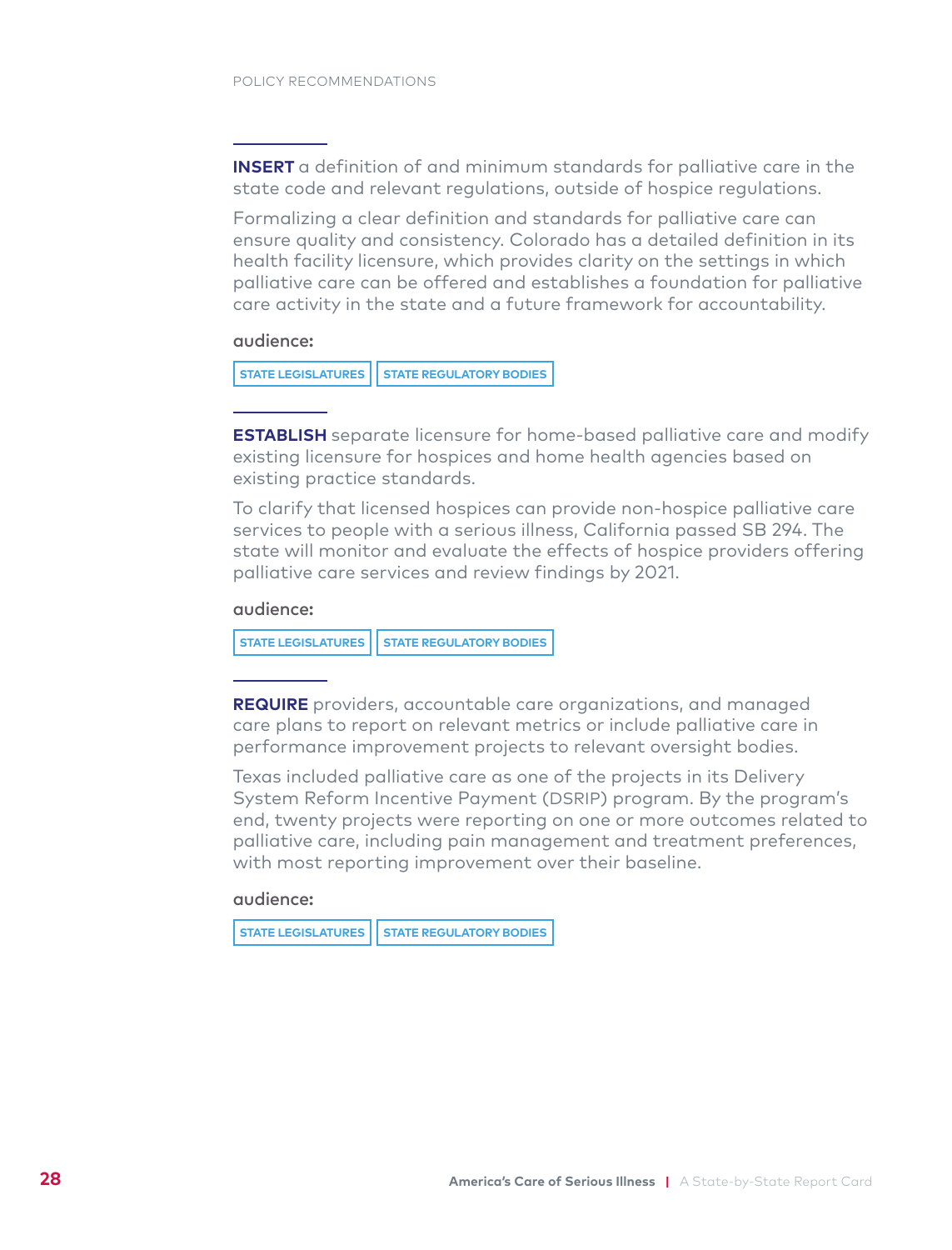**ENSURE** that any policies designed to address the opioid epidemic do not restrict necessary access to these medications for people with a serious illness and those receiving palliative care.

While a majority of states are passing new laws and regulations to reduce the harm caused by the opioid epidemic, several states have simultaneously recognized the need to balance policy proposals and preserve access to necessary medications for people living with a serious illness. Maine, Vermont, and Indiana are examples of states that have included such exemptions.

### audience:

**STATE LEGISLATURES | STATE REGULATORY BODIES** 

## **Clinician Skill Building**

**CREATE** a grant program to fund targeted clinical training in the care of people with a serious illness. This can include the implementation of state cancer control plans.

Nebraska established a separate 501(c)(3) to implement its cancer control plan, which includes palliative care in the survivorship section. It has used Comprehensive Cancer Control Program funding to provide palliative care training to targeted cancer programs and clinicians and has leveraged national surveys to capture palliative care availability in the state.

#### audience:

**STATE LEGISLATURES** 

**REVISE** state health professional licensure and continuing education requirements to include a minimum number of hours of instruction in both communication skills and symptom management skills.

Georgia requires that physicians working in pain management clinics demonstrate coursework in palliative care. Other states with pain management or palliative care continuing education requirements include New Jersey, Oregon, and Rhode Island.

### audience:

**STATE REGULATORY BODIES**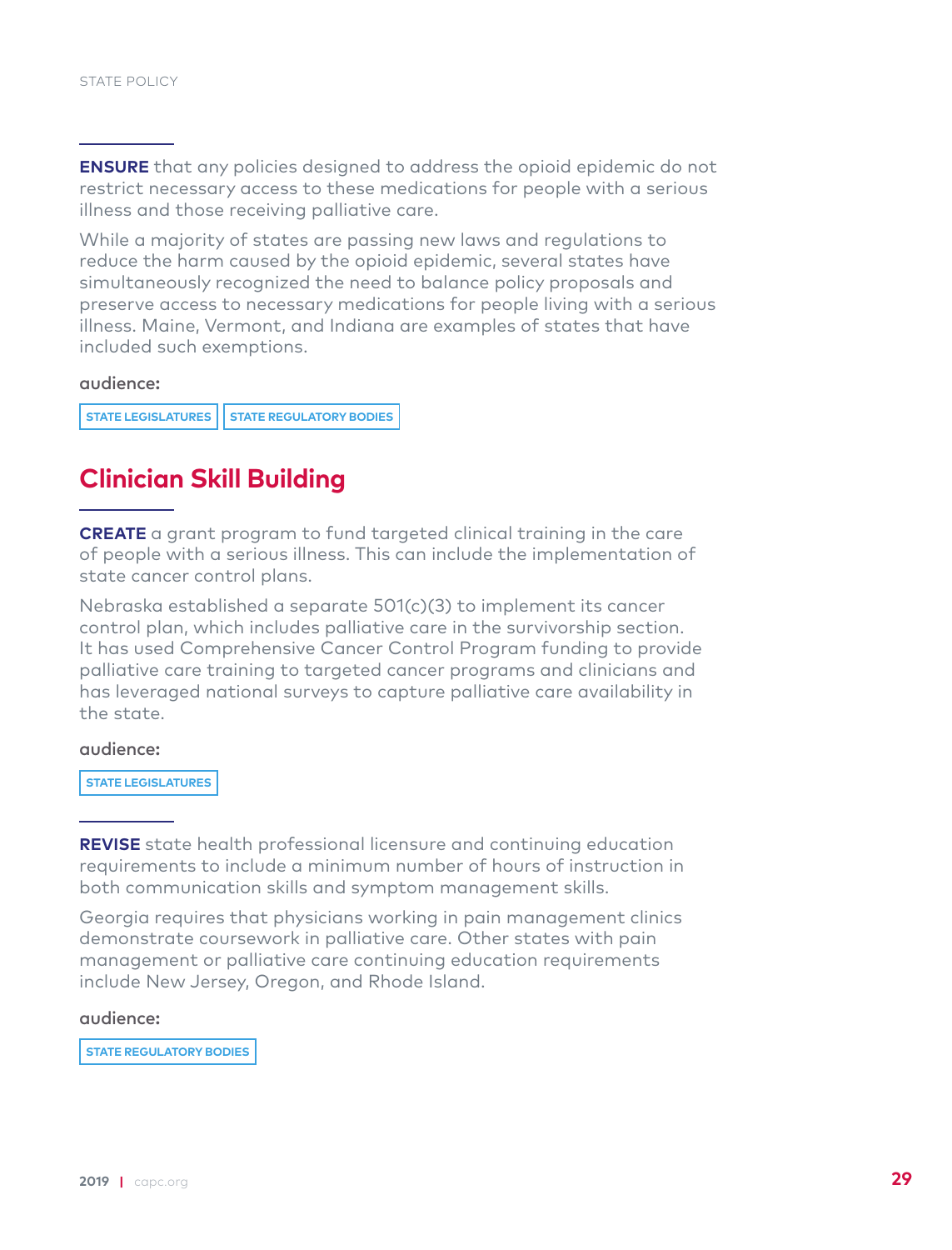## **Public and Clinician Awareness**

**ESTABLISH,** in states that have not already done so, a multidisciplinary palliative care advisory board and task force.

Palliative Care Advisory Councils or similar bodies have been established in twenty-eight states, including Kansas, Ohio, Oklahoma, South Carolina, and Texas.

#### audience:

**STATE LEGISLATURES** 

**INCLUDE** access to patient-centered services such as palliative care in state patients' bills of rights.

A patient's bill of rights can be a consequential tool for empowering patients to demand high-quality care. Recognizing this, Vermont inserted a section on palliative care and pain management in its Bill of Rights for Hospital Patients in 2009.

### audience:

![](_page_31_Figure_9.jpeg)

**INCREASE** the role of state public health agencies in promoting palliative care, developing referral resources and educational materials, and possibly delivering these services directly.

audience:

**STATE HEALTH DEPARTMENTS**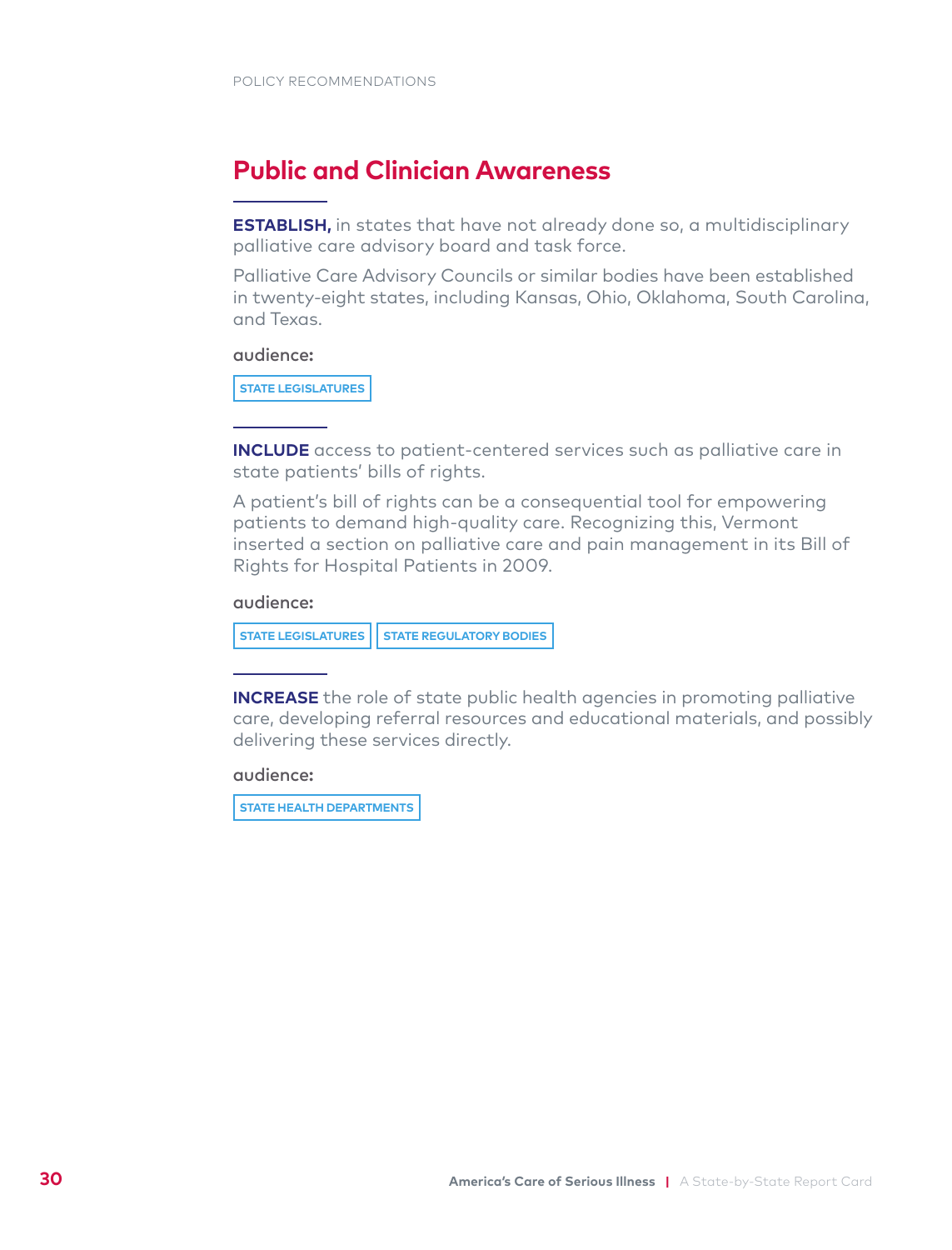## **Purchasers, Health Plans, and Accountable Care Organizations (ACOs)**

## **Workforce**

**IDENTIFY** clinicians in the existing network who are certified in palliative care to understand network capacity, and to classify them as high-value providers. Because palliative care is a subspecialty, additional research through professional societies is needed to identify these clinicians.

## audience:

**HEALTH PLANS ACOs**

## **Payment**

**REDUCE** or eliminate cost sharing for all encounters with members of a specialty palliative care team, as well as for all advance care planning conversations.

One pioneering health plan has been covering unlimited advance care planning conversations during any provider appointment.

### audience:

**PURCHASERS HEALTH PLANS**

**COVER** interdisciplinary team care in home and office settings, with 24/7 clinical response to crises, for eligible individuals. Consider changing the hospice policy to allow concurrent disease treatment while enrolled in hospice.

The Bipartisan Budget Act of 2018 enables Medicare Advantage (MA) plans to offer supplemental benefits to subsets of their members, based on member characteristics such as diagnosis. Centers for Medicare and Medicaid Services (CMS) guidance specifically highlighted homebased palliative care services as an example of the type of supplemental benefit that can be offered.

#### audience:

**PURCHASERS HEALTH PLANS**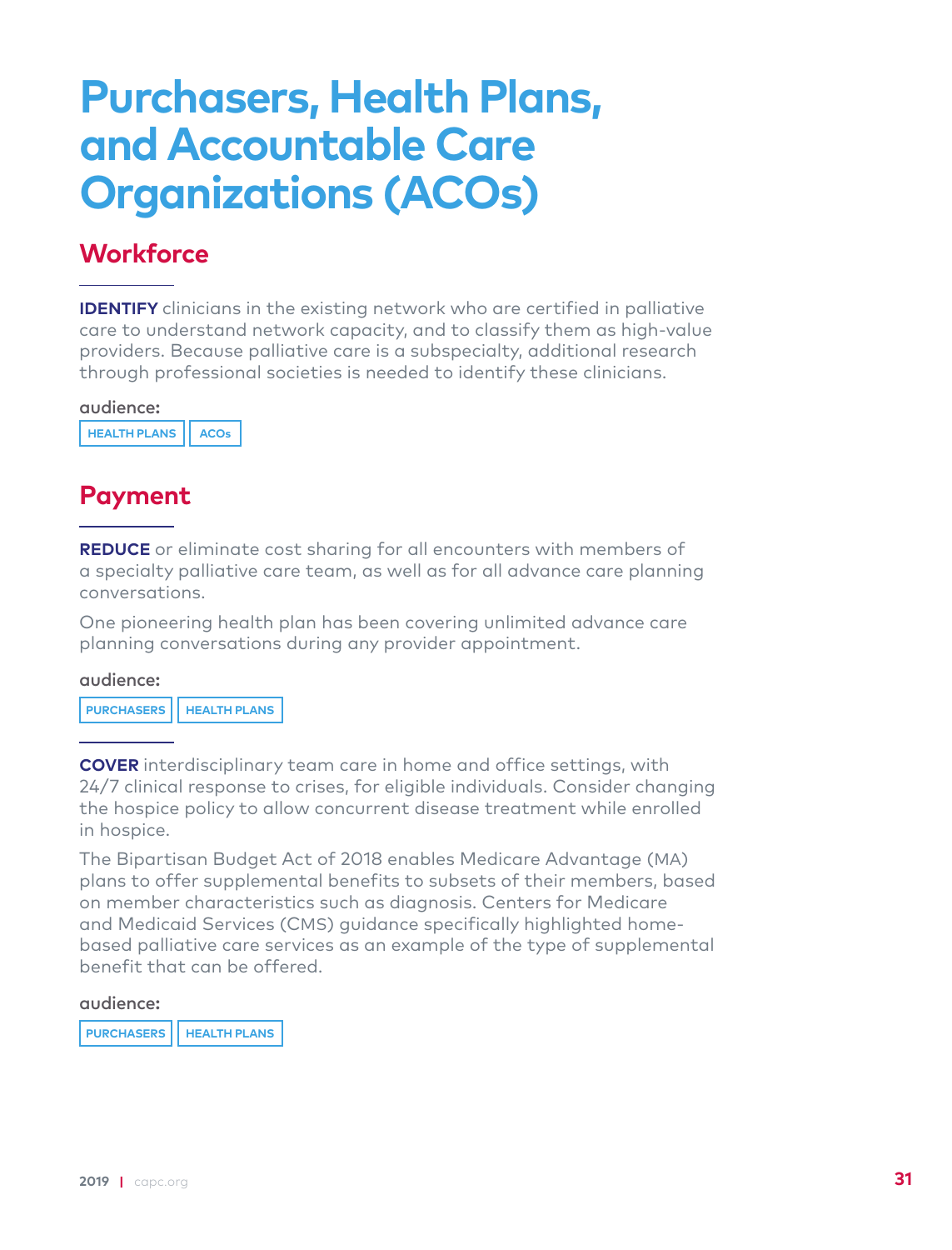**BUILD** and operate programs of in-home interdisciplinary team care, with 24/7 clinical response to crises.

The impact on avoidable utilization by a New York–based ACO that provides home-based palliative care was recently published in the Journal of Palliative Medicine.<sup>24</sup>

audience:

**ACOs**

## **Quality, Standards, and Research**

**DEVELOP** and implement standing processes to screen for unmet palliative care needs by leveraging data analytics to proactively identify people living with a serious illness, functional impairment, and/or memory loss.

#### audience:

**HEALTH PLANS ACOs**

**REQUIRE** or incentivize network hospitals, home health agencies, and skilled nursing facilities to demonstrate the availability of specialty palliative care teams who meet national guidelines. Consider requiring or incentivizing advanced certification in palliative care from an available accrediting body.

One national payer incorporated palliative care as a measure in its hospital quality incentive program; hospitals earn credit by achieving Advanced Certification for Palliative Care, or by meeting four core standards that include access to a specialty team, along with an all-staff training program.

#### audience:

**HEALTH PLANS ACOs**

**REQUIRE** plans and ACOs to demonstrate sufficient specialty palliative care capacity in their provider network facilities and services.

Tools and templates to help purchasers evaluate the abilities of their health plans and ACOs to adequately care for people with serious illness are available in Catalyst for Payment Reform's Purchaser Toolkit for Serious Illness Care Strategies.

#### audience:

**PURCHASERS**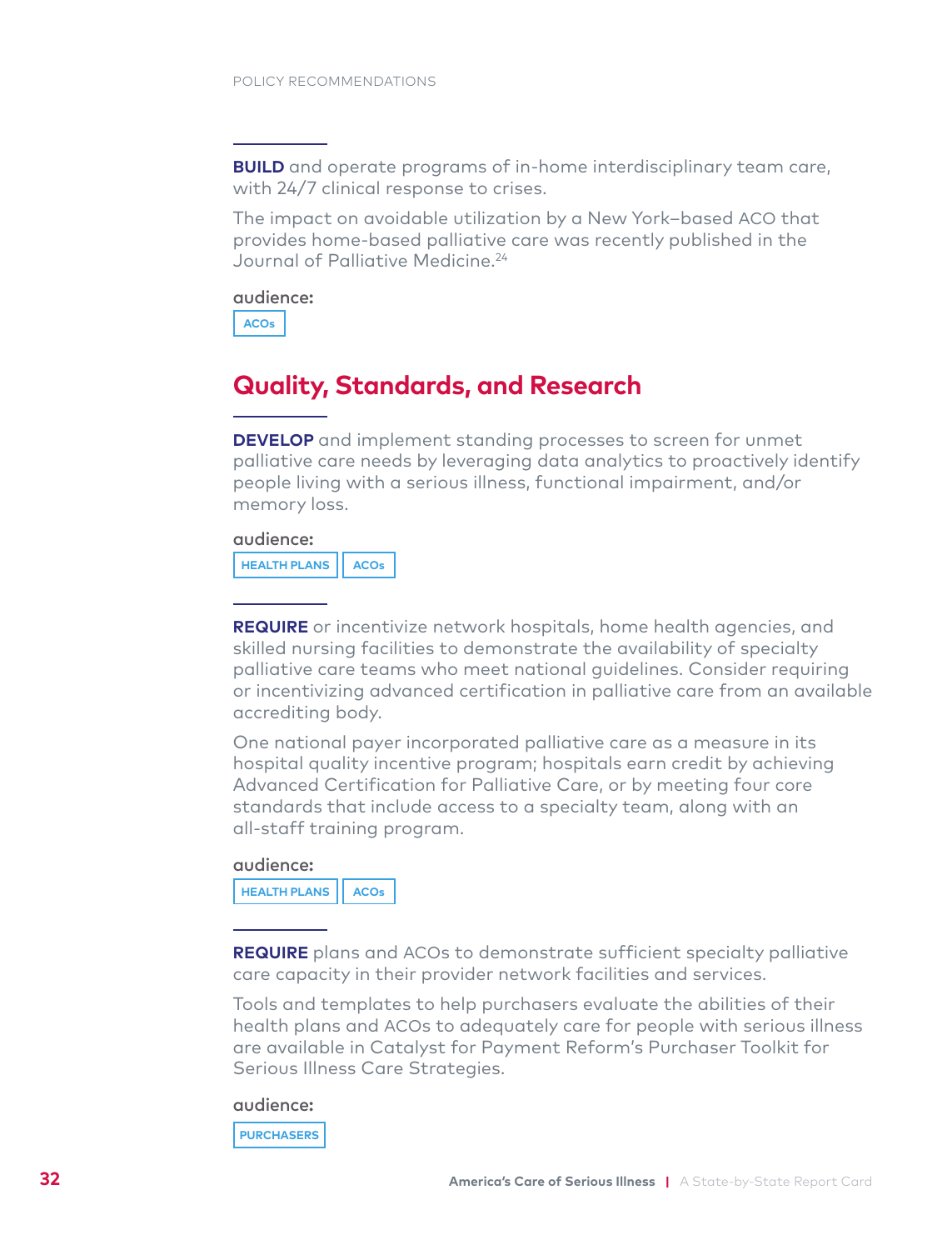## **Clinician Skill Building**

**ENSURE** that case managers working with people with a serious illness or complex needs are trained in key areas such as communication skills and conducting comprehensive family needs assessments.

One national payer offers specially trained complex care management to members with serious illness. Nurses and social workers support members and their family caregivers, providing needs assessment, education, shared decision making, and goals-of-care discussions, as well as psychosocial care, resulting in reductions in inpatient days and emergency department visits, as published in 2009 in the Journal of Palliative Medicine<sup>25</sup>

#### audience:

**PROVIDE** financial incentives for selected network clinicians to acquire communication and symptom management skills. Consider targeting oncology, cardiology, neurology, nephrology, and pulmonology departments.

#### audience:

**HEALTH PLANS ACOs**

**EDUCATE** all network providers about palliative care, including instruction on when to refer to a palliative care specialty team for consultation.

One California payer helps its network serve seriously ill patients by offering training, tools, and resources on palliative care.

#### audience:

**HEALTH PLANS ACOs**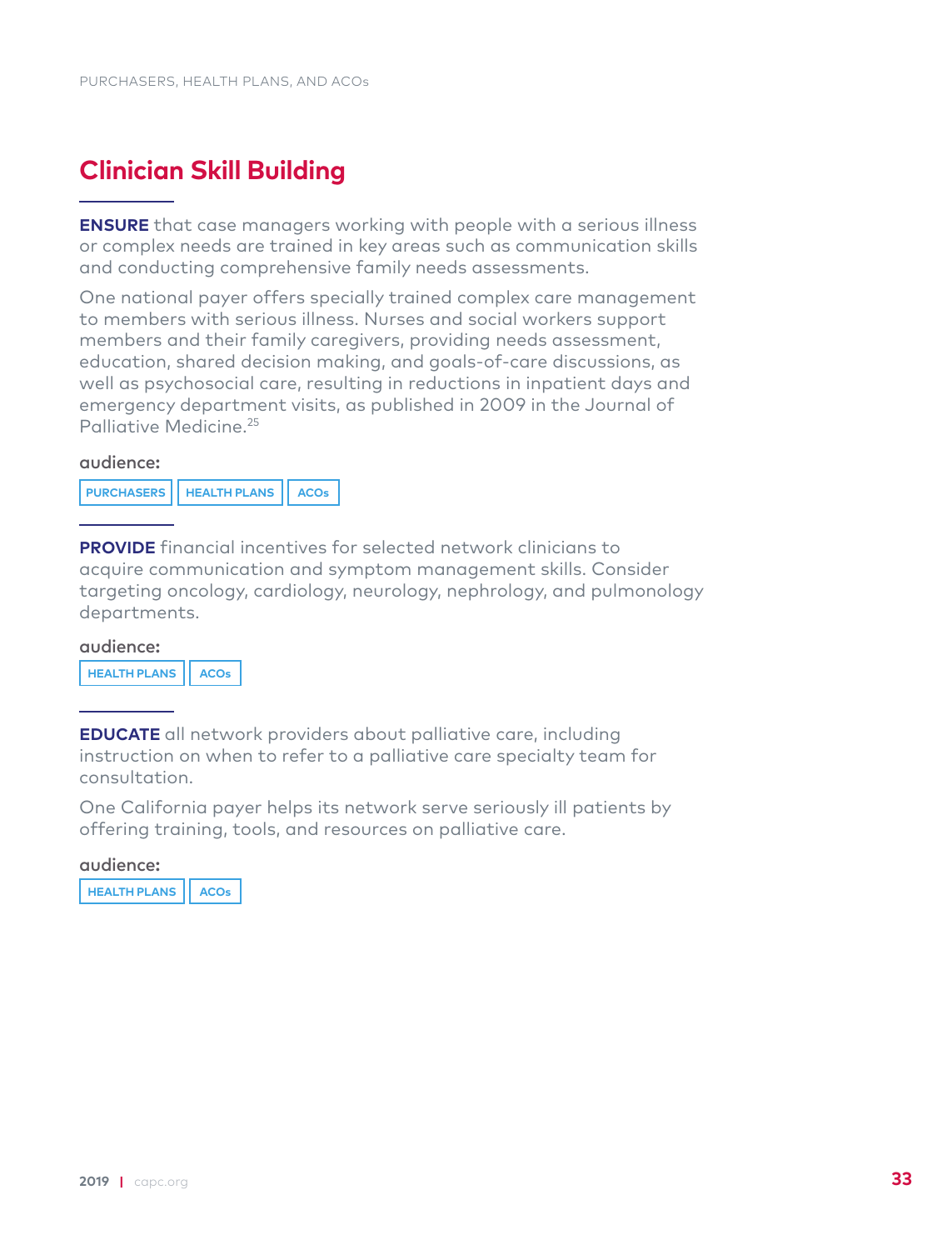## **Public and Clinician Awareness**

**PROMOTE** information on the benefits of palliative care to all populations.

audience:

| PURCHASERS   HEALTH PLANS   ACOs |
|----------------------------------|
|----------------------------------|

**ESTABLISH,** in areas where these do not yet exist, a multi-stakeholder coalition to continuously identify and advance opportunities that improve quality of life for people living with a serious illness, and their families.

The Massachusetts Coalition for Serious Illness Care gathers plans, providers, patient advocates, professional associations, and others to strategize on the implementation of statewide campaigns that improve advance care planning, clinician skills, and more.

audience:

**PURCHASERS HEALTH PLANS**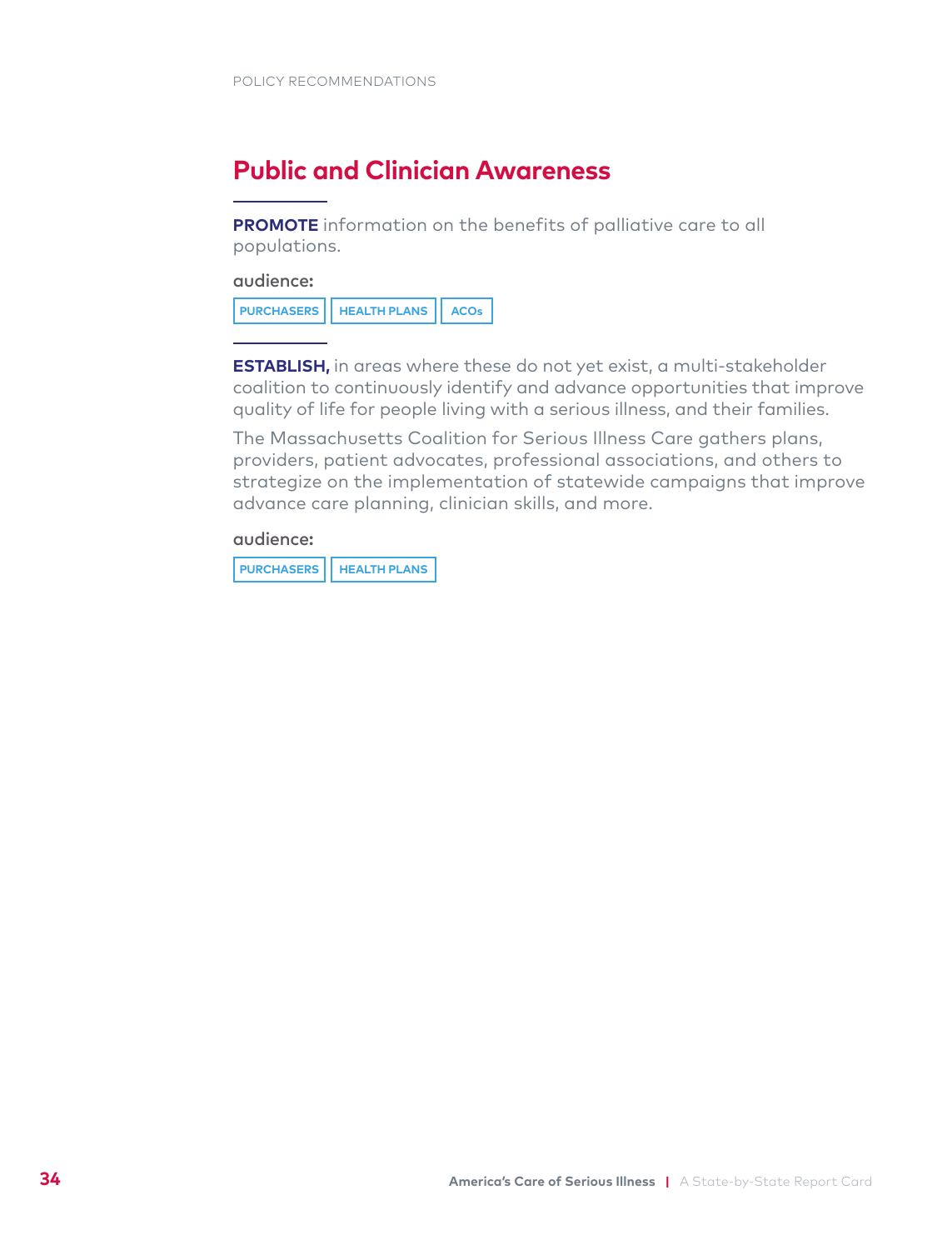# <span id="page-36-0"></span>**Appendix**

## **Data Sources and Methodology**

Data on hospital characteristics were obtained from the American Hospital Association (AHA) Annual Survey Database™ for the data year 2017 and supplemented with data from 2016 for nonresponders. Additional data on hospital palliative care programs were obtained from the National Palliative Care Registry™ (registry.capc.org) and CAPC's Mapping Community Palliative Care initiative (mapping.capc.org). All hospitals identified as having palliative care programs but not participating in the Registry or Mapping were validated through existing databases, state palliative care directories, CAPC faculty, and web searches to verify reporting.

Analyses were limited to nongovernmental, general medical and surgical, children's general medical and surgical, cancer, children's cancer, heart, and obstetrics and gynecology hospitals within the fifty states and the District of Columbia. Analyses were also limited to hospitals that either responded to the AHA Annual Survey or participated in the Registry or Mapping initiatives. Where analyses are limited to hospitals with fifty or more beds, the final sample included a total of 2,409 hospitals. Of these, 2,348 completed the AHA survey; this number includes hospitals that also participated in the National Palliative Care Registry™ or CAPC's Mapping Community Palliative Care initiative. An additional sixty-one hospitals that participated in the Registry but did not submit data to the AHA were also included.

Comparisons across Report Cards should be made with caution, as previous Report Cards did not include children's general medical and surgical hospitals or children's cancer hospitals. As with our previous Report Cards, the 2019 State-by-State Report Card did not examine timeliness, reach, or quality of hospital-based palliative care programs. The grades represented in the Report Card are based solely on the existence of palliative care teams in hospitals.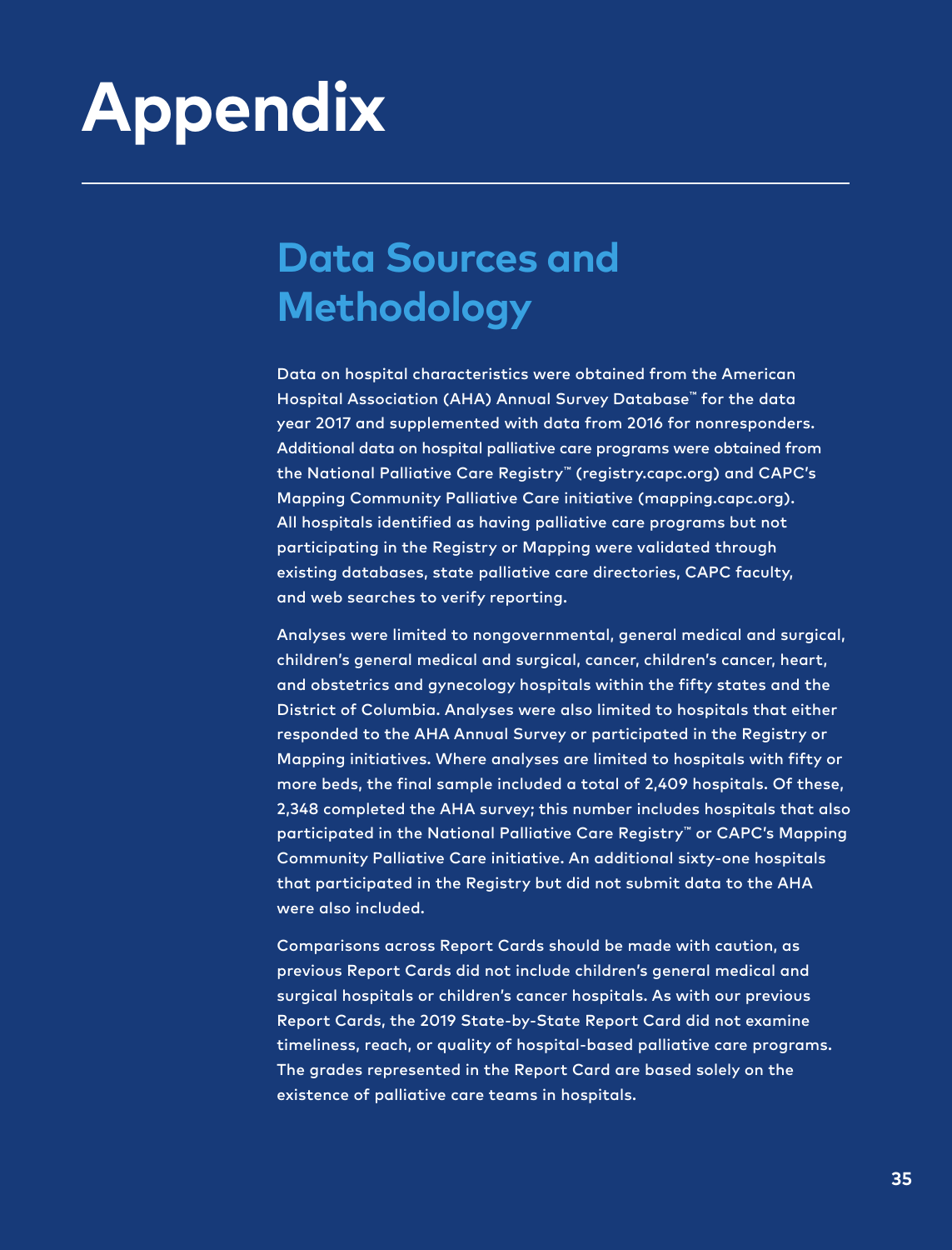## **Glossary**

### **Alternative payment model (APM)**

The method of paying for services in which providers choose to receive rewards and penalties for quality and cost outcomes. It differs from the standard fee-for-service schedules for each defined encounter or procedure in one of two ways: a) the provider's ultimate earnings are enhanced or reduced by their quality and/or cost outcomes; or b) the provider's ultimate earnings are dependent upon the difference between actual costs and target costs.

### **Accountable Care Organization (ACO)**

An Accountable Care Organizations is a group of providers organized to take responsibility for the overall quality of care and the total cost of all the health care services needed by a group of patients over a period of time. An Accountable Care Organization is not a payment model; it is an organizational structure designed to accept accountability for care delivery quality and costs.

### **Hospital categories**

**For-profit:** Run by individuals, partnerships or corporations.

**Nonprofit:** Run by a charitable organization (including church-operated).

**Public:** Nonprofit institutions run by a state, county, city, district or other government authority.

**Sole community provider:** Hospitals that are designated by Medicare because they are located more than thirty-five miles from other hospitals, or they are the sole providers of health care services for a region due to limitations in local topography or prolonged severe weather conditions.thirty-five miles from other hospitals, or they are the sole providers of health care services for a region due to limitations in local topography or prolonged severe weather conditions.

### **Medicare Advantage (MA)**

Also known as, Medicare Part C, a private health insurance plan that enrolls Medicare beneficiaries and covers their health professional and facility costs in exchange for a premium paid by the federal government. Medicare beneficiaries who enroll in a Medicare Advantage plan agree to have their health care payments determined by this private plan, and so waive their rights to participate in traditional Medicare.

#### **Palliative care, palliative medicine**

Specialized medical care for people with serious illnesses. It focuses on giving patients relief from the symptoms and stress of a serious illness no matter what the diagnosis. The goal is to improve quality of life for both the patient and his or her family. Palliative care is provided by a team of palliative care specialists, including doctors, nurses and social workers, who work together with a patient's other physicians to provide an added layer of support. Palliative care is appropriate at any age and at any stage of a serious illness and can be administered at the same time as curative treatment.

#### **Prevalence**

In the Report Card, prevalence is the proportion of hospitals that report a palliative care program during the reporting period. Presented as a percentage, prevalence is calculated by taking the number of hospitals with palliative care and dividing that by the total number of hospital.

**For additional terminology related to palliative care payment, please visit the** *CAPC Payment Glossary of Terms* **at [capc.org](http://capc.org).**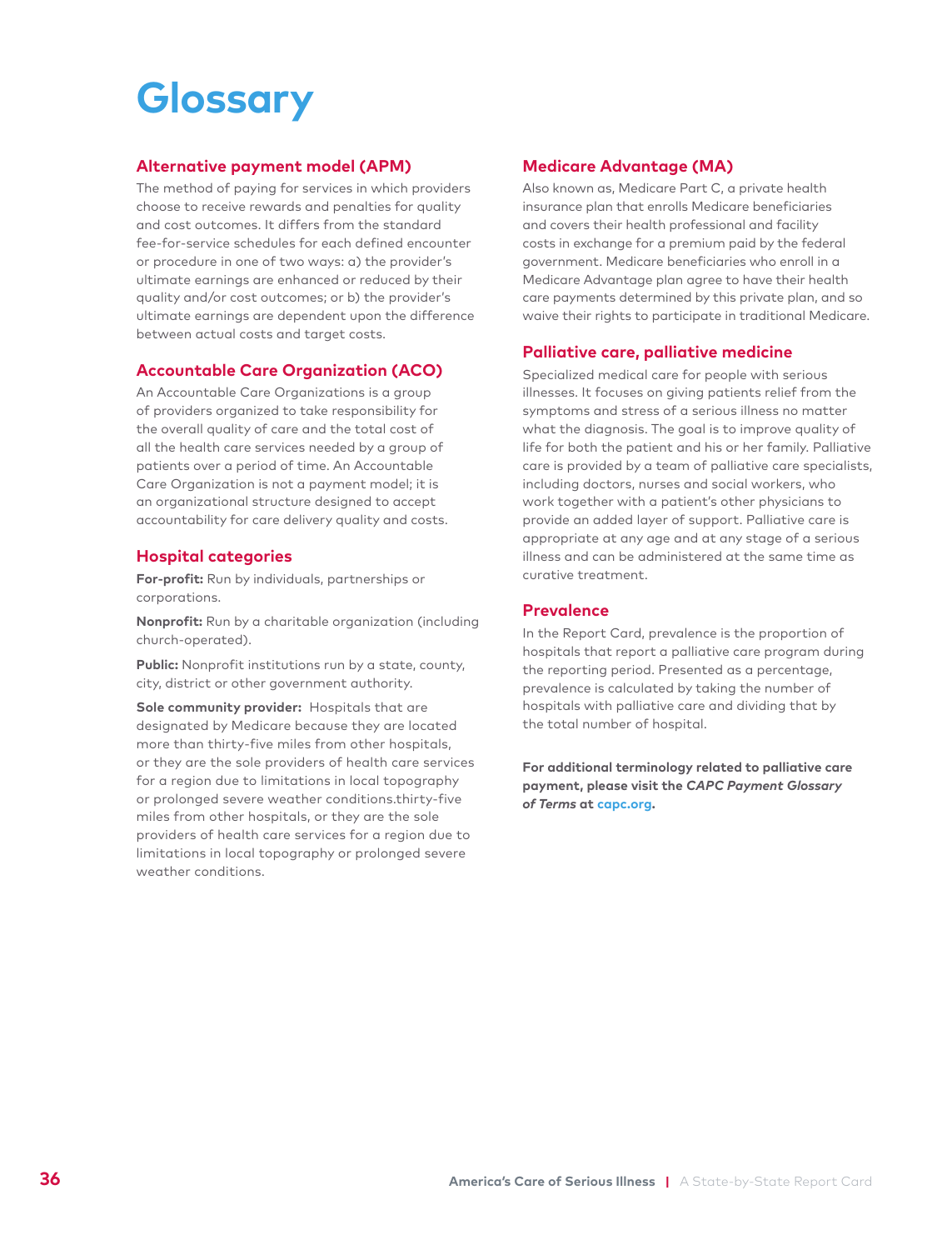## **Citations**

- Aldridge MD, Kelley AS. The myth regarding the high cost of end-of-life care. *Am J Public Health*. 2015 Dec;105(12):2411–15. doi: 10.2105/AJPH.2015.302889. 1.
- Hayes SL, Salzberg CA, McCarthy D, et al. High-need, high-cost patients: who are they and how do they use health care? A population-based comparison of demographics, health care use, and expenditures. Issue Brief (Commonw Fund). 2016 Aug;26:1–14. https://www.commonwealthfund.org/publications/issue-briefs/2016/aug/ high-need-high-cost-patients-who-are-they-and-how-do-they-use. 2.
- Institute of Medicine. *When Children Die: Improving Palliative and End-of-Life Care for Children and Their Families*. Washington, DC: The National Academies Press; 2003. doi: 10.17226/10390. 3.
- United States Census Bureau. Older people projected to outnumber children for first time in U.S. history. https:// www.census.gov/newsroom/press-releases/2018/cb18-41-population-projections.html. Published March 13, 2018. Revised Sept. 6, 2018. 4.
- Buttorff C, Ruder T, Bauman M. *Multiple Chronic Conditions in the United States*. Santa Monica, CA: RAND Corporation; 2017. https://www.rand.org/pubs/tools/TL221.html. Accessed April 4, 2019. 5.
- Hebert LE, Weuve J, Scherr PA, Evans DA. Alzheimer disease in the United States (2010–2050) estimated using the 2010 census. *Neurology*. 2013 May 7;80(19):1778–83. doi: 10.1212/WNL.0b013e31828726f5. 6.
- Smith AK, Walter LC, Miao Y, Boscardin WJ, Covinsky KE. Disability during the last two years of life. *JAMA Intern Med*. 2013 Sep 9;173(16):1506–13. doi: 10.1001/jamainternmed.2013.8738. 7.
- The Commonwealth Fund, *The New York Times,* Harvard T.H. Chan School of Public Health. Being seriously ill in America today. https://cdn1.sph.harvard.edu/wp-content/uploads/sites/94/2018/10/CMWF-NYT-HSPH-Seriously-Ill-Poll-Report.pdf. Published October 2018. 8.
- Kavalieratos D, Corbelli J, Zhang D, et al. Association between palliative care and patient and caregiver outcomes: a systematic review and meta-analysis. *JAMA*. 2016 Nov 22;316(20):2104–14. doi: 10.1001/jama.2016.16840.  $\circ$
- Cassel JB, Garrido M, May P, Del Fabbro E, Noreika D. Impact of specialist palliative care on re-admissions: a "competing risks" analysis to take mortality into account. *J Pain Symptom Manage*. 2018 Feb;55(2):581. doi: 10.1016/jpainsymman.2017.12.045. 10.
- Khandelwal N, Kross EK, Engelberg RA, Coe NB, Long AC, Curtis JR. Estimating the effect of palliative care interventions and advance care planning on ICU utilization: a systematic review. *Crit Care Med*. 2015 May;43(5):1102-11. doi: 10.1097/CCM.00000000000000852. 11.
- Temel JS, Greer JA, El-Jawahri A, et al. Effects of early integrated palliative care in patients with lung and GI cancer: a randomized clinical trial. *J Clin Oncol*. 2017 Mar 10;35(8):834–41. doi: 10.1200/JCO.2016.70.5046. 12.
- Basch E, Deal AM, Kris MG, et al. Symptom monitoring with patient-reported outcomes during routine cancer treatment: a randomized controlled trial. *J Clin Oncol*. 2016 Feb 20;34(6):557–65. doi: 10.1200/JCO.2015.63.0830. 13.
- Denis F, Basch E, Septans AL, Bennouna J, Urban T, Dueck AC, Letellier C. Two-year survival comparing web-based symptom monitoring vs routine surveillance following treatment for lung cancer. *JAMA*. 2019 Jan 22;321(3):306–7. doi: 10.1001/jama.2018.18085. 14.
- Basch E, Deal AM, Dueck AC, et al. Overall survival results of a trial assessing patient-reported outcomes for symptom monitoring during routine cancer treatment. *JAMA.* 2017 Jul 11;318(2):197–98. doi: 10.1001/ jama.2017.7156. 15.
- May P, Normand C, Cassel JB, et al. Economics of palliative care for hospitalized adults with serious illness: a meta-analysis. *JAMA Intern Med.* 2018 Jun 1;178(6):820–29. doi: 10.1001/jamainternmed.2018.0750. 16.
- Public Opinion Strategies poll, June 2019. 17.
- Cassel JB, Bowman B, Rogers M, Spragens LH, Meier DE, Palliative Care Leadership Centers. Palliative Care Leadership Centers are key to the diffusion of palliative care innovation. *Health Aff* (Millwood). 2018 Feb;37(2):231– 39. doi: 10.1377/hlthaff.2017.1122. 18.
- Henry J Kaiser Family Foundation. Key facts about the uninsured population. https://www.kff.org/uninsured/factsheet/key-facts-about-the-uninsured-population/. Published December 7, 2018. Accessed April 2, 2019. 19.
- Spetz J, Dudley N, Trupin L, Rogers M, Meier DE, Dumanovsky T. Few hospital palliative care programs meet national staffing recommendations. *Health Aff* (Millwood). 2016 Sep 1;35(9):1690–97. doi: 10.1377/ hlthaff.2016.0113. 20.
- Senot C, Chandrasekaran A. What has the biggest impact on hospital readmission rates. *Harvard Business Review.* 2015 Sep 23. https://hbr.org/2015/09/what-has-the-biggest-impact-on-hospital-readmission-rates. 21.
- American Academy of Hospice and Palliative Medicine. Workforce Data and Reports. http://aahpm.org/career/ workforce-study. Accessed January 30, 2019.  $22.22$
- Hospice and Palliative Care Credentialing Center. Advanced Certified Hospice and Palliative Nurse (ACHPN®) Computer Based Examination. 2019. http://documents.goamp.com/Publications/candidateHandbooks/HPCC-ACHPN-Handbook.pdf; also available at https://advancingexpertcare.org/achpn. 23.
- Lustbader D, Mudra M, Romano C, et al. The impact of a home-based palliative care program in an accountable care organization. *J Palliat Med.* 2017 Jan;20(1):23–28. Retrieved from https://www.ncbi.nlm.nih.gov/ pubmed/27574868. 24.
- Spettell CM, Rawlins WS, Krakauer R, et al. A comprehensive case management program to improve palliative care. *J Palliat Med.* 2009 Sep;12(9):827–32. doi: 10.1089/jpm.2009.0089. Retrieved from https://www.ncbi.nlm.nih.gov/ pubmed/19719372. 25.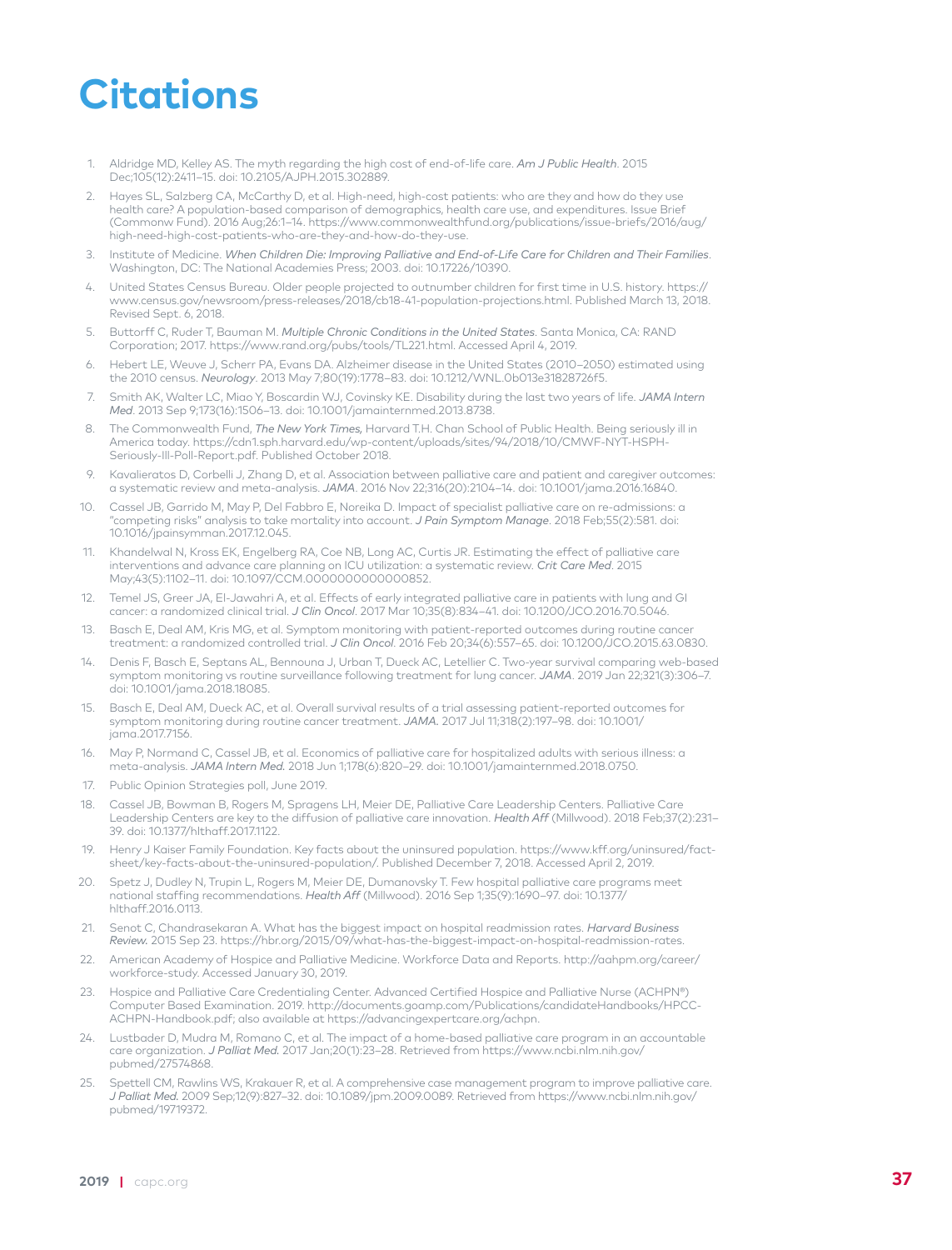## **TABLE Prevalence and Distribution of Palliative Care Programs in U.S. Hospitals by State and U.S. Census Region**

|                                             | Limited to U.S. Hospitals with 50 or More Beds |                        |                                               |                          |                         |                      |                                                    |                          |                         |
|---------------------------------------------|------------------------------------------------|------------------------|-----------------------------------------------|--------------------------|-------------------------|----------------------|----------------------------------------------------|--------------------------|-------------------------|
| <b>State</b>                                | Letter<br>Grade                                | <b>Number</b><br>Grade | <b>Total</b><br>Programs/<br><b>Hospitals</b> |                          | <b>By Hospital Type</b> |                      | <b>Sole</b><br><b>Community</b><br><b>Provider</b> | >300 beds                | <50 beds*               |
|                                             |                                                |                        |                                               | Nonprofit                | <b>For-Profit</b>       | <b>Public</b>        |                                                    |                          |                         |
| Connecticut                                 | Α                                              | 95.8                   | (23/24)                                       | 95.6 (22/23)             | 0.0(0/0)                | 100.0(1/1)           | 100.0(1/1)                                         | 100.0(6/6)               | 100.0(1/1)              |
| Maine                                       | B                                              | 76.9                   | (10/13)                                       | 76.9 (10/13)             | 0.0(0/0)                | 0.0(0/0)             | 100.0(1/1)                                         | 100.0(2/2)               | 66.7 (12/18)            |
| <b>Massachusetts</b>                        | Α                                              | 90.7<br>100.0          | (39/43)<br>(11/11)                            | 89.7 (35/39)             | 100.0(3/3)              | 100.0(1/1)           | 100.0(1/1)                                         | 100.0 (15/15)            | 100.0 (6/6)             |
| <b>New Hampshire</b><br><b>Rhode Island</b> | Α<br>Α                                         | 100.0                  |                                               | 100.0 (11/11)            | 0.0(0/0)                | 0.0(0/0)             | 0.0(0/0)                                           | 100.0(1/1)               | 58.3 (7/12)<br>0.0(0/1) |
| Vermont                                     | Α                                              | 100.0                  | (7/7)<br>(6/6)                                | 100.0(7/7)<br>100.0(6/6) | 0.0(0/0)<br>0.0(0/0)    | 0.0(0/0)<br>0.0(0/0) | 0.0(0/0)<br>100.0(1/1)                             | 100.0(2/2)<br>100.0(1/1) | 42.9(3/7)               |
| <b>NEW ENGLAND</b>                          | A                                              | 92.3                   | (96/104)                                      | 91.9 (91/99)             | 100.0(3/3)              | 100.0 (2/2)          | 100.0 (4/4)                                        | 100.0 (27/27)            | 64.4 (29/45)            |
|                                             |                                                |                        |                                               |                          |                         |                      |                                                    |                          |                         |
| <b>New Jersey</b>                           | A                                              | 91.8                   | (56/61)                                       | 96.2 (51/53)             | 71.4(5/7)               | 0.0(0/1)             | 0.0(0/0)                                           | 96.5 (28/29)             | 0.0(0/0)                |
| <b>New York</b>                             | Α                                              | 80.8                   | (101/125)                                     | 77.5 (83/107)            | 0.0(0/0)                | 100.0 (18/18)        | 25.0 (2/8)                                         | 100.0 (50/50)            | 57.1 (8/14)             |
| Pennsylvania                                | B                                              | 76.6                   | (95/124)                                      | 78.9 (90/114)            | 50.0 (5/10)             | 0.0(0/0)             | 50.0(2/4)                                          | 97.2 (35/36)             | 46.2 (12/26)            |
| <b>MID-ATLANTIC</b>                         | A                                              | 81.3                   | (252/310)                                     | 81.7 (224/274)           | 58.8 (10/17)            | 94.7 (18/19)         | 33.3(4/12)                                         | 98.2 (113/115)           | 50.0 (20/40)            |
|                                             |                                                |                        |                                               |                          |                         |                      |                                                    |                          |                         |
| <b>Delaware</b>                             | A                                              | 100.0                  | (6/6)                                         | 100.0(6/6)               | 0.0(0/0)                | 0.0(0/0)             | 0.0(0/0)                                           | 100.0(2/2)               | 0.0(0/0)                |
| <b>District of Columbia</b>                 | Α                                              | 85.7                   | (6/7)                                         | 83.3(5/6)                | 100.0(1/1)              | 0.0(0/0)             | 0.0(0/0)                                           | 100.0(4/4)               | 0.0(0/0)                |
| Florida                                     | B                                              | 64.5                   | (89/138)                                      | 77.6 (52/67)             | 39.2 (20/51)            | 85.0 (17/20)         | 50.0 (1/2)                                         | 89.7 (44/49)             | 18.8(3/16)              |
| Georgia                                     | B                                              | 65.0                   | (39/60)                                       | 75.5 (37/49)             | 0.0(0/4)                | 28.5 (2/7)           | 0.0(0/3)                                           | 89.4 (17/19)             | 21.9(7/32)              |
| Maryland                                    | A                                              | 95.0                   | (38/40)                                       | 95.0 (38/40)             | 0.0(0/0)                | 0.0(0/0)             | 0.0(0/0)                                           | 100.0 (11/11)            | 66.7(2/3)               |
| North Carolina                              | B                                              | 67.6                   | (50/74)                                       | 68.8 (31/45)             | 80.0(4/5)               | 62.5(15/24)          | 0.0(0/3)                                           | 94.1 (16/17)             | 50.0 (11/22)            |
| South Carolina                              | $\,$ B                                         | 61.4                   | (27/44)                                       | 77.2 (17/22)             | 28.5 (4/14)             | 75.0 (6/8)           | 40.0(2/5)                                          | 92.3 (12/13)             | 46.2(6/13)              |
| Virginia                                    | Α                                              | 86.5                   | (45/52)                                       | 97.4 (38/39)             | 40.0 (4/10)             | 100.0(3/3)           | 60.0(3/5)                                          | 100.0 (15/15)            | 45.0 (9/20)             |
| <b>West Virginia</b>                        | C                                              | 56.5                   | (13/23)                                       | 68.7 (11/16)             | 33.3(2/6)               | 0.0(0/1)             | 50.0(1/2)                                          | 100.0(3/3)               | 27.3 (6/22)             |
| <b>SOUTH ATLANTIC</b>                       | B                                              | 70.5                   | (313/444)                                     | 81.0 (235/290)           | 38.4 (35/91)            | 68.2 (43/63)         | 35.0 (7/20)                                        | 93.2 (124/133)           | 34.4 (44/128)           |
|                                             |                                                |                        |                                               |                          |                         |                      |                                                    |                          |                         |
| <b>Illinois</b>                             | A                                              | 81.6                   | (84/103)                                      | 84.7 (78/92)             | 42.8(3/7)               | 75.0 (3/4)           | 33.3(1/3)                                          | 100.0 (29/29)            | 30.8 (16/52)            |
| Indiana                                     | В                                              | 76.7                   | (46/60)                                       | 89.1 (33/37)             | 66.6 (6/9)              | 50.0 (7/14)          | 0.0(0/1)                                           | 100.0 (14/14)            | 46.5 (20/43)            |
| Michigan                                    | B                                              | 75.4                   | (52/69)                                       | 75.8 (44/58)             | 77.7(7/9)               | 50.0(1/2)            | 0.0(0/3)                                           | 96.7 (30/31)             | 54.2 (26/48)            |
| Ohio                                        | Α                                              | 84.8                   | (84/99)                                       | 86.5 (77/89)             | 50.0 (1/2)              | 75.0 (6/8)           | 66.6(2/3)                                          | 96.7 (30/31)             | 45.9 (17/37)            |
| Wisconsin                                   | Α                                              | 92.7                   | (51/55)                                       | 94.3 (50/53)             | 50.0 (1/2)              | 0.0(0/0)             | 100.0(3/3)                                         | 100.0(5/5)               | 48.6 (34/70)            |
| <b>EAST NORTH</b><br><b>CENTRAL</b>         | A                                              | 82.1                   | (317/386)                                     | 85.7 (282/329)           | 62.0 (18/29)            | 60.7 (17/28)         | 46.1 (6/13)                                        | 98.1 (108/110)           | 45.2 (113/250)          |
|                                             |                                                |                        |                                               |                          |                         |                      |                                                    |                          |                         |
| Alabama                                     | $\mathsf D$                                    | 39.3                   | (22/56)                                       | 61.5(8/13)               | 14.2(3/21)              | 50.0 (11/22)         | 20.0(1/5)                                          | 92.8 (13/14)             | 18.5(5/27)              |
| Kentucky                                    | С                                              | 57.1                   | (28/49)                                       | 69.4 (25/36)             | 11.1(1/9)               | 50.0(2/4)            | 0.0(0/2)                                           | 75.0 (9/12)              | 41.4 (12/29)            |
| Mississippi                                 | D                                              | 33.3                   | (13/39)                                       | 56.2 (9/16)              | 0.0(0/9)                | 28.5 (4/14)          | 0.0(0/3)                                           | 80.0 (8/10)              | 24.5 (12/49)            |
| <b>Tennessee</b>                            | В                                              | 61.7                   | (29/47)                                       | 79.3 (23/29)             | 9.0(1/11)               | 71.4 (5/7)           | 0.0(0/2)                                           | 93.7 (15/16)             | 47.8 (11/23)            |
| <b>EAST SOUTH</b><br><b>CENTRAL</b>         | c                                              | 48.2                   | (92/191)                                      | 69.1 (65/94)             | 10.0 (5/50)             | 46.8 (22/47)         | 8.3(1/12)                                          | 86.5 (45/52)             | 31.3 (40/128)           |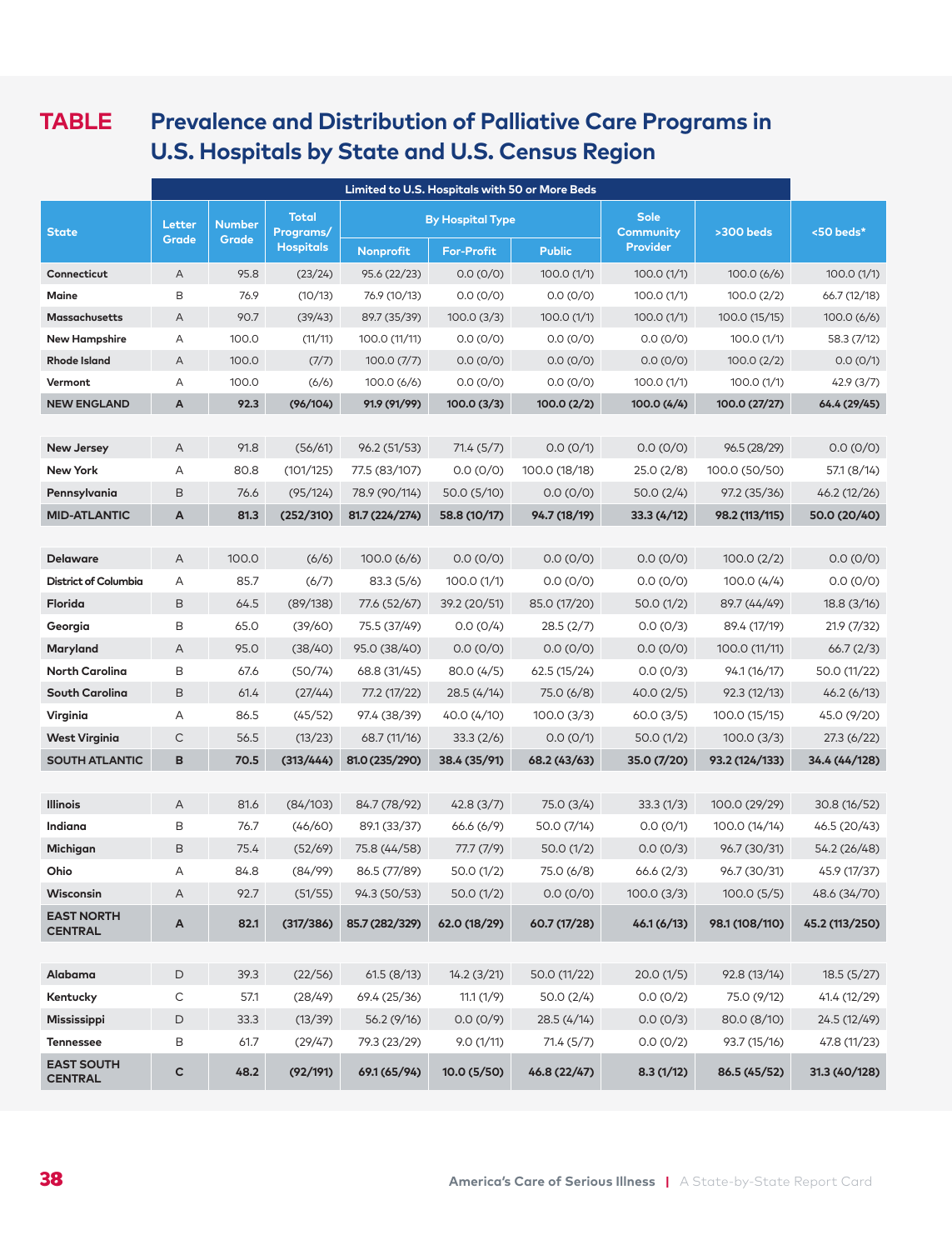|                                     | Limited to U.S. Hospitals with 50 or More Beds |                        |                                               |                  |                                              |                |                                             |                |                 |
|-------------------------------------|------------------------------------------------|------------------------|-----------------------------------------------|------------------|----------------------------------------------|----------------|---------------------------------------------|----------------|-----------------|
| <b>State</b>                        | Letter<br>Grade                                | <b>Number</b><br>Grade | <b>Total</b><br>Programs/<br><b>Hospitals</b> | Nonprofit        | <b>By Hospital Type</b><br><b>For-Profit</b> | <b>Public</b>  | <b>Sole</b><br>Community<br><b>Provider</b> | >300 beds      | <50 beds*       |
| lowa                                | B                                              | 70.4                   | (19/27)                                       | 72.7 (16/22)     | 0.0(0/1)                                     | 75.0 (3/4)     | 0.0(0/1)                                    | 100.0(5/5)     | 37.1 (33/89)    |
| Kansas                              | C                                              | 56.7                   | (17/30)                                       | 60.0 (9/15)      | 62.5(5/8)                                    | 42.8(3/7)      | 33.3(1/3)                                   | 100.0(5/5)     | 27.3 (27/99)    |
| Minnesota                           | $\mathsf B$                                    | 76.3                   | (29/38)                                       | 84.3 (27/32)     | 0.0(0/0)                                     | 33.3(2/6)      | 50.0(2/4)                                   | 100.0 (13/13)  | 39.1 (27/69)    |
| Missouri                            | B                                              | 71.2                   | (47/66)                                       | 80.4 (37/46)     | 40.0 (4/10)                                  | 60.0 (6/10)    | 71.4(5/7)                                   | 100.0 (20/20)  | 40.9 (18/44)    |
| Nebraska                            | $\mathsf B$                                    | 77.8                   | (14/18)                                       | 81.2(13/16)      | 81.2 (13/16)                                 | 50.0(1/2)      | 100.0(2/2)                                  | 100.0(4/4)     | 29.3 (12/41)    |
| <b>North Dakota</b>                 | А                                              | 85.7                   | (6/7)                                         | 85.7(6/7)        | 0.0(0/0)                                     | 0.0(0/0)       | 100.0(1/1)                                  | 100.0(3/3)     | 40.0 (8/20)     |
| South Dakota                        | Α                                              | 88.9                   | (8/9)                                         | 87.5(7/8)        | 100.0(1/1)                                   | 0.0(0/0)       | 100.0(1/1)                                  | 100.0(3/3)     | 40.0 (14/35)    |
| <b>WEST NORTH</b><br><b>CENTRAL</b> | В                                              | 71.8                   | (140/195)                                     | 78.7 (115/146)   | 63.8 (23/36)                                 | 51.7 (15/29)   | 63.1 (12/19)                                | 100.0 (53/53)  | 35.0 (139/397)  |
|                                     |                                                |                        |                                               |                  |                                              |                |                                             |                |                 |
| Arkansas                            | $\mathsf C$                                    | 41.2                   | (14/34)                                       | 57.1 (12/21)     | 10.0(1/10)                                   | 33.3(1/3)      | 0.0(0/4)                                    | 80.0 (8/10)    | 27.0 (10/37)    |
| Louisiana                           | B                                              | 61.4                   | (27/44)                                       | 78.2 (18/23)     | 33.3(2/6)                                    | 46.6 (7/15)    | 50.0(1/2)                                   | 81.8 (9/11)    | 14.3(4/28)      |
| Oklahoma                            | D                                              | 37.5                   | (15/40)                                       | 50.0 (11/22)     | 18.1(2/11)                                   | 28.5(2/7)      | 28.5(2/7)                                   | 100.0(8/8)     | 23.6 (13/55)    |
| <b>Texas</b>                        | C                                              | 52.2                   | (105/201)                                     | 70.2 (66/94)     | 28.2 (24/85)                                 | 68.1 (15/22)   | 21.4(3/14)                                  | 75.4 (46/61)   | 19.0 (31/163)   |
| <b>WEST SOUTH</b><br><b>CENTRAL</b> | C                                              | 50.5                   | (161/319)                                     | 66.8 (107/160)   | 25.8 (29/112)                                | 53.1 (25/47)   | 22.2(6/27)                                  | 78.8 (71/90)   | 20.5 (58/283)   |
|                                     |                                                |                        |                                               |                  |                                              |                |                                             |                |                 |
| Arizona                             | B                                              | 79.4                   | (27/34)                                       | 96.1 (25/26)     | 33.3(2/6)                                    | 0.0(0/2)       | 75.0 (3/4)                                  | 93.7 (15/16)   | 50.0(6/12)      |
| Colorado                            | Α                                              | 80.6                   | (29/36)                                       | 84.6 (22/26)     | 71.4 (5/7)                                   | 66.6(2/3)      | 25.0 (1/4)                                  | 100.0 (12/12)  | 39.4 (13/33)    |
| Idaho                               | $\mathsf B$                                    | 66.7                   | (6/9)                                         | 100.0(5/5)       | 0.0(0/2)                                     | 50.0(1/2)      | 0.0(0/1)                                    | 100.0(2/2)     | 50.0 (10/20)    |
| Montana                             | C                                              | 57.1                   | (8/14)                                        | 53.8 (7/13)      | 100.0(1/1)                                   | 0.0(0/0)       | 100.0(3/3)                                  | 0.0(0/0)       | 40.5 (17/42)    |
| <b>Nevada</b>                       | Α                                              | 84.2                   | (16/19)                                       | 85.7(6/7)        | 90.0 (9/10)                                  | 50.0(1/2)      | 0.0(0/1)                                    | 100.0(6/6)     | 12.5(1/8)       |
| <b>New Mexico</b>                   | D                                              | 38.5                   | (5/13)                                        | 28.5(2/7)        | 40.0(2/5)                                    | 100.0 (1/1)    | 33.3(1/3)                                   | 100.0(2/2)     | 14.3(2/14)      |
| Utah                                | Α                                              | 92.9                   | (13/14)                                       | 100.0 (10/10)    | 66.6(2/3)                                    | 100.0(1/1)     | 0.0(0/0)                                    | 100.0(4/4)     | 72.2 (13/18)    |
| Wyoming                             | D                                              | 37.5                   | (3/8)                                         | 66.6(2/3)        | 0.0(0/1)                                     | 25.0 (1/4)     | 40.0 (2/5)                                  | 0.0(0/0)       | 33.3 (4/12)     |
| <b>MOUNTAIN</b>                     | В                                              | 72.8                   | (107/147)                                     | 81.4 (79/97)     | 60.0 (21/35)                                 | 46.6 (7/15)    | 47.6 (10/21)                                | 97.6 (41/42)   | 41.5 (66/159)   |
| Alaska                              | $\mathsf C$                                    | 42.9                   | (3/7)                                         | 60.0(3/5)        | 0.0(0/0)                                     | 0.0(0/2)       | 0.0(0/2)                                    | 100.0(1/1)     | 44.4(4/9)       |
| California                          | B                                              | 77.3                   | (170/220)                                     | 90.5 (144/159)   | 10.7(3/28)                                   | 69.6 (23/33)   | 50.0(2/4)                                   | 93.0 (67/72)   | 43.8 (14/32)    |
| Hawaii                              | B                                              | 66.7                   | (6/9)                                         | 75.0 (6/8)       | 0.0(0/0)                                     | 0.0(0/1)       | 50.0(1/2)                                   | 100.0(1/1)     | 33.3(1/3)       |
| Oregon                              | Α                                              | 88.9                   | (24/27)                                       | 95.6 (22/23)     | 0.0(0/2)                                     | 100.0(2/2)     | 0.0(0/0)                                    | 100.0(8/8)     | 51.5 (17/33)    |
| Washington                          | A                                              | 84.0                   | (42/50)                                       | 97.2 (35/36)     | 50.0(1/2)                                    | 50.0(6/12)     | 75.0 (3/4)                                  | 100.0 (12/12)  | 42.9 (12/28)    |
| <b>PACIFIC</b>                      | В                                              | 78.3                   | (245/313)                                     | 90.9 (210/231)   | 12.5 (4/32)                                  | 62.0 (31/50)   | 50.0 (6/12)                                 | 94.6 (89/94)   | 45.7 (48/105)   |
| <b>NATIONAL</b>                     | B                                              | 71.5                   | (1723/2409)                                   | 81.8 (1408/1720) | 34.7 (135/389)                               | 60.0 (180/300) | 40.0 (56/140)                               | 93.7 (671/716) | 36.3 (557/1535) |

*\*Hospitals with less than 50 beds were not validated and are as reported in the AHA Annual Survey.*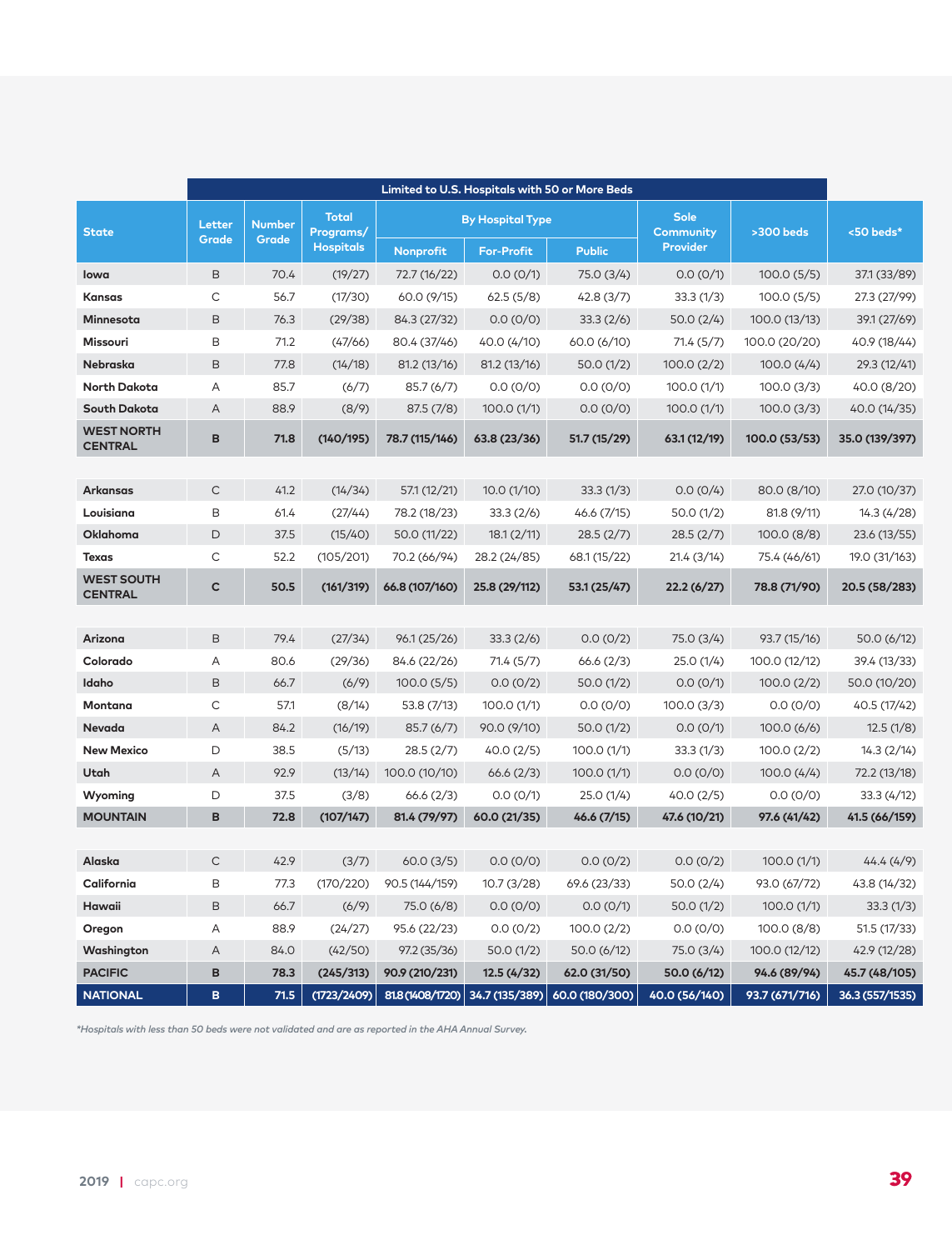## **Acknowledgments**

The development of this report would not have been possible without the support and expertise of the following organizations: American Academy of Hospice and Palliative Medicine (AAHPM), American Cancer Society Cancer Action Network (ACS CAN), National Coalition for Hospice and Palliative Care, and Patient Quality of Life Coalition (PQLC). Melissa D. Aldridge, PhD, MBA, Amy S. Kelley, MD, MSHS, and Lynn Spragens, MBA, provided valuable expertise for the development of this report.

The publication of this report was made possible by the generous support of the Gordon and Betty Moore Foundation. The Center to Advance Palliative Care (CAPC) and the National Palliative Care Research Center (NPCRC) gratefully acknowledge the foundation's support, together with that of CAPC membership and all of our funders, including the American Academy of Hospice and Palliative Medicine (AAHPM), American Cancer Society, Cambia Health Foundation, Commonwealth Fund, Gordon and Betty Moore Foundation, Hospice & Palliative Nurses Association, Patty and Jay Baker Foundation Inc, Peterson Center on Healthcare, Stavros Niarchos Foundation, The Allen H. and Selma W. Berkman Charitable Trust, The Arthur Vining Davis Foundations, The Brookdale Foundation, The John A. Hartford Foundation, The Leslie & Roslyn Goldstein Foundation, The Milbank Foundation, The Y. C. Ho/Helen & Michael Chiang Foundation, Thelma Lyons, Trudy Elbaum Gottesman and Robert W. Gottesman, United States Cancer Pain Relief Committee Inc. (USCPRC), Weiner Family Foundation, and West Health Institute.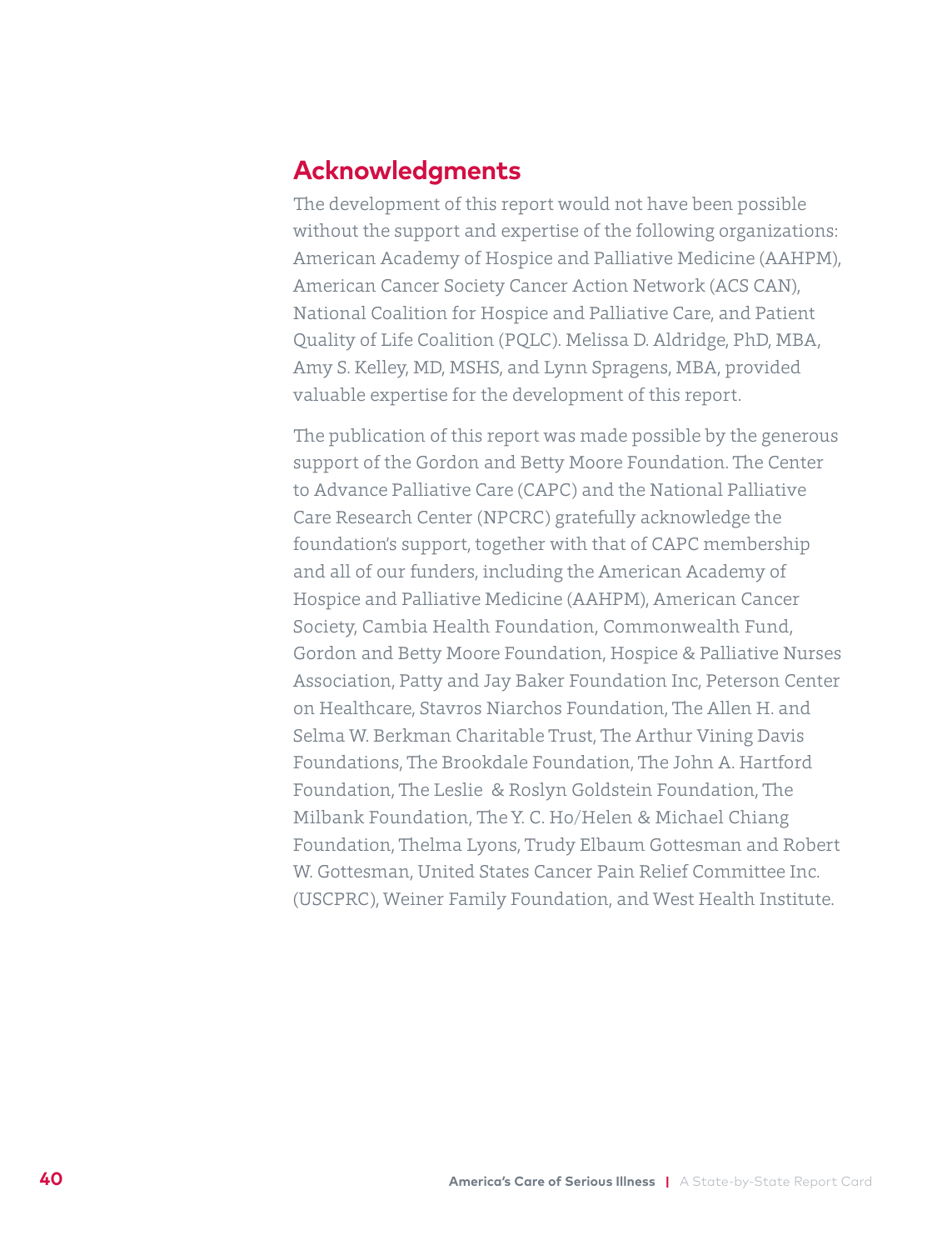#### **The Center to Advance Palliative Care**

#### **www.capc.org www.getpalliativecare.org [registry.capc.org](http://registry.capc.org)**

The Center to Advance Palliative Care (CAPC), established in 1999, is a national nonprofit organization dedicated to increasing the availability of quality health care for people living with a serious illness. As the nation's leading resource in its field, CAPC provides health care professionals and organizations with the training, tools, and technical assistance necessary to effectively redesign care systems that meet this need. CAPC is part of the Icahn School of Medicine at Mount Sinai in New York City.

#### **The National Palliative Care Research Center**

#### **www.npcrc.org**

The National Palliative Care Research Center (NPCRC) is committed to stimulating, developing, and funding research directed at improving care for seriously ill patients and their families.

The mission of the National Palliative Care Research Center (NPCRC) is to strengthen the evidence-based foundation needed for health policy and clinical practice in palliative care medicine by growing and supporting the community of palliative care research scientists and stimulating expanded research and innovation.

The Center, located in New York City, receives direction and technical assistance from the Icahn School of Medicine at Mount Sinai.

![](_page_42_Picture_8.jpeg)

![](_page_42_Picture_9.jpeg)